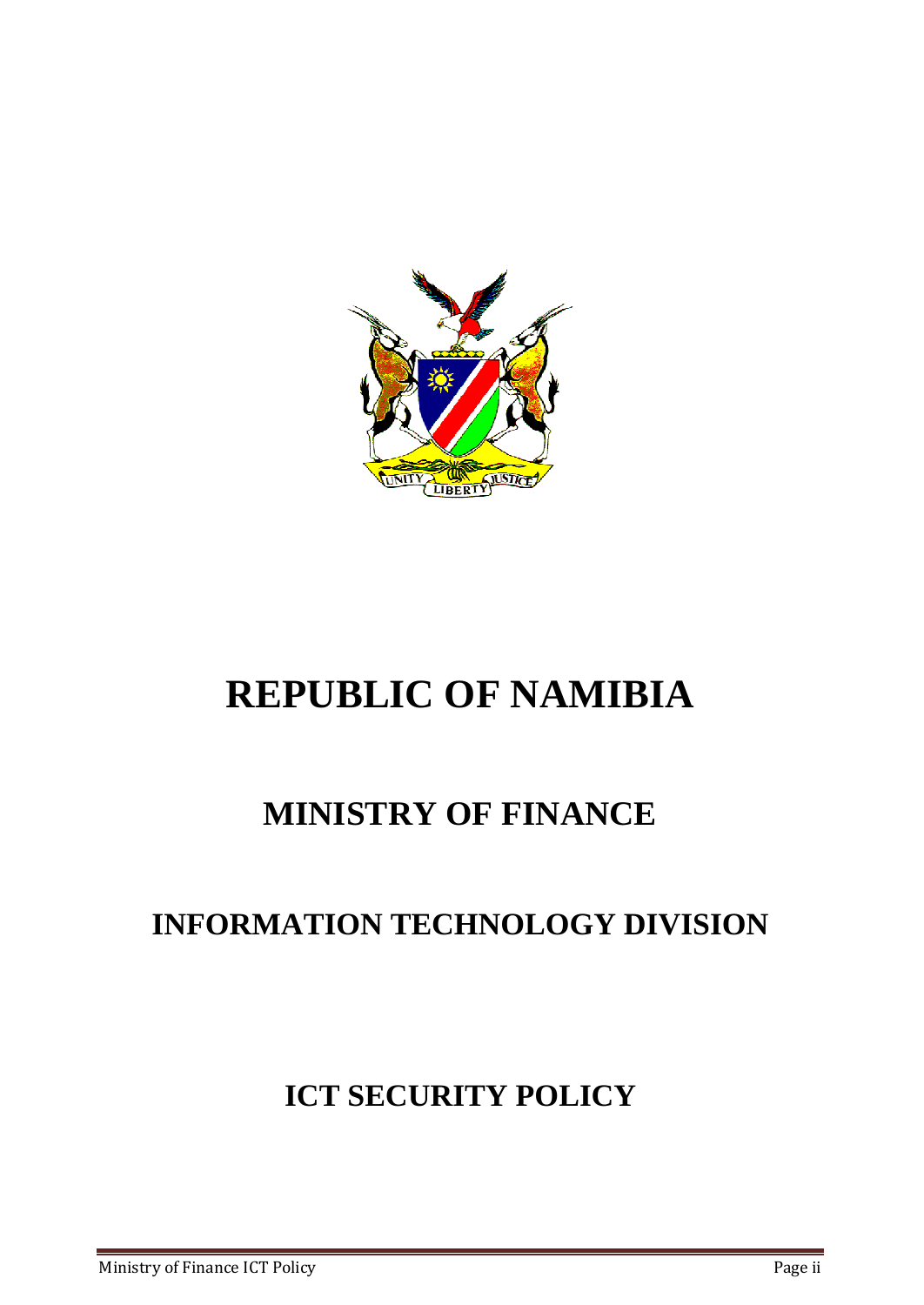### <span id="page-1-0"></span>**FOREWORD**

Security is defined as "the state of being free from unacceptable risk; or the degree of protection against danger, loss, and criminals". In terms of Information Technology, security can be defined as "protecting information and information systems from unauthorized access, use, disclosure, disruption, modification or destruction".

Information Communication Technology (ICT) has taken the world by storm resulting not only in benefits for the individual and corporations but also an increase in the breach of security. The widespread implementation and use of computers and networks and distributed client/server processing environment(s) are accompanied by new risks and exposures.

The utilization of ICT across the world has resulted in making it a strategic tool to achieve social economic development goals globally which is greatly facilitated by the globally connected networks, i.e. the Internet. The increasing capacity of ICT has further been empowered by the growth of a global network of computer networks i.e. the Internet.

ITC has impacted the way business is conducted, facilitated learning and knowledge sharing, generated global information flows, empowered citizens and communities in ways that have redefined governance, and has created significant wealth and economic growth and hence resulting in a global information society.

The Ministry of Finance (MOF) has taken advantage the advancement and benefits of ICT to develop and implement several ICT systems for effective and efficient service delivery; both for itself and also for its sister ministries.

The Ministry acknowledges the security risks, threats and attacks associated with the utilisation of ICT systems both within MOF and through its connectivity to other agencies; as well as its obligation to ensure the implementation of appropriate security mechanisms to protect all ICT resources that will warrant the integrity, availability and confidentiality of data.

Furthermore, the Ministry established the Ministerial ICT Steering Committee in the year 2006 to oversee proper utilization of ICT resources in the Ministry as well as to monitor all ICT activities while ensuring that these activities are in line with set procedures and follow best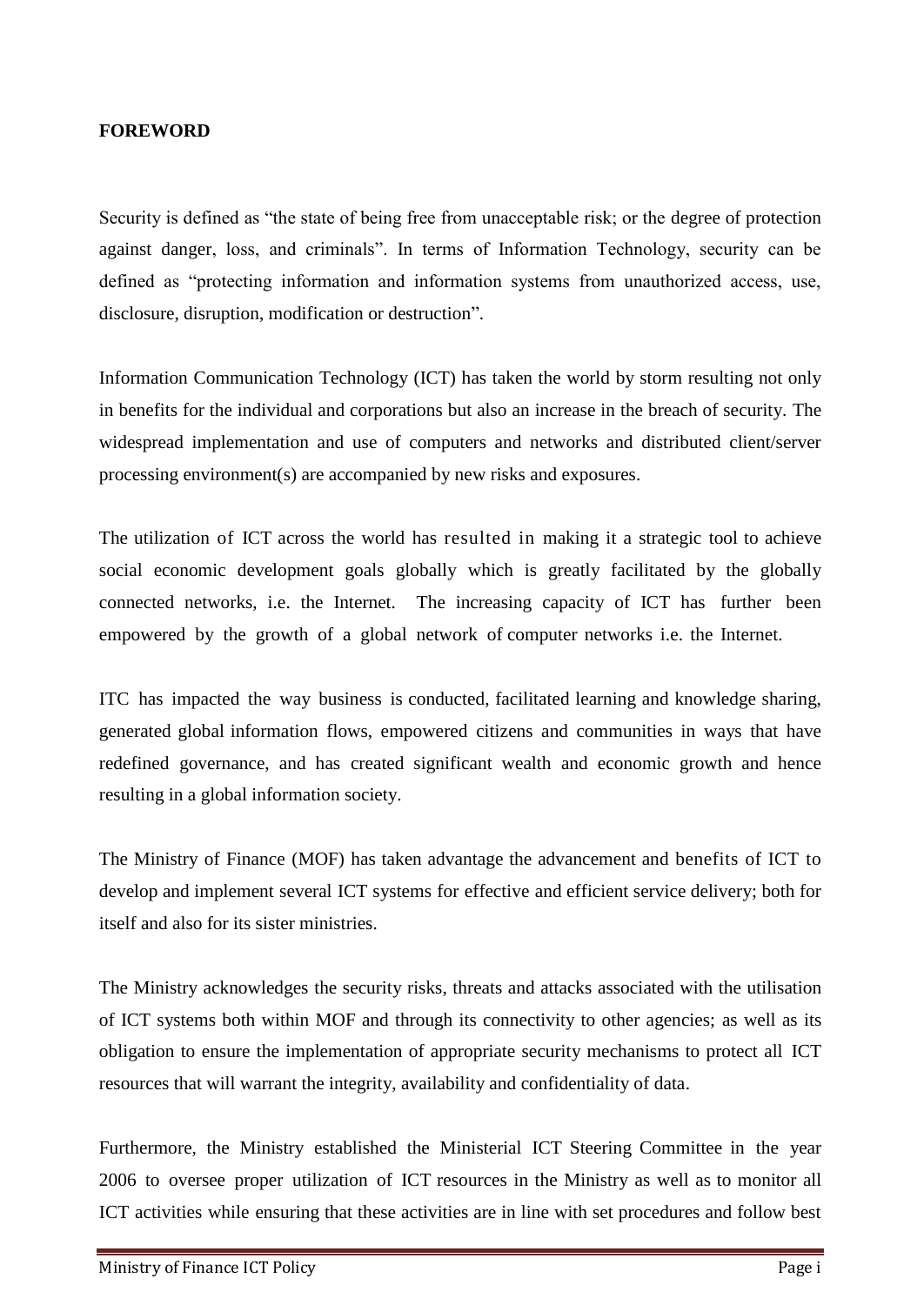practice as the unauthorised access to or modification of, important and/or sensitive MOF data can far outweigh the cost of the equipment itself.

This policy provides mechanisms for securing information systems assets (personnel, data, hardware, software and communication channels). In addition, it provides guidance on how to handle third party access to organizational resources without compromising organizational security.

The policy applies to all Ministry of Finance employees, consultants and any other party who uses MOF ICT resources in any form. It should be noted that where an employee or nonemployee fails to comply with these policy statements; Disciplinary measures will be taken against him/her as per Public Service Acts, Regulations, Circulars and other Government Directives.

It is therefore required that upon the date of taking up employment with the Ministry, in any form, familiarization with the content of this policy and signing of the confirmation form is done.

# **PERMANENT SECRETARY – MINISTRY OF FINANCE**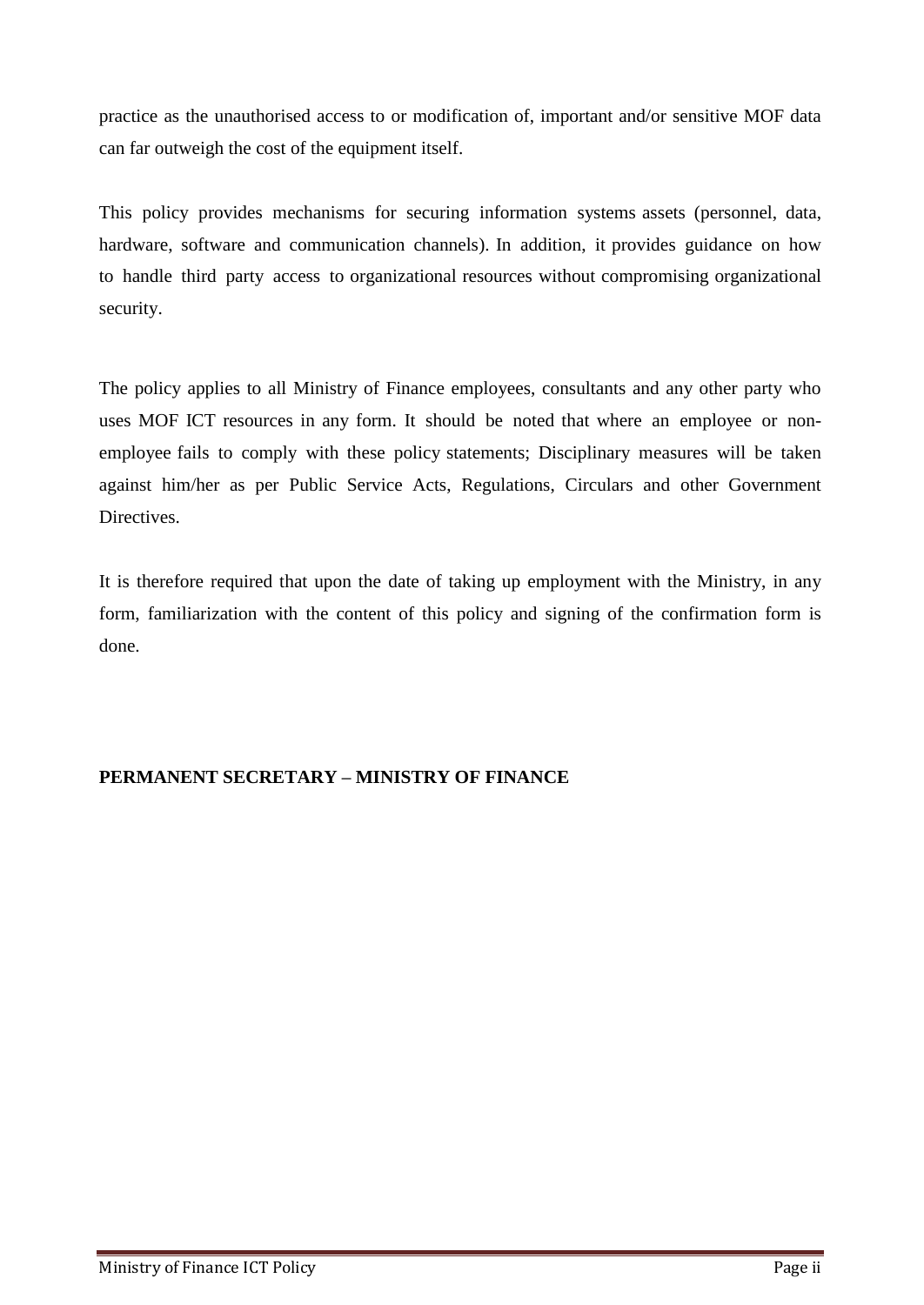# **TABLE OF CONTENTS**

| 1.    |  |
|-------|--|
| 1.1   |  |
| 1.2   |  |
| 1.3   |  |
| 1.4   |  |
| 2.    |  |
| 2.1   |  |
| 2.2   |  |
| 2.3   |  |
| 2.4   |  |
| 2.5   |  |
| 3.    |  |
| 3.1   |  |
| 3.1.1 |  |
| 3.1.2 |  |
| 3.2   |  |
| 3.2.1 |  |
| 3.2.2 |  |
| 3.2.3 |  |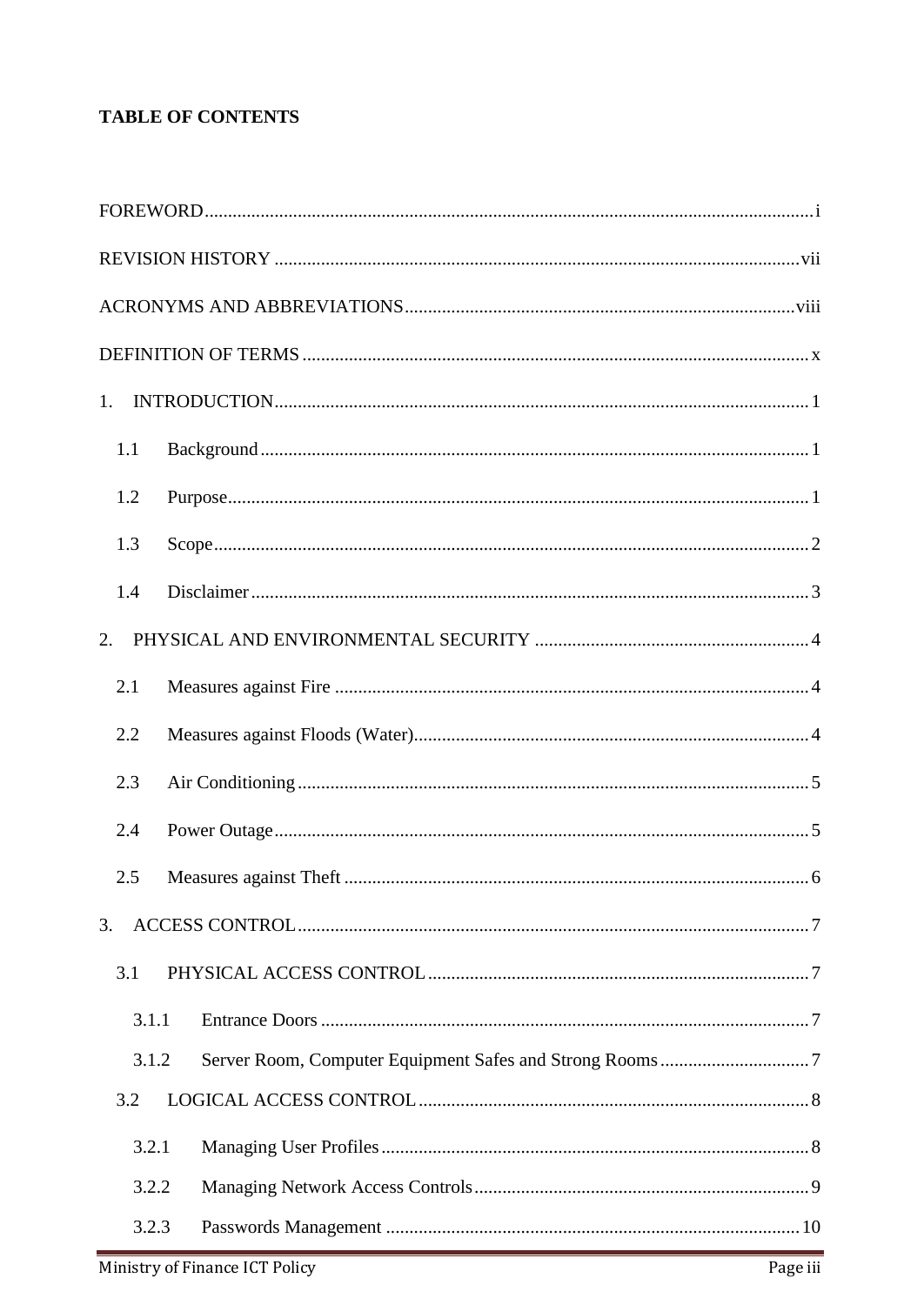|                | 3.2.4 |                                                           |
|----------------|-------|-----------------------------------------------------------|
|                | 3.2.5 |                                                           |
|                | 3.2.6 |                                                           |
| $\mathbf{4}$ . |       |                                                           |
|                | 4.1   |                                                           |
|                | 4.1.1 |                                                           |
|                | 4.1.2 |                                                           |
|                | 4.2   |                                                           |
|                | 4.3   |                                                           |
|                | 4.4   |                                                           |
|                | 4.5   |                                                           |
| 5.             |       |                                                           |
|                | 5.1   |                                                           |
|                | 5.2   |                                                           |
|                | 5.2.1 |                                                           |
|                | 5.2.2 |                                                           |
|                | 5.2.3 |                                                           |
|                | 5.3   |                                                           |
|                | 5.4   |                                                           |
|                | 5.5   |                                                           |
|                | 5.6   | PROTECTION AGAINST COMPUTER VIRUSES AND MALICIOUS CODE20  |
|                | 5.7   |                                                           |
|                | 5.8   | PROTECTING AGAINST INTERNAL ATTACKS (INSIDER THREATS)  21 |
| 6.             |       |                                                           |
|                | 6.1   |                                                           |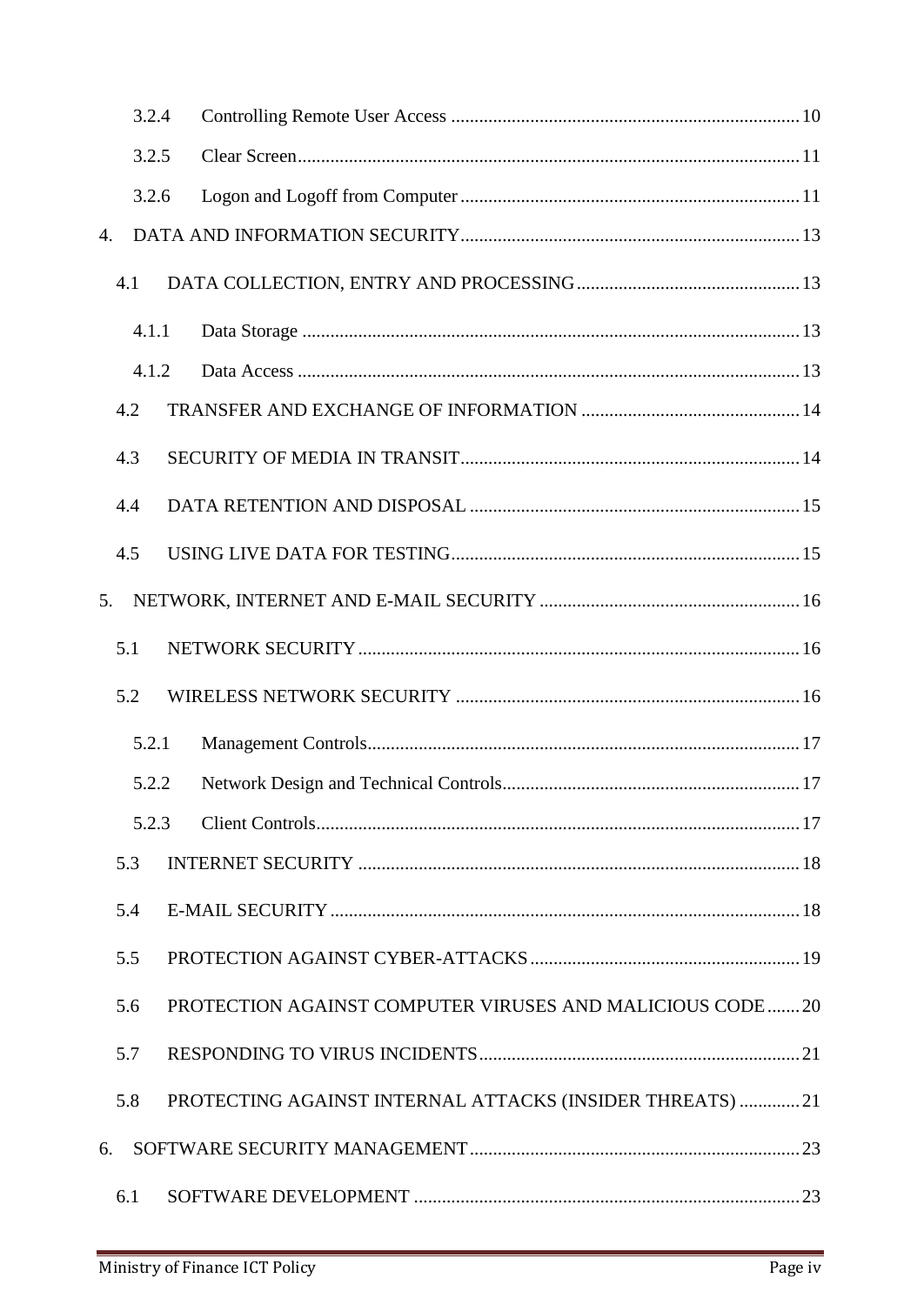| 6.2   |  |  |
|-------|--|--|
| 6.3   |  |  |
| 6.4   |  |  |
| 6.5   |  |  |
| 6.6   |  |  |
| 6.7   |  |  |
| 6.7.1 |  |  |
| 6.7.2 |  |  |
| 6.7.3 |  |  |
| 6.7.4 |  |  |
| 6.7.5 |  |  |
| 6.7.6 |  |  |
| 7.    |  |  |
| 7.1   |  |  |
| 7.1.1 |  |  |
| 7.1.2 |  |  |
| 7.1.3 |  |  |
| 7.1.4 |  |  |
| 7.1.5 |  |  |
| 7.2   |  |  |
| 7.3   |  |  |
| 7.4   |  |  |
| 8.    |  |  |
| 8.1   |  |  |
| 8.2   |  |  |
| 8.3   |  |  |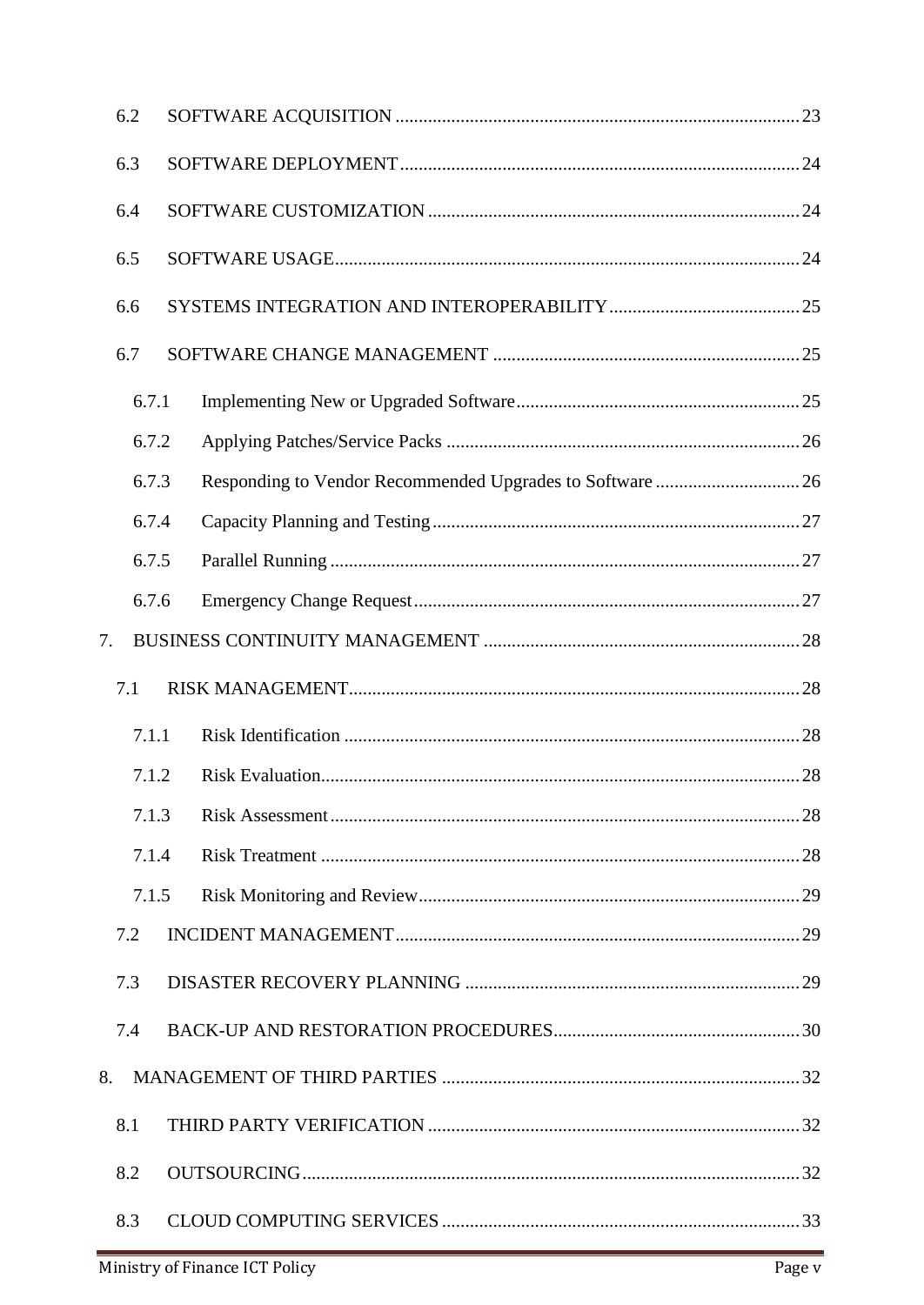| 8.4    |  |
|--------|--|
| 8.5    |  |
| 8.6    |  |
| 8.7    |  |
| 9.     |  |
| 9.1    |  |
| 9.1.1  |  |
| 9.1.2  |  |
| 9.1.3  |  |
| 9.2    |  |
| 9.3    |  |
| 10.    |  |
| 11.    |  |
| 11.1   |  |
| 11.2   |  |
| 11.2.1 |  |
| 11.2.2 |  |
| 11.2.3 |  |
| 12.    |  |
| 13.    |  |
| 14.    |  |
| 14.1   |  |
| 14.2   |  |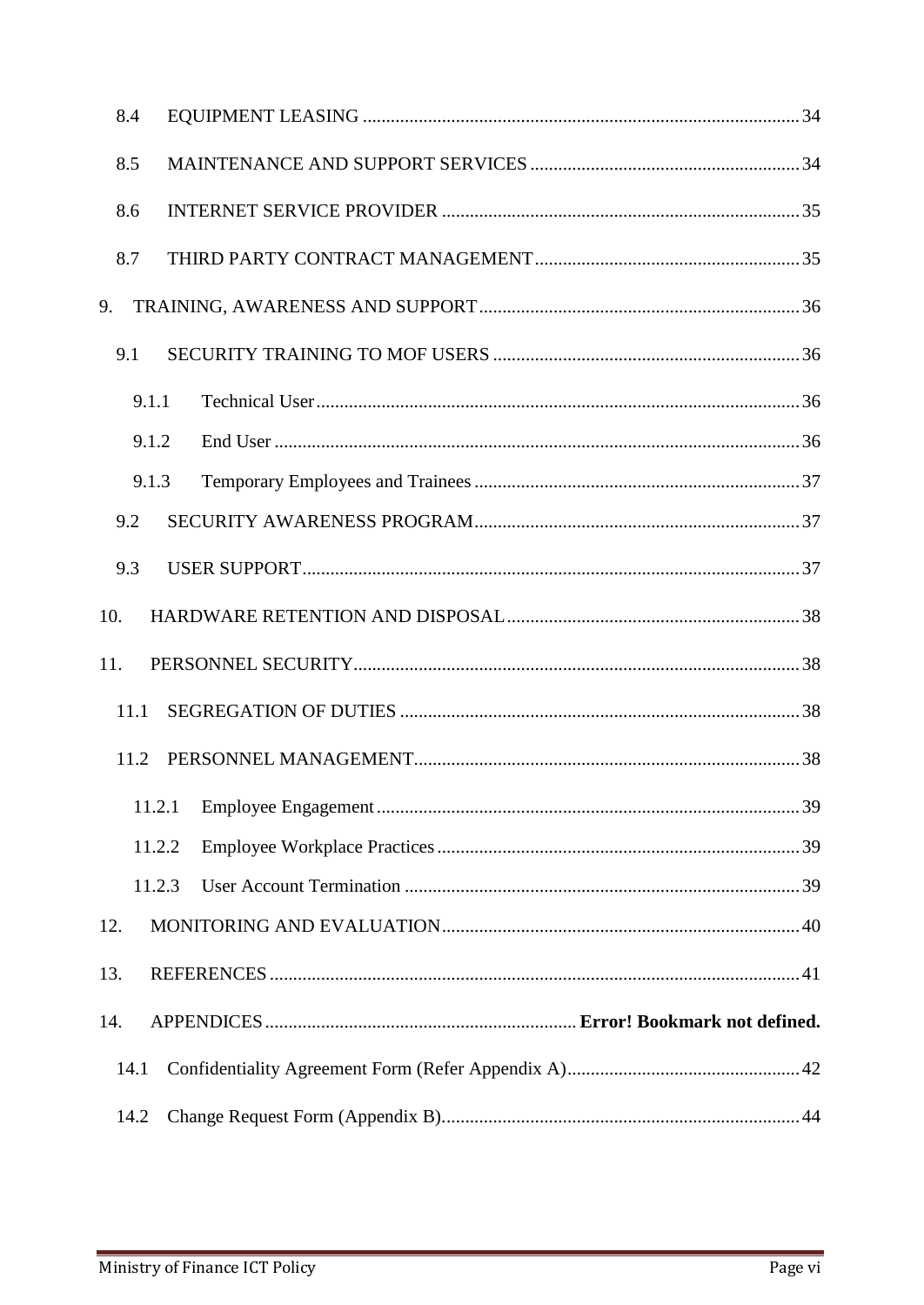# <span id="page-7-0"></span>**REVISION HISTORY**

| <b>ICT Policy (Entire Document):</b> | January 2005 |
|--------------------------------------|--------------|
|--------------------------------------|--------------|

ICT Policy (Entire Document): April 2005

ICT Policy (Entire Document): September 2010.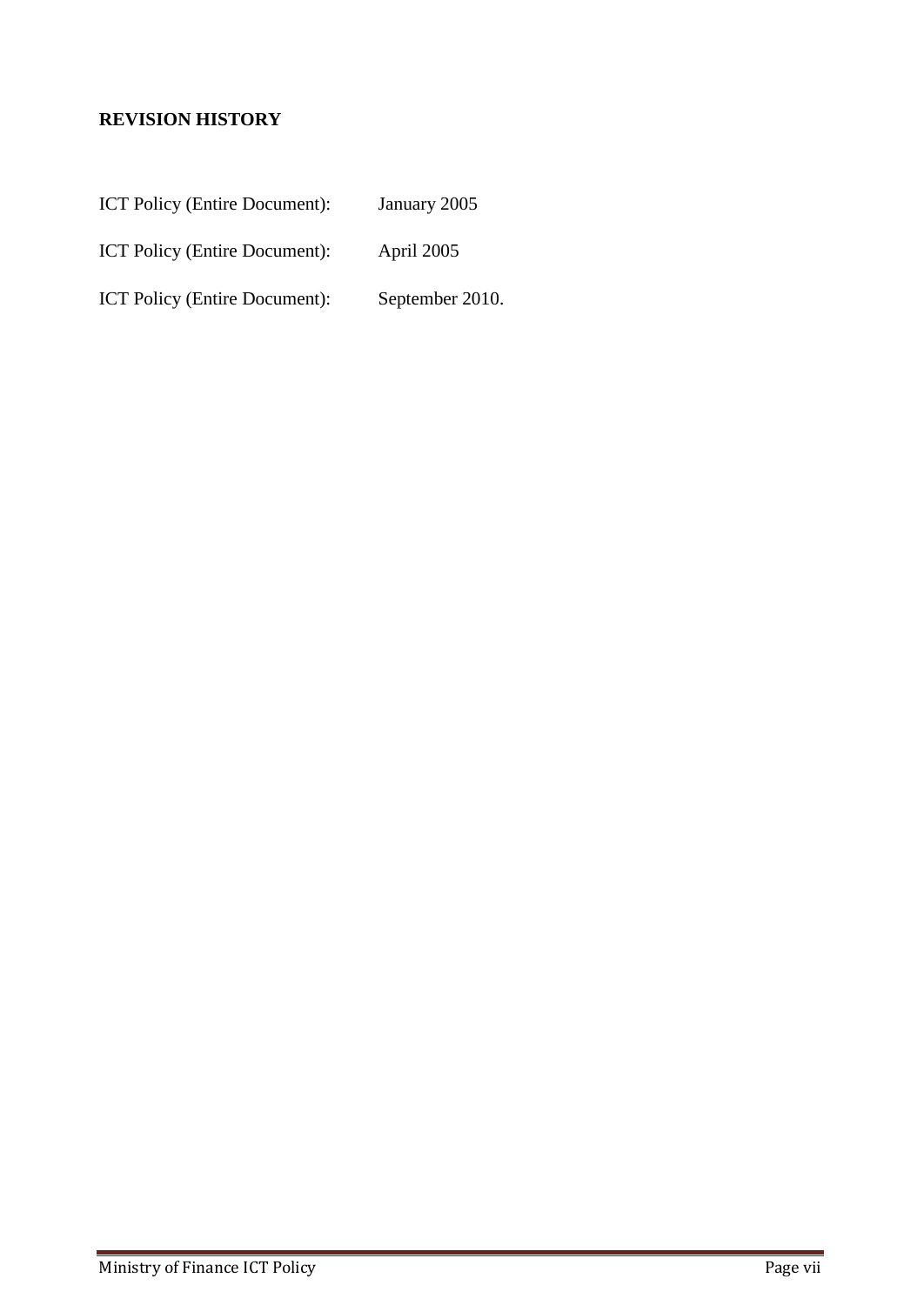# <span id="page-8-0"></span>**ACRONYMS AND ABBREVIATIONS**

| <b>BCP</b>    | <b>Business Continuity Plan</b>                                                                                                                                     |  |  |  |  |  |
|---------------|---------------------------------------------------------------------------------------------------------------------------------------------------------------------|--|--|--|--|--|
| <b>CCTV</b>   | <b>Closed Circuit Television System</b>                                                                                                                             |  |  |  |  |  |
| CD            | <b>Compact Disk</b>                                                                                                                                                 |  |  |  |  |  |
| <b>CD-ROM</b> | Compact Disk, Read-Only Memory. A type of storage device that looks just like<br>an audio CD however, you can't save or change files on a CD-ROM, only read<br>them |  |  |  |  |  |
| <b>CPU</b>    | Central Processing Unit; the brains of the computer. The CPU interprets and<br>executes the actual computing tasks                                                  |  |  |  |  |  |
| <b>CRAN</b>   | <b>Communications Regulatory Authority of Namibia</b>                                                                                                               |  |  |  |  |  |
| DAdmin        | Director of Administration                                                                                                                                          |  |  |  |  |  |
| <b>DHCP</b>   | <b>Dynamic Host Configuration Protocol</b>                                                                                                                          |  |  |  |  |  |
| <b>DMZ</b>    | <b>Demilitarized Zone</b>                                                                                                                                           |  |  |  |  |  |
| <b>DNS</b>    | Domain Name System/Domain Name Service                                                                                                                              |  |  |  |  |  |
| DoS           | Denial-of-Service                                                                                                                                                   |  |  |  |  |  |
| <b>DRS</b>    | <b>Disaster Recovery Site</b>                                                                                                                                       |  |  |  |  |  |
| <b>DVD</b>    | Digital Versatile/Video Disc                                                                                                                                        |  |  |  |  |  |
| <b>GRN</b>    | Government of the Republic of Namibia                                                                                                                               |  |  |  |  |  |
| <b>HR</b>     | <b>Human Resource</b>                                                                                                                                               |  |  |  |  |  |
| <b>ICT</b>    | Information and Communication Technology                                                                                                                            |  |  |  |  |  |
| <b>IDS</b>    | <b>Intrusion Detection Systems</b>                                                                                                                                  |  |  |  |  |  |
| IP            | <b>Internet Protocol</b>                                                                                                                                            |  |  |  |  |  |
| <b>IPS</b>    | <b>Intrusion Prevention Systems</b>                                                                                                                                 |  |  |  |  |  |
| <b>IPX</b>    | <b>Internet Protocol Exchange</b>                                                                                                                                   |  |  |  |  |  |
| <b>ISP</b>    | <b>Internet Service Provider</b>                                                                                                                                    |  |  |  |  |  |
| <b>ITD</b>    | <b>Information Technology Division</b>                                                                                                                              |  |  |  |  |  |
| <b>LAN</b>    | <b>Local Area Network</b>                                                                                                                                           |  |  |  |  |  |
| LGAs          | <b>Local Government Authorities</b>                                                                                                                                 |  |  |  |  |  |
| <b>MAC</b>    | Media Access Control                                                                                                                                                |  |  |  |  |  |
| <b>OMAs</b>   | Offices, Ministries and Agencies                                                                                                                                    |  |  |  |  |  |
| <b>MOF</b>    | Ministry of Finance                                                                                                                                                 |  |  |  |  |  |
| <b>NIDS</b>   | <b>Network Intrusion Detection Systems</b>                                                                                                                          |  |  |  |  |  |
| <b>NIPS</b>   | Network Intrusion Protection Systems                                                                                                                                |  |  |  |  |  |
| <b>OPM</b>    | Office of Prime Minister                                                                                                                                            |  |  |  |  |  |
| PC            | <b>Personal Computer</b>                                                                                                                                            |  |  |  |  |  |
| <b>PCMCIA</b> | Personal Computer Memory Card International Association                                                                                                             |  |  |  |  |  |
| <b>PDA</b>    | Personal Digital Assistant                                                                                                                                          |  |  |  |  |  |
| <b>RFC</b>    | <b>Request for Comments</b>                                                                                                                                         |  |  |  |  |  |
| <b>SBAS</b>   | <b>Strategic Budget Allocation System</b>                                                                                                                           |  |  |  |  |  |
| <b>SLA</b>    | Service level Agreement                                                                                                                                             |  |  |  |  |  |
| <b>SSID</b>   | Service Set Identifier                                                                                                                                              |  |  |  |  |  |
| TLS/SSL       | Transport Layer Security/Secure Socket Layer                                                                                                                        |  |  |  |  |  |
| <b>UPS</b>    | Uninterruptible Power Supply                                                                                                                                        |  |  |  |  |  |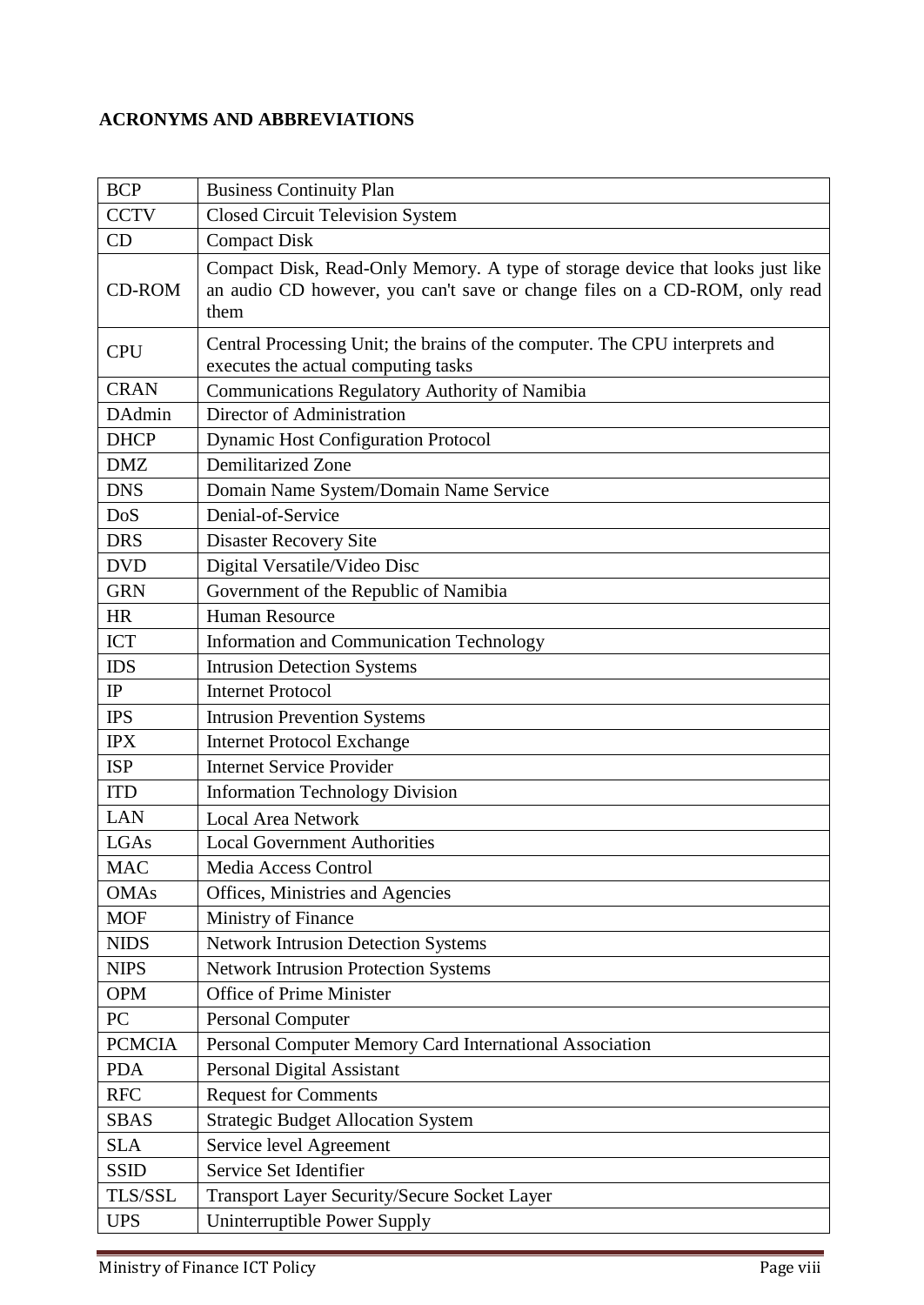| User ID    | User Identification     |
|------------|-------------------------|
| <b>VPN</b> | Virtual Private Network |
| <b>WAN</b> | Wide Area Network       |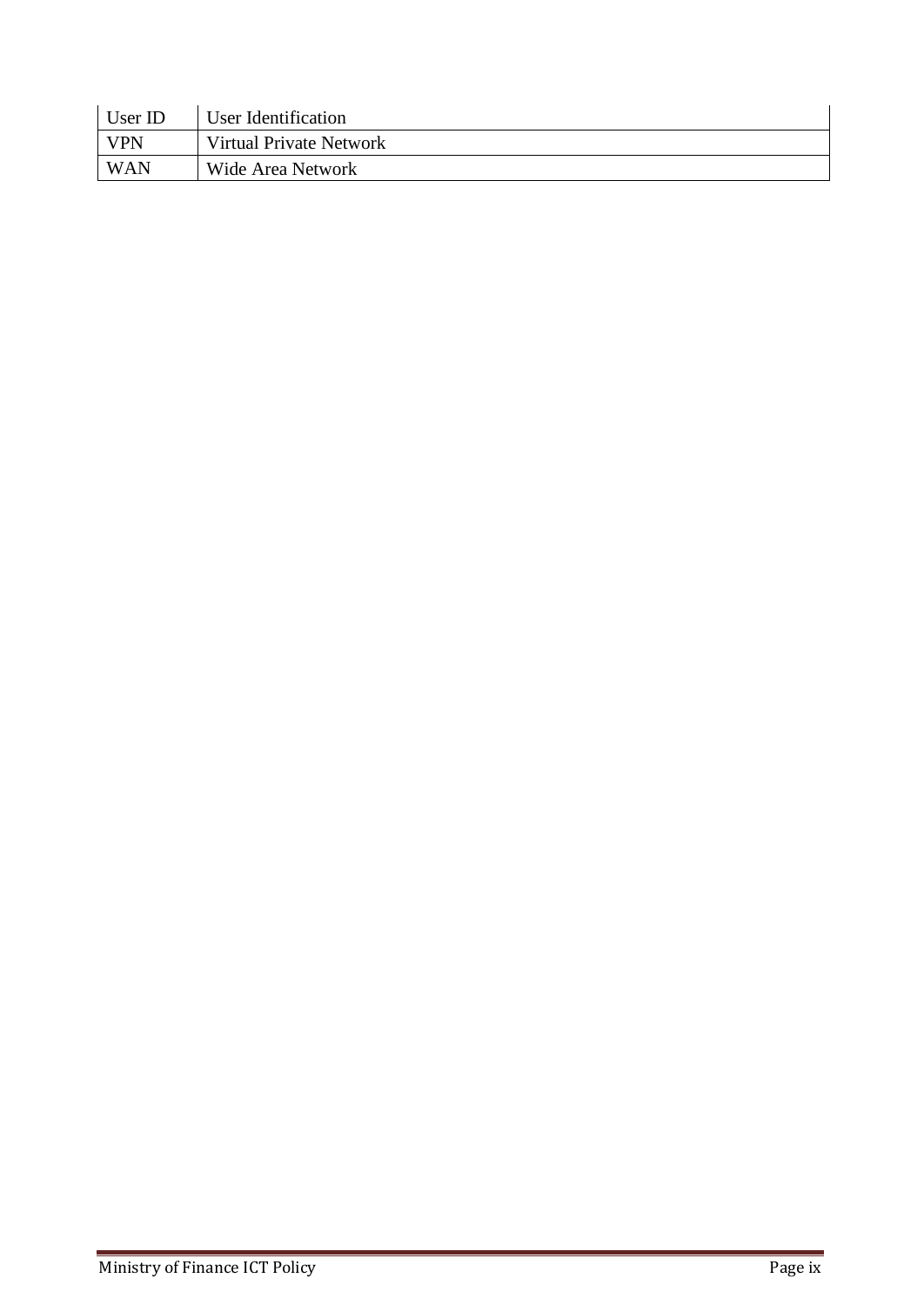#### <span id="page-10-0"></span>**DEFINITION OF TERMS**

**Access protocol:** A protocol used between an external subscriber and a switch within a network.

**Address Resolution:** Conversion of an IP Address to the corresponding low-level physical address.

**Application:** a combination of hardware and Software that provides shared access of programs or information to multiple Workstations and/or Users, including, but not limited to, Business Systems, Messaging Systems, Database Management Systems and Document Management Systems. Software that lets users do relatively complex tasks, as well as create and modify documents. Common application types include word processors, spreadsheets, database managers, and presentation graphics programs.

**Backbone:** Network used to interconnect several networks together.

**Bandwidth:** The capacity of the transmission medium stated in bits per second or as a frequency. The bandwidth of optical fiber is in the gigabit or billion bits per second range, while Ethernet coaxial cable is in the megabit or million bits per second range.

**Booting:** Starting up a computer via the power switch, which loads the system software into memory. Restarting the computer via a keystroke combination is called rebooting or a warm boot.

**Broadcast:** A packet whose special address results in its being heard by all hosts on a computer network.

**Browser:** A program that enables you to access information on the Internet through the World Wide Web.

**Cloud computing:** A technology that uses the internet and central remote servers to maintain data and applications.

**Computer viruses:** is a relatively small software program that is attached to another larger program for the purpose of gaining access to information or to corrupt information within a computer system.

**Confidential Information:** information of whatever nature, which has been, or may be obtained by the Ministry of Finance, whether in writing or electronic form or pursuant to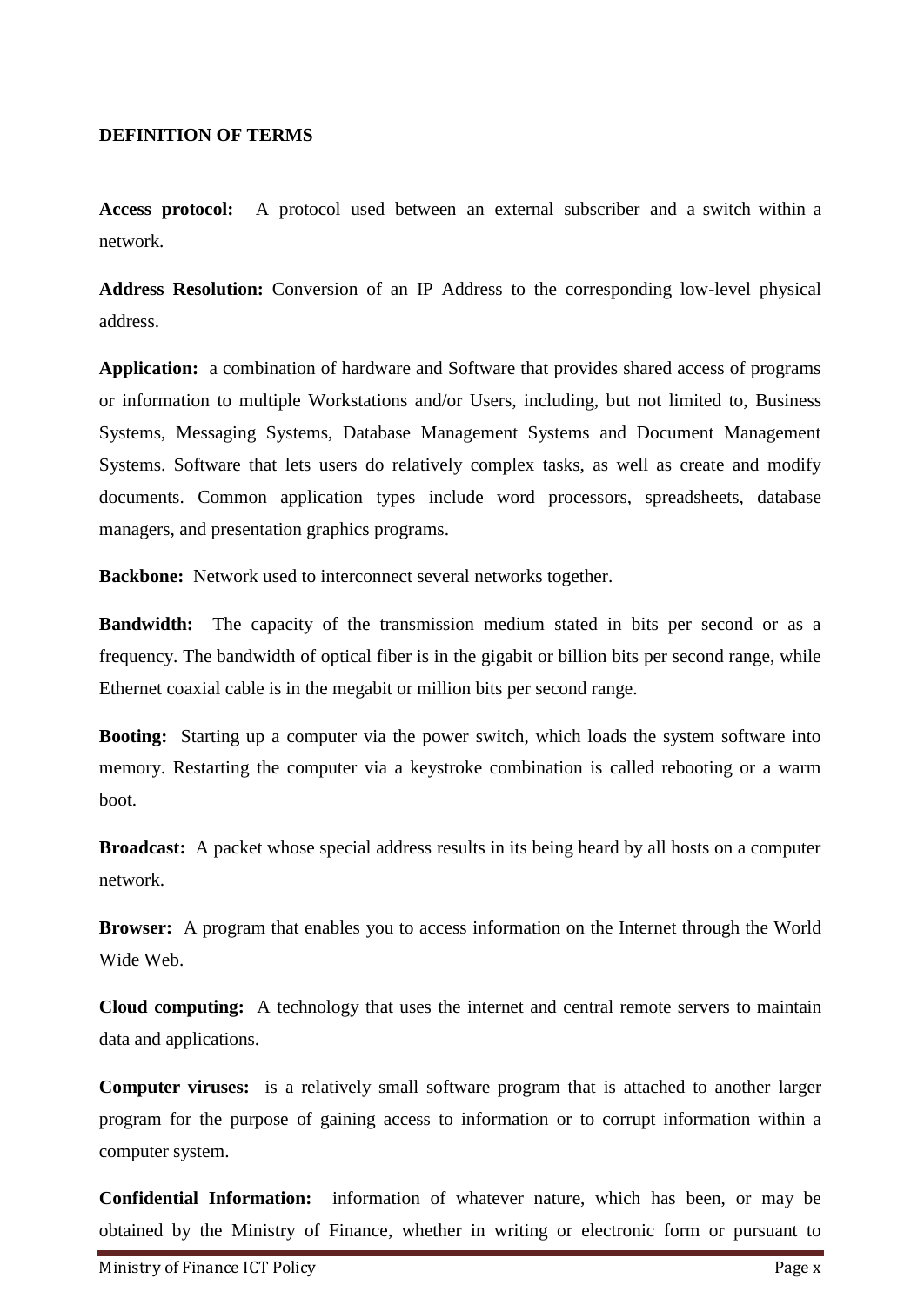discussions between the Ministry of Finance and IT Resource vendors, or which can be obtained by examination, testing, visual inspection or analysis, including without limitation, scientific, business or financial data, know-how, formulae, processes, designs, customer lists, price lists, studies, findings, computer software, hark inventions or ideas, analysis, concepts, compilations, studies and other material prepared by or in possession or control of which contain or otherwise reflect or are generated from any such information as is specified in this definition.

**Configuration:** 1. The Departments that make up a computer system (which model and what peripherals). 2. The physical arrangement of those Departments (what's placed and where). 3. The software settings that enable two computer Departments to talk to each other (as in configuring communications software to work with a modem).

**Copyright:** all rights of copyright whether existing now or in future, in or to the Ministry of Finance IT Resources.

**Crash:** A problem (often caused by a bug) that causes a program, or the entire operating system, to unexpectedly stop working.

**Cryptography:** The art of protecting information by transforming it (*[encrypting](http://www.webopedia.com/TERM/E/encryption.htm)* it) into an unreadable format called [cipher](http://www.webopedia.com/TERM/C/cipher_text.htm) text. Only those who possess a secret *key* can decipher (or *[decrypt](http://www.webopedia.com/TERM/D/decryption.htm)*) the message in[to plain](http://www.webopedia.com/TERM/P/plain_text.htm) text.

**Cyber-attack:** is a term for any illegal activity that uses a computer as its primary means of commission.

**Data availability:** refers to how available data is when stored in some form, usually in reference to remote storage of data through a network or external storage media.

**Data confidentiality:** means protecting information and [information](http://en.wikipedia.org/wiki/Information_system) [systems](http://en.wikipedia.org/wiki/Information_system) from unauthorized access, use, disclosure, disruption, modification, perusal, inspection, recording or destruction.

**Data integrity:** is a term used to refer to the accuracy and reliability of data.

**Data Owner:** the Ministry of Finance User or Department authorized by the Ministry of Finance Management to permit access to information or data and that is responsible, on behalf of the Ministry, for the integrity and accuracy of that information or data.

**Driver:** A piece of software that tells the computer how to operate an external device, such as a printer, hard disk, CD-ROM drive, or scanner.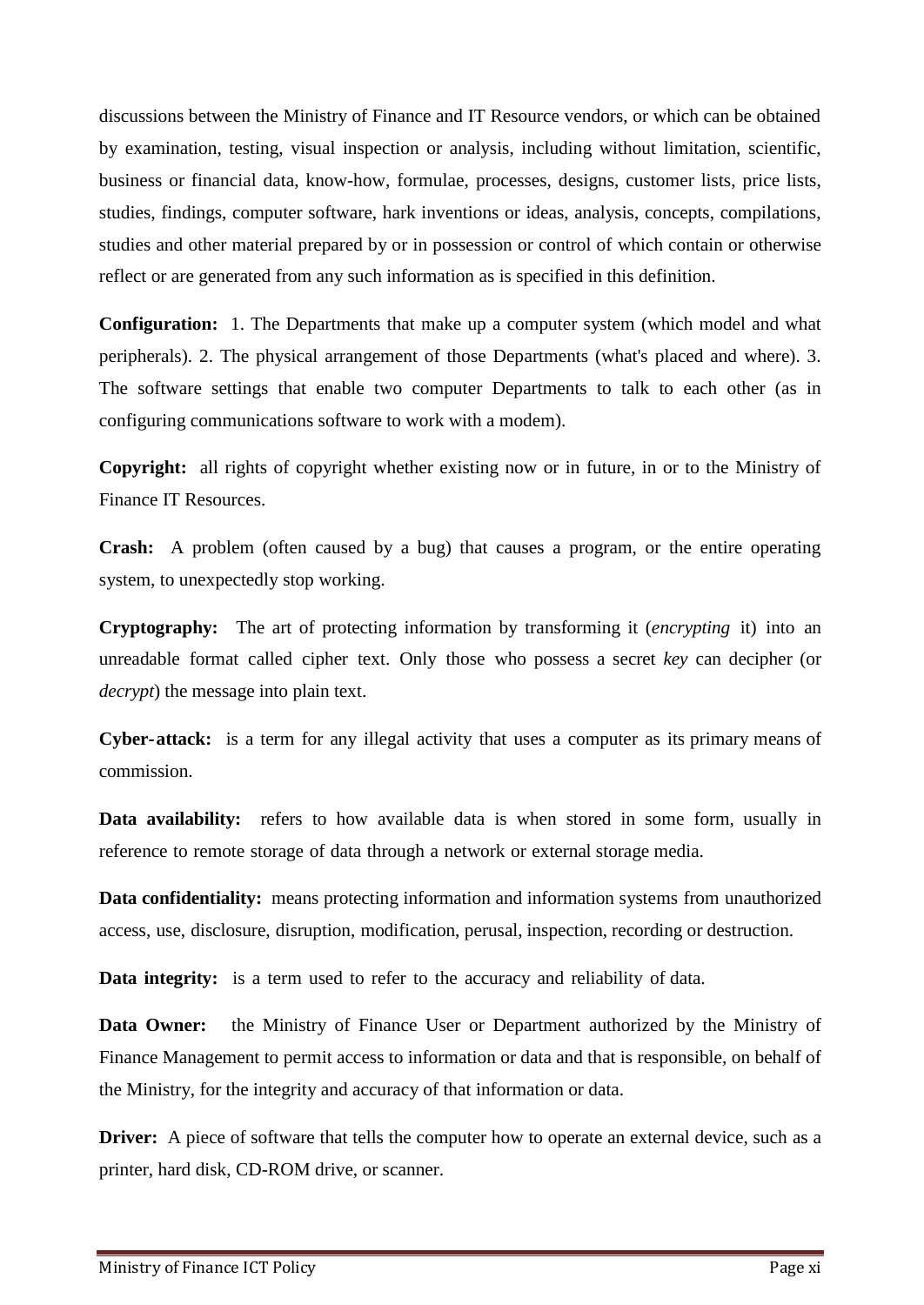**E-mail:** Electronic Mail. Private messages sent between users on different computers, either over a network or via a modem connection to an on-line service

**Encryption:** is the conversion of data into a form, that cannot be easily understood by unauthorized people unless to the intended recipient with a proper coding key.

**End user:** is the person that a software program or hardware device is designed for.

File Server: A computer that shares its resources, such as printers and files, with other computers on the network. An example of this is a Novell NetWare Server which shares its disk space with a workstation that does not have a disk drive of its own.

Firewall: A mechanism that isolates a network from the rest of the Internet, permitting only specific traffic to pass in and out.

**Hardware:** all physical Components, which make up, either singly or collectively, a device that can be used for data processing. This includes, but is not limited to, not only the computer proper but also the cables, connectors, power supply units, and peripheral devices such as the keyboard, mouse, audio speakers, and printers

Insider threat: is a malicious hacker who is the current or former employee, contractor, business partner of the institution obtains access to the computer systems or networks and then conducts activities intended to cause harm to the institution.

**IP Address:** Network addresses are usually of two types: (1) the physical or hardware address of a network interface card; for Ethernet this 48-bit address might be 0260.8C00.7666. The hardware address is used to forward packets within a physical network. (2) The logical or IP Address is used to facilitate moving data between physical networks and is made up of a network number, a sub-network number, and a host number. All Internet addresses at SDSU have a network number of 130.191, a subnet number in the range of 1-254, and a host number in the range of 1-254.

**ISP:** Internet Service Provider is a company that provides access to the Internet. A service provider can offer simple dial-up access, SLIP/PPP access, or a dedicated line.

**Login:** The account name used to access a computer system.

**Malicious code:** refers to a broad category of software threats that can cause damages or undesirable effect to computers or networks.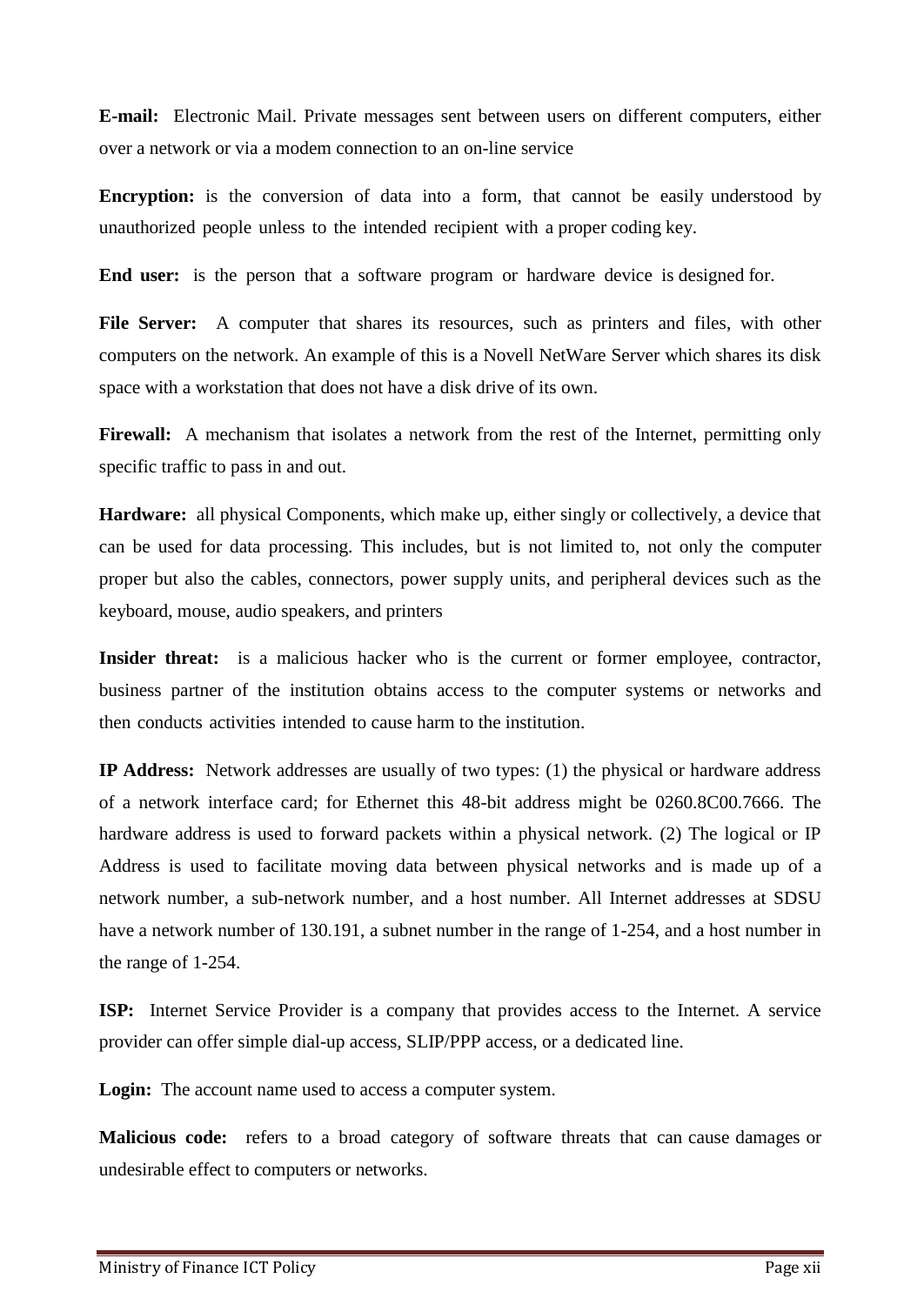**Memory:** In general, another word for dynamic RAM (Random Access Memory), the chips where the computers store system software, programs, and data you are currently using. Other kinds of computer memory you may encounter are parameter RAM (PRAM), video RAM (VRAM), and static RAM (SRAM). Most computer memory is volatile, that is, its contents are lost when the computer shuts down.

**MOF disclaimer:** A statement intended to specify or delimit the scope of rights and obligations that may be exercised and enforced by parties in a legally recognized relationship.

**Motherboard:** The heart, soul, and brains of a computer. This plastic board resembles a miniature city, but its buildings are actually chips for things like the processing RAM, and ROM, and the tiny roads connecting them are circuit traces; also called the logic board.

**Multimedia:** Any presentation or software program that combines several media, such as graphics, sound, video, animation, and/or text.

**Network:** In general, a group of computers set up to communicate with one another. Your network can be a small system that's physically connected by cables (a LAN), or you can connect separate networks together to form larger networks (called WANs). The Internet, for example, is made up of thousands of individual networks. A group of computers, Peripherals and electronic Components that share information and applications electronically, typically connected to each other by either cable and / or telecommunication links.

**Patch:** A is a piece of software designed to fix problems

**Phishing attack**: The act of sending email to a user falsely claims to be an established legitimate enterprise in an attempt to steal users' private information that will be used for theft.

**Regression Testing:** The selective retesting of a [software](http://www.webopedia.com/TERM/S/software.html) system that has been modified to ensure that any [bugs](http://www.webopedia.com/TERM/B/bug.html) have been fixed and that no other previously working functions have failed as a result of the reparations and that newly added features have not created problems with previous versions of the software.

**Router:** A special purpose computer that attaches to two or more networks and routes packets from one network to the other. A router uses network layer addresses *(such as IP Addresses)* to determine if packets should be sent from one network to another. Routers send packets to other routers until they arrive at their final destination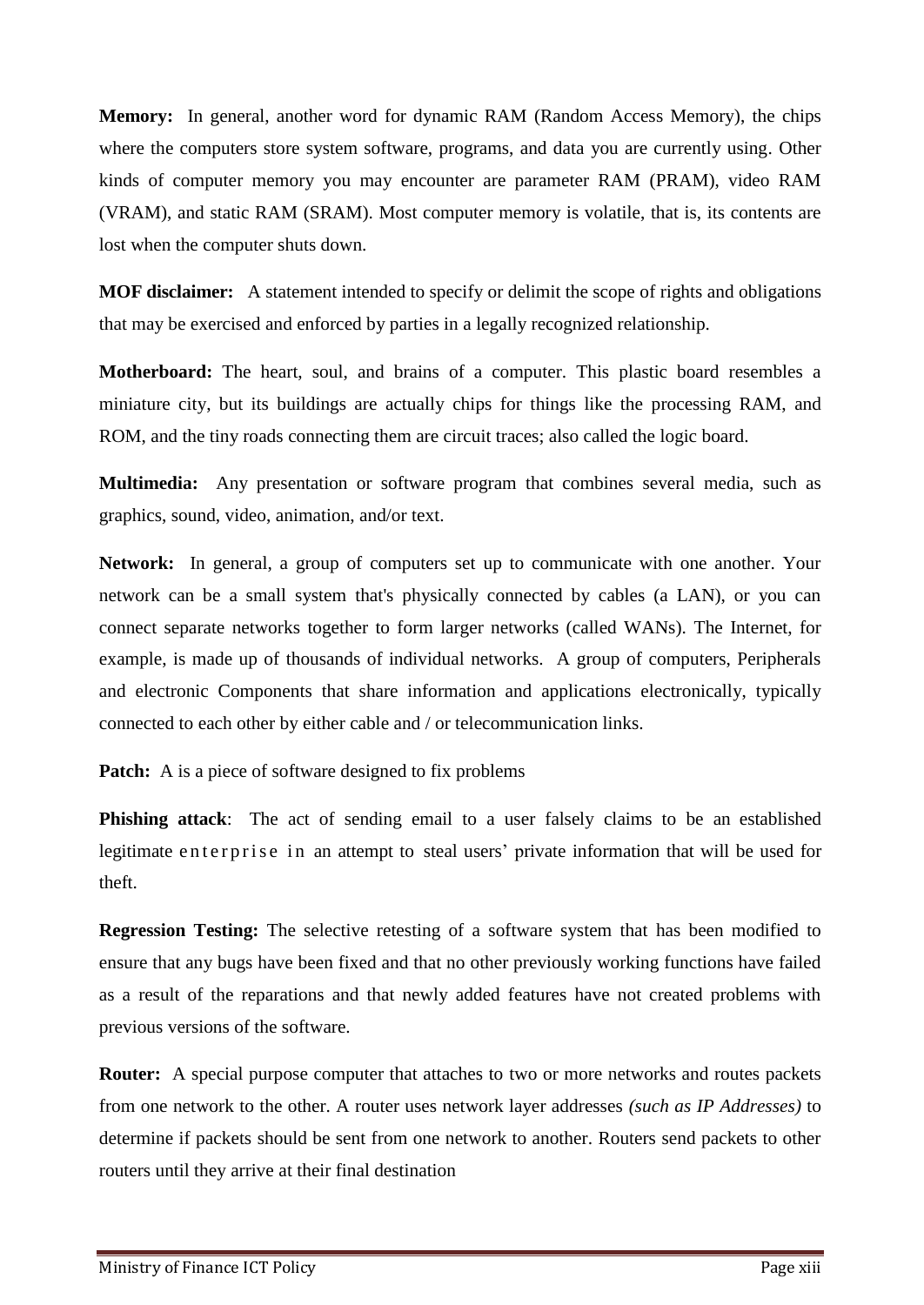**Server:** A computer that shares its resources, such as printers and files, with other computers on the network. An example of this is a Novell NetWare Server which shares its disk space with a workstation that does not have a disk drive of its own.

**Software:** shall mean all computer programs and the customization thereof, identified or developed by or on behalf of Ministry of Finance, also including the compiled object code of such programs and the customization of adapted Software packages.

**Spam:** is unsolicited commercial advertisements distributed online. Electronic junk mail or junk newsgroup postings.

**System abuse:** can be defined as using the rules and procedures meant to protect the system in order, instead, to manipulate the system for a desired outcome.

**System Administrator:** shall mean an employee of Ministry of Finance, whose responsibilities include System, site, or network administration for Ministry of Finance Systems. A System Administrator's functions include, inter alias, installing hardware and Software, managing a computer, network or application, and keeping Ministry of Finance Systems operational.

**Temporary employee:** is an employee who works for only a limited period of time.

**UPS:** Uninterruptible Power Supply; a unit that switches to battery power whenever the power cuts out.

**User:** shall mean a User with authorization to access Ministry of Finance systems or networks, but without System Administrator privileges and responsibilities for the Ministry of Finance Systems or networks.

User Id: The string of characters that identifies the user on the system and will ensure access in addition to the password; this the name by which the user is known to the network; also known as username.

**Virus:** A program that replicates itself from one file or disk to another without your consent. They are spread through floppy disks, networks, and on-line services and can go undetected (unless you have an antiviral utility) until something goes wrong. Some viruses deliberately destroy data, and even those designed to be benign can cause crashes, slowdowns, and file corruption.

**Wide Area Network (WAN):** Network spanning multiple geographic distances, usually connected by telephone lines, microwave, or satellite links.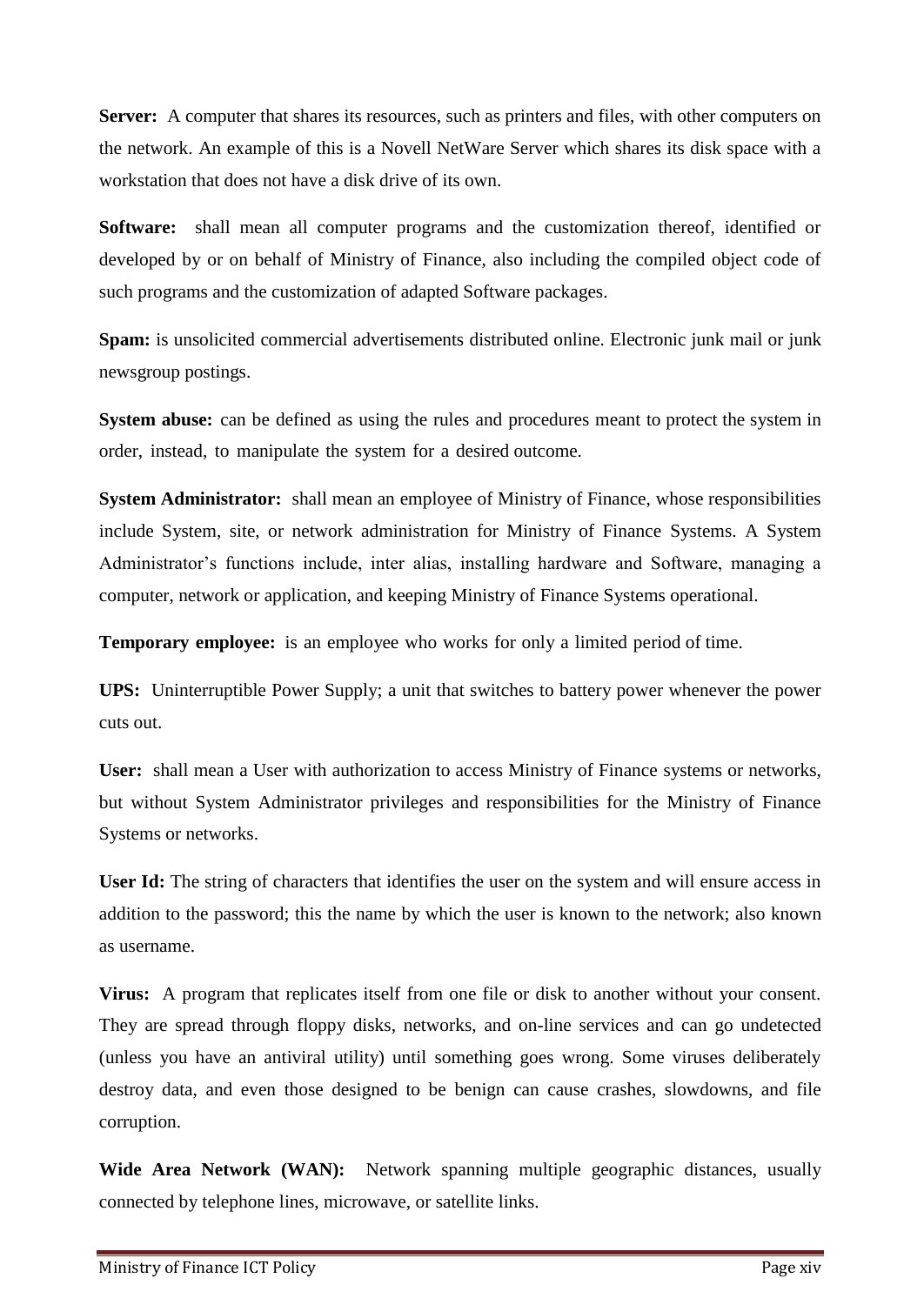**WWW:** World Wide Web or W3 is the hypermedia document presentation system that can be accessed over the Internet using software called a Web browser.

**Zipped:** Compressed version of a program or document.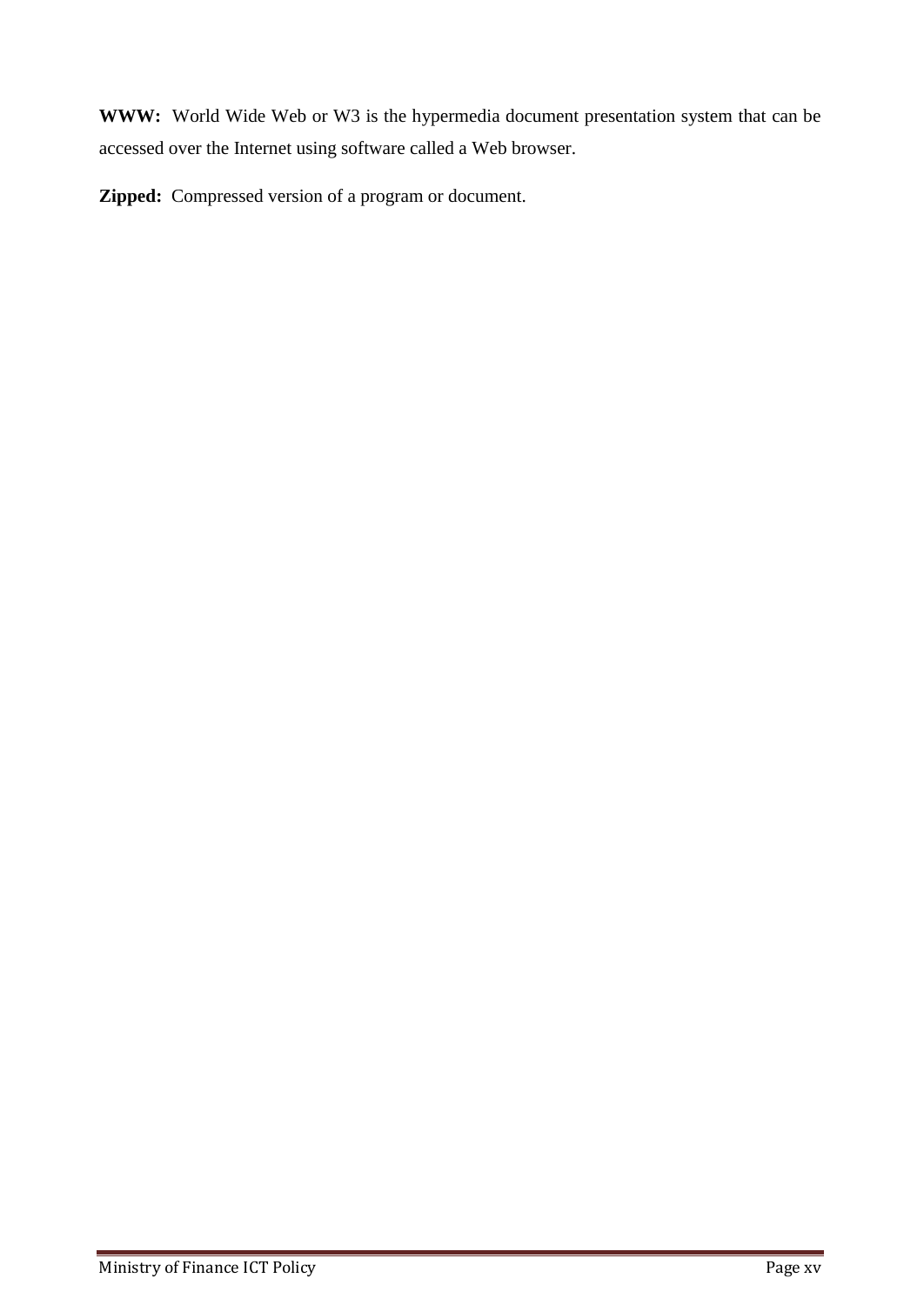## <span id="page-16-0"></span>**1. INTRODUCTION**

#### <span id="page-16-1"></span>**1.1 Background**

Information Communication Technology (ICT) has taken the world by storm resulting not only in benefits for the individual but also for corporations, the Ministry of Finance under the direction of the Government of the Republic of Namibia took advantage of this advancement and benefits of ICT to develop and implement several ICT systems for effective and efficient service delivery; both for itself and also for its sister ministries.

The Ministry has invested in the development of shared ICT infrastructure consisting of various structured networked technologies to most of its buildings located at the Head Office and remote offices including other ministries and organizations. Also, the Ministry has invested in various software technologies such as the IFMS, ASYCUDA System, Tax System, Office Application, to mention but a few; which enable communication and collaboration between various entities.

MOF is committed to use ICT to ensure effective and efficient service delivery to the public as well as to ease the work of its staff members. The Ministry acknowledges the need to implement measure to address and protect itself from many security challenges brought by the technology advancement. To address information security issues, the Ministry of Finance has developed various security documents (standards, procedures and policies) which provide guidance in the proper usage, management and administration of all ICT resources.

#### <span id="page-16-2"></span>**1.2 Purpose**

The main purpose of this policy is to provide guidelines and a framework for selecting, implementing, and managing ICT security services by guiding the organization on how to manage ICT assets such as, but not limited to, computer hardware, printers, data, Networks, longdistance data services, software applications and any other current or future Information Technology Resources adopted, acquired, installed, deployed or operated by the Ministry of Finance.

Moreover, the policy intends to protect both the data stored and processed within the ministerial systems together with the services provided by these systems for the purpose of protecting information confidentiality, integrity and availability; and ultimately creating a unified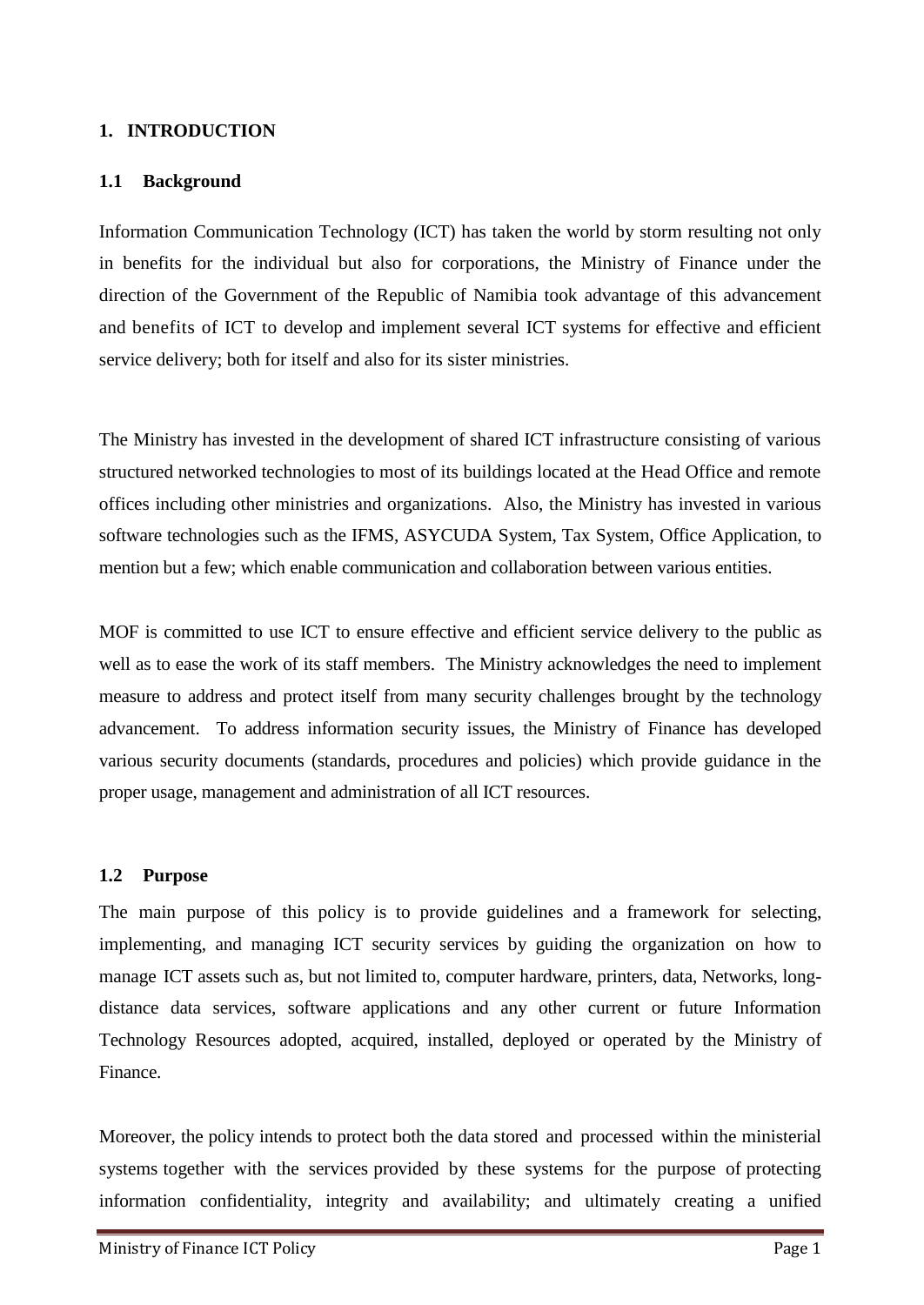environment of handling ICT security issues for both MOF staff and external parties who access MOF"s ICT resources.

This policy document provides guidance on issues relating to the development of agreements that define the service levels for service providers; as well as an understanding of security issues for the purpose of deciding on comprehensive ICT security services.

#### <span id="page-17-0"></span>**1.3 Scope**

This Policy applies to all Ministry of Finance employees, consultants and any other party who uses MOF ICT resources in any form. All staffs are required to adhere to these Guidelines to ensure that desired level of ICT security is achieved and maintained.

This document addresses security considerations in the following major areas:

- i. Physical and environmental working areas.
- ii. ICT resource access control
- iii. Data and information security
- iv. Network and its services (e.g. e-mail)
- v. Software deployment and use
- vi. Business continuity management
- vii. Third party management
- viii. Training, awareness and support
- ix. Hardware retention and disposal
- x. Personnel security
- xi. Monitoring and evaluation

This Policy is a living document which implies that it will be under constant review and amendment to ensure that it is aligned to address new technological challenges and business practices.

Suggestions, questions and concerns are welcome, and should be addressed in writing to:

*Deputy Director Information Technology Division Ministry of Finance*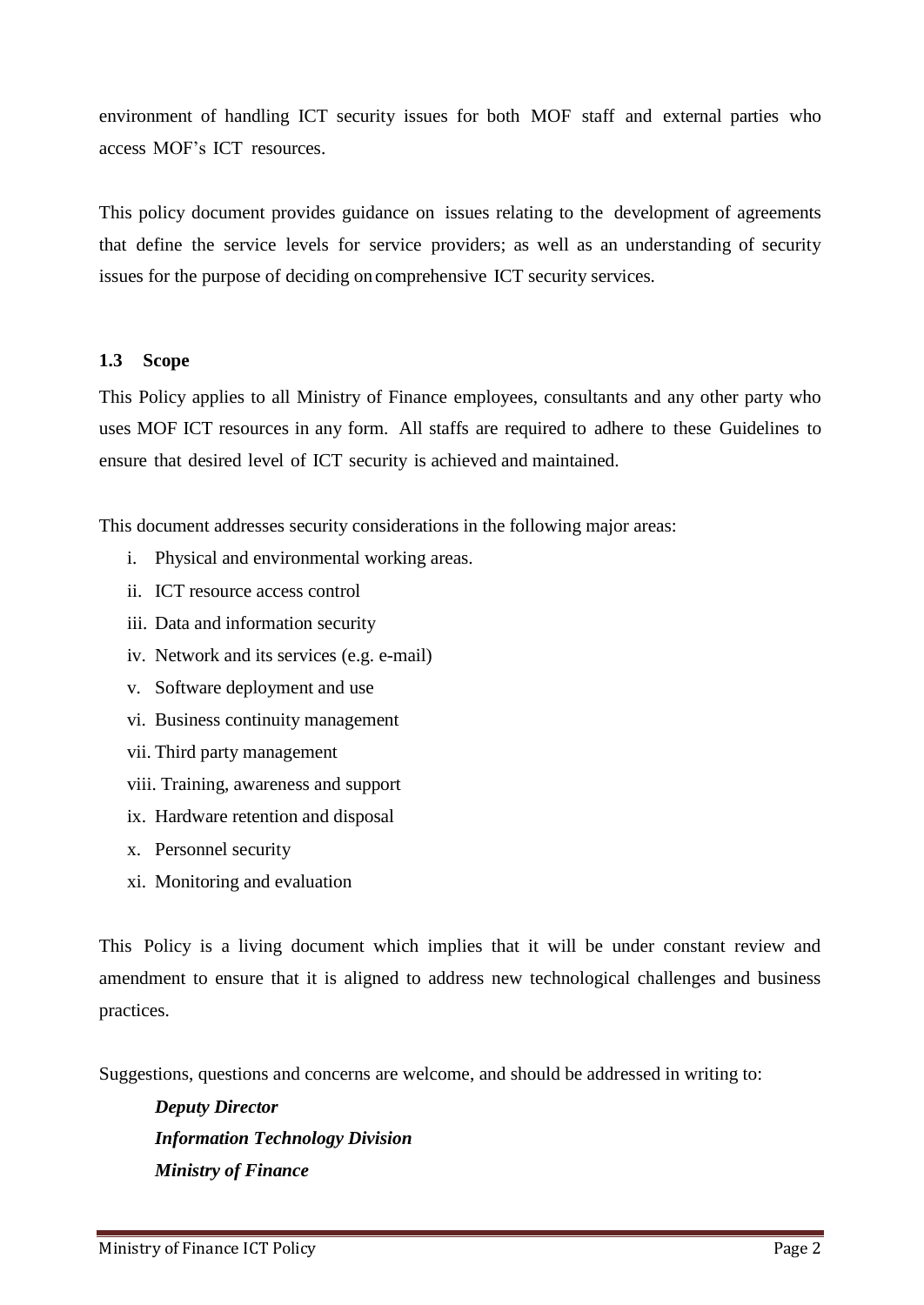# **1.4 Disclaimer**

<span id="page-18-0"></span>This policy document is expected to provide guidance on the proper use of ICT facilities in MoF, it is not by any way exhaustive (this is a living document) and the proper use of ICT facilities is not limited to what is documented here in.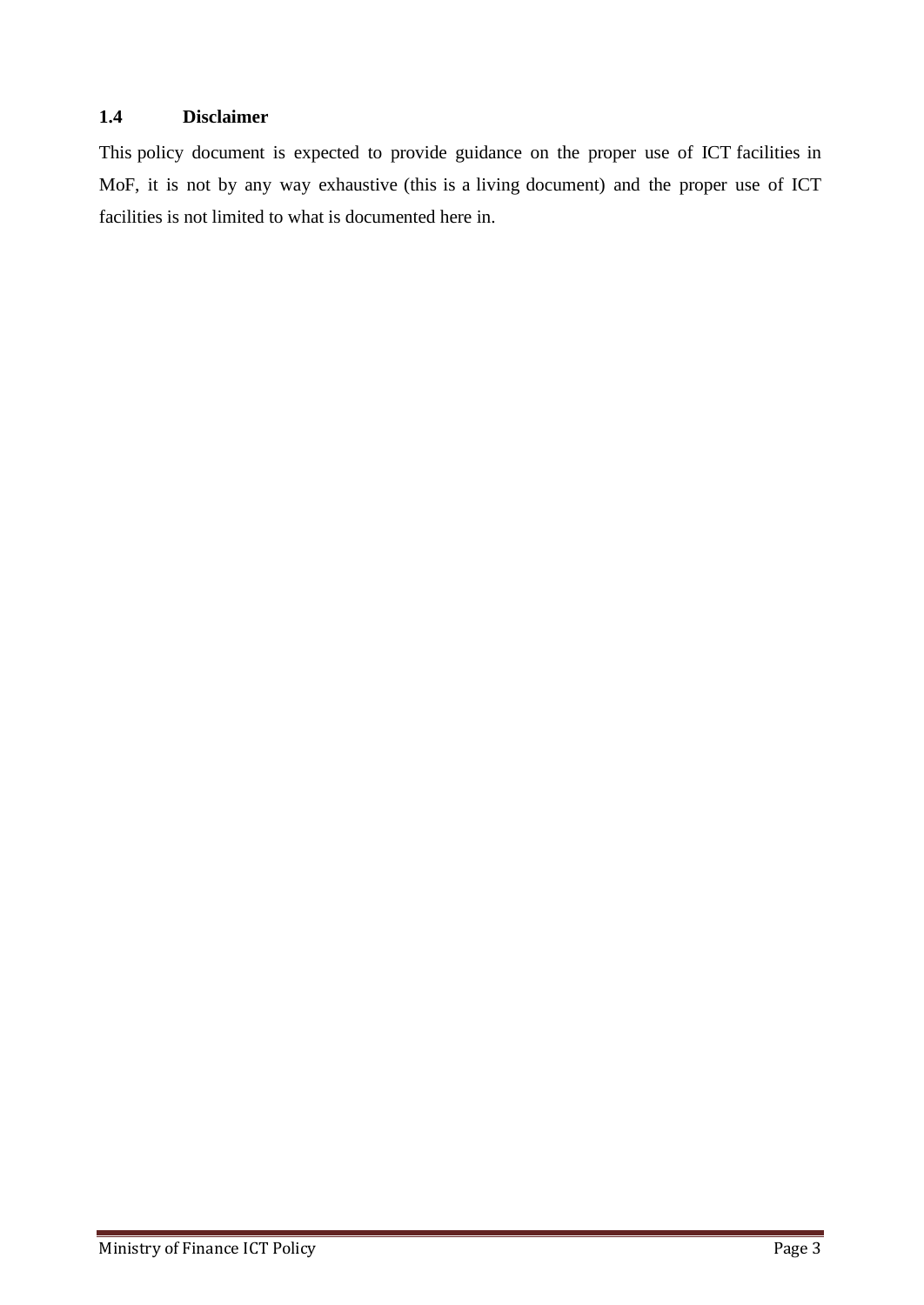# <span id="page-19-0"></span>**2. PHYSICAL AND ENVIRONMENTAL SECURITY**

Physical and Environmental security aims at protecting MOF"s ICT resources i.e. Hardware, Software, Data and Communication Infrastructure from unauthorized access, hazards, intentional or unintentional damage, as well as theft.

Breach of physical and environmental security may lead to loss of confidentiality, integrity, and availability of Information Systems assets. To prevent such loss, measures such as adequate air conditioning, fire detection and suppression systems, reliable power supplies, controlling physical access and suitable emergency preparedness should be in place. The envisaged measures are as follows:

#### <span id="page-19-1"></span>**2.1 Measures against Fire**

- i. Rooms that host servers should be non-smoking zones, fireproof, fitted with smoke detectors and have automatic or portable fire extinguisher systems and the use of this equipment must be understood by the staff members.
- ii. Smoke detectors and fire extinguishers should be regularly tested to ensure that they are in good order and all tests have to be documented.
- iii. Materials which can easily catch fire should be disposed of and those documents which are still in use should be stored in a secure place.
- iv. Activities such as rewiring, welding or cutting, undertaken as part of structural changes to the premises, should be monitored by ITD staff, so long as there is proof of safety of new wiring required.
- v. Clear fire instructions should be available and in the event of fire, these instructions should be followed.
- vi. Regular fire practices (fire drills) should be conducted frequently.

The Head of Administration and Human Resource Department in collaboration with the ITD will ensure the implementation of the above measures.

#### <span id="page-19-2"></span>**2.2 Measures against Floods (Water)**

- i. Servers should be well mounted on racks and other equipment should be kept off the ground, placed on tables or desks.
- ii. The office shall take precautions to prevent the ingress of water, or any other damaging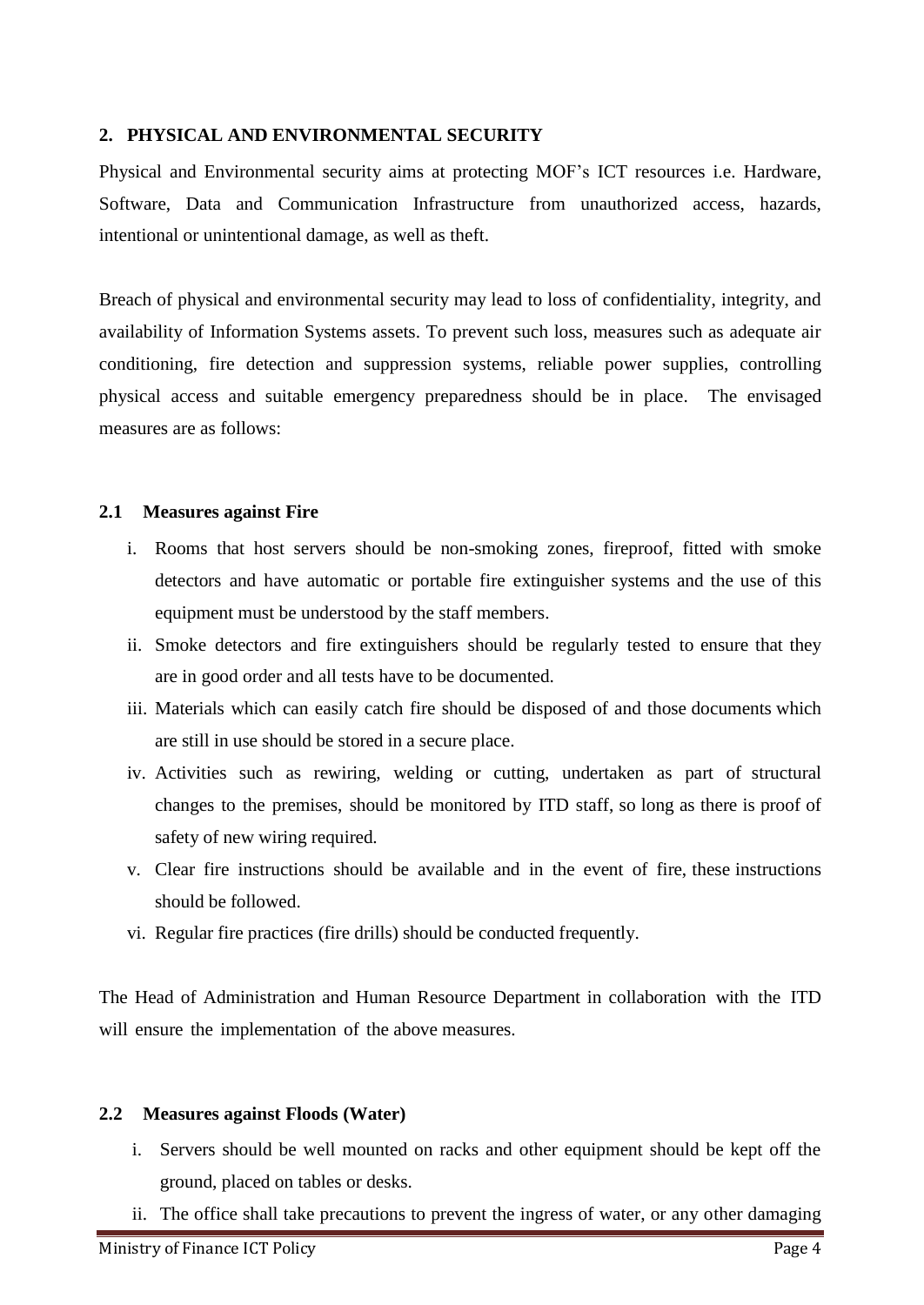fluid substances into the area of computer operation.

- iii. Windows in the vicinity of computers shall be kept closed when in is raining.
- iv. Ensure that roofs are sealed properly, to prevent the leaking of water in areas of computer equipment.
- v. Leaking of water shall immediately be reported to Administration.
- vi. Clear flood instructions should be available and in the event of flood, these instructions should be followed.
- vii. All water tanks and plumbing at MoF premises should be inspected regularly to prevent leaks and overflow of water. All inspection reports should be well kept for future reference.

The Head of Administration and Human Resource Department in collaboration with the ITD will ensure the implementation of the above measures.

# <span id="page-20-0"></span>**2.3 Air Conditioning**

- i. The Server rooms and computer rooms should be adequately air conditioned to provide a conducive environment for the ICT equipment.
- ii. The air conditioners should be serviced regularly to ensure continuous performance and be documented.
- iii. Air conditioning failure should be reported for immediate remedial measures.

The Head of the ITD will be responsible for the air conditioning measures.

# <span id="page-20-1"></span>**2.4 Power Outage**

ICT assets can be adversely affected by reduction or increase in the voltage or frequency of power supplies and therefore measures need to be put in place to prevent this.

To ensure ICT services availability, alternative power sources such as Uninterruptible Power Supplies (UPS) and generators should be used to provide continuous power supply based on the following requirements:

- i. UPS should be installed as appropriate to all ICT facilities.
- ii. Specialized UPS of appropriate capacity should be installed in all server rooms.
- iii. Non-critical electrical equipment, especially high power consumption equipment such as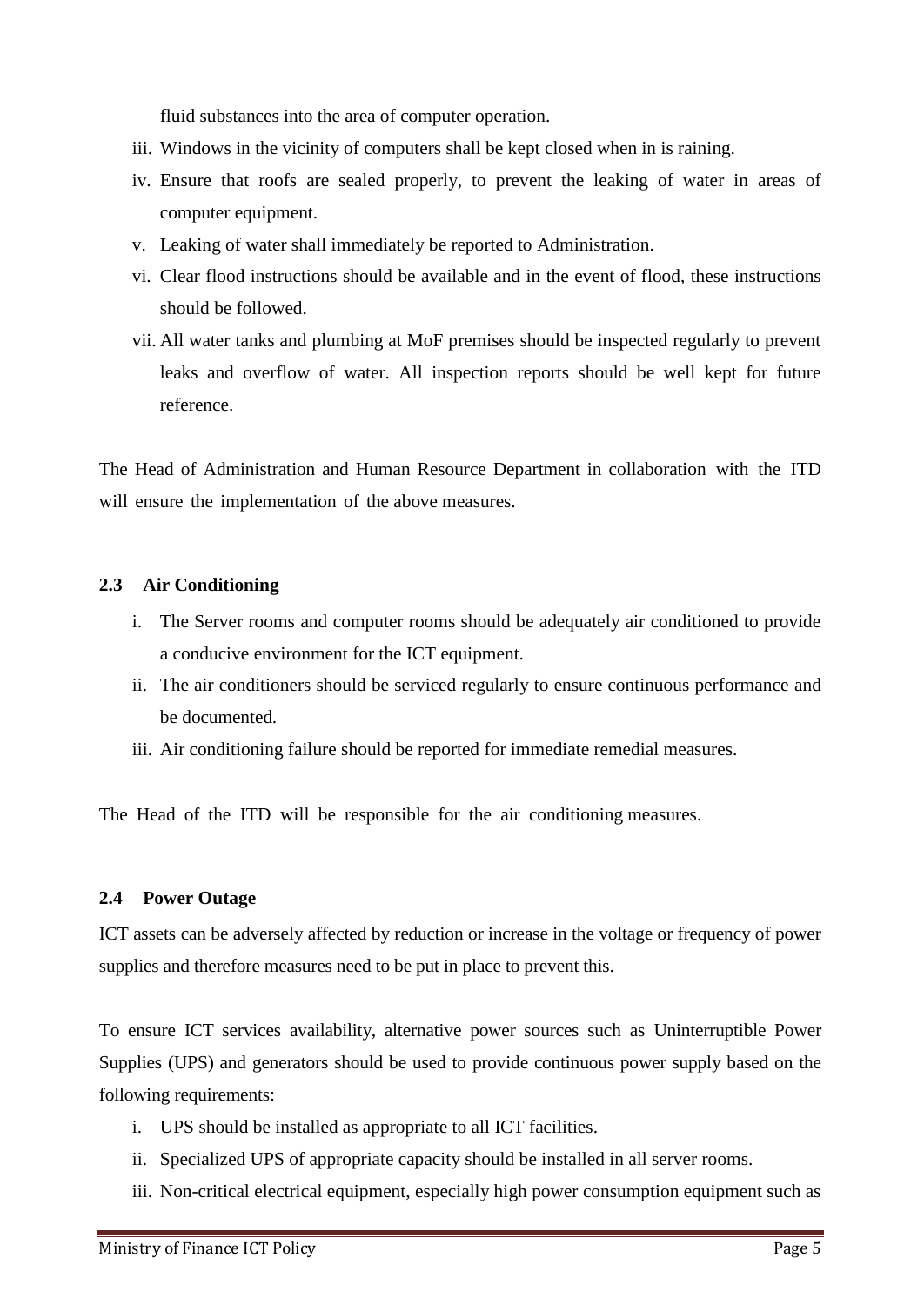photocopiers, printers and kettles should not be connected to UPS sockets.

- iv. All computers shall be protected by surge suppressing power supplies (clean power lines, e.g. red plugs for computer hardware only).
- v. A generator of appropriate capacity should be serviceable at all times as backup power supply in the event of power outage.
- vi. Darkness can seriously disrupt plans for dealing with emergencies. The building owners are responsible to provide backup lighting for dealing with emergencies.

The Head of Administration and Human Resource Department in collaboration with the ITD will be responsible for ensuring power supply.

# <span id="page-21-0"></span>**2.5 Measures against Theft**

- i. Non-MoF employees should not use MOF ICT resources without prior relevant written authority.
- ii. Internal movement of ICT equipment owned by MOF should be authorized by the relevant authority in written form. Proper record should be kept for such movements.
- iii. Moving ICT equipment owned/leased by MOF outside the premises should follow laid down procedures.
- iv. Appropriate locks on windows and doors should be maintained. Doors should be kept locked when rooms are not in use. Secure system for keys and combinations should be maintained. In the event of security breach, compromised lock should be changed.
- v. Alternative physical security strategies should be used when appropriate.
- vi. All legitimate visitors should be logged at the entrance to MOF building and must declare ICT equipment.
- vii. All staff must declare personal ICT equipment at the entrance.

The Head of Administration and Human Resource Department in collaboration with the ITD will ensure the implementation of the above measures.

# *Note:*

*To avoid ICT equipment and information loss, it is prohibited to bring personal ICT equipment within MoF premises unless permission from the authority is granted*.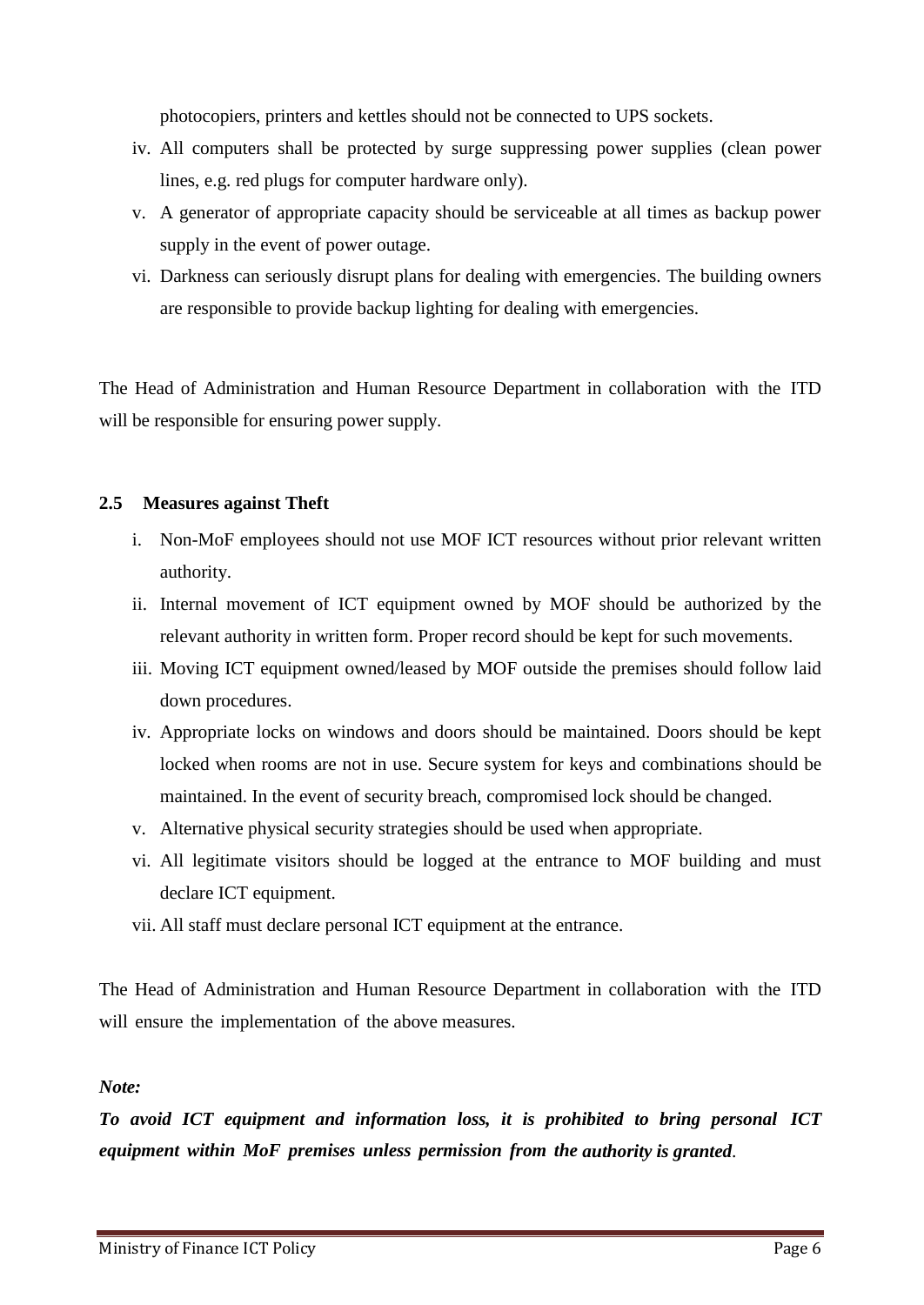#### <span id="page-22-0"></span>**3. ACCESS CONTROL**

Access control includes measures that need to be taken to control user access to computing areas and their associated systems as well as all protection of physical ICT resources (computers, printers, etc.). This is categorized into two areas namely Physical Access and Logical Access.

# <span id="page-22-1"></span>**3.1 PHYSICAL ACCESS CONTROL**

Protection of the physical ICT resources including access to the Server room, Disaster Recovery Site and Computer rooms should base on the following requirements and all staff should be trained on how to observe access procedures

#### <span id="page-22-2"></span>**3.1.1 Entrance Doors**

- i. All entrance doors to the different floors will be fit with an access control card reader and a magnetic door lock to allow access to authorised personnel only.
- ii. All doors will be fit with a hinge on the door to ensure that all entrance doors are always closed.
- iii. All doors will be fit with door contact to indicate via an alarm on the alarm system when these doors are open.
- iv. CCTV should be located in strategic positions within specific areas in various places,
- v. Each staff member will be allocated an access control tag that will be configured on the alarm system.
- vi. Appropriate locks on windows and doors should be maintained. Doors should be kept locked when rooms are not in use. Secure system for keys and combinations should be maintained. In the event of security breach, compromised lock should be changed.
- vii. Should a tag get lost, the staff member should report it to the Administration directorate immediately to deactivate such a tag. A replacement tag will be issued

# <span id="page-22-3"></span>**3.1.2 Server Room, Computer Equipment Safes and Strong Rooms**

- i. Access to the server room, computer equipment safe and strong rooms is restricted to only authorised ITD personnel and keys to access these areas should be kept in a secure place.
- ii. Other Staff members within MoF and contractors requiring access to the Server room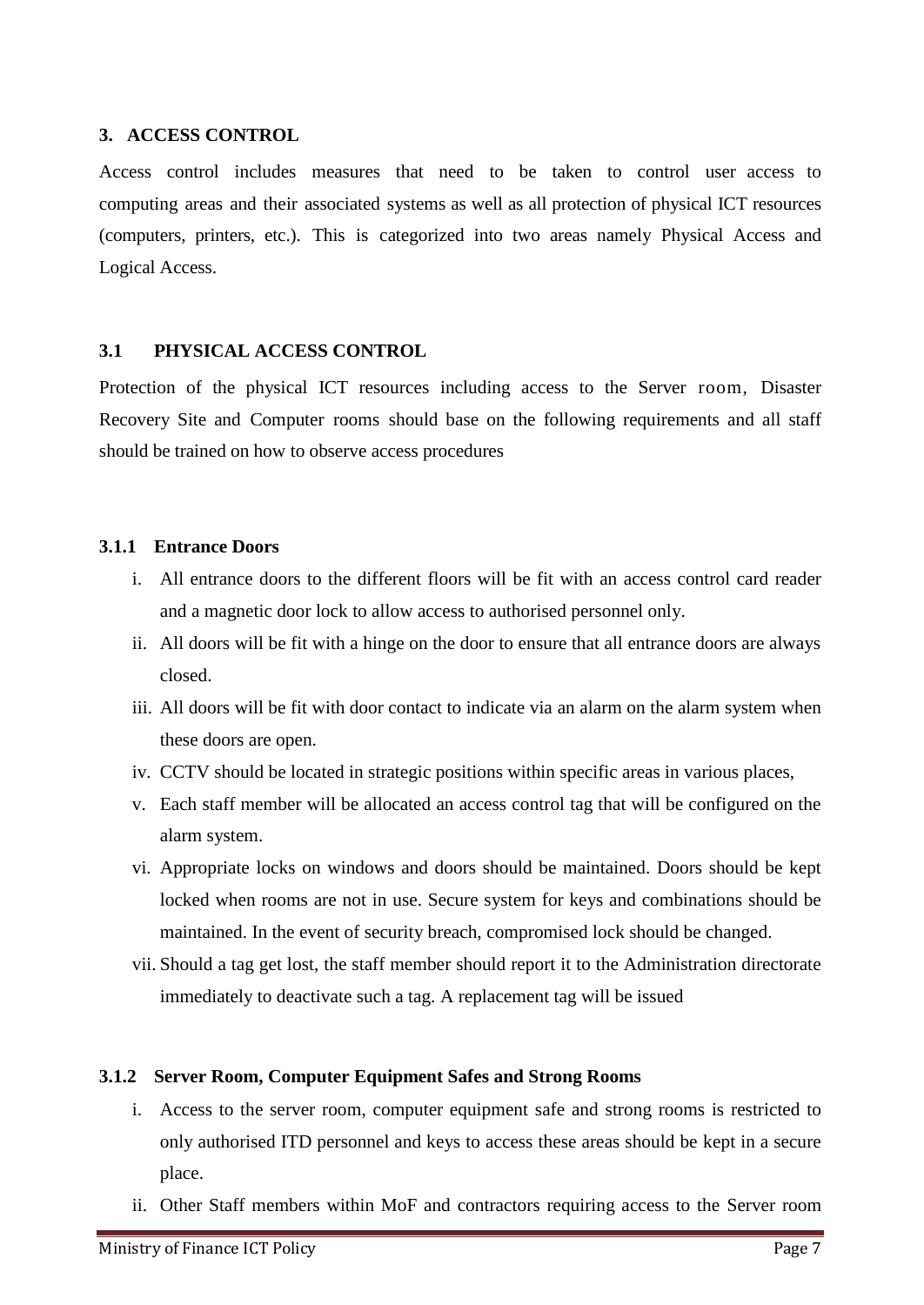must notify the ITD through the Deputy Director.

- iii. Other Staff/Visitors authorized to enter the Server and Computer rooms should be accompanied by designated officer of the ITD and should be logged in the register book
- iv. CCTV is required in these rooms and an intruder alarm system should be installed at the entrance to these rooms.

# <span id="page-23-0"></span>**3.2 LOGICAL ACCESS CONTROL**

Protection of the logical access to ICT resources should base on the following requirements and all staff should be trained on how to observe access procedures

# <span id="page-23-1"></span>**3.2.1 Managing User Profiles**

Access to the Computer systems should be authorized by the relevant authority, or appropriate delegated officer. Access to any particular data file should be based on the user's roles as established by his or her official duties, and should be reflected in the provision of specific authorization codes, passwords or other access-enabling means.

- i. Users should be issued *unique* User IDs that are produced following a standard naming convention.
- ii. Before being granted logical access, users should formally request access by means of an official letter signed by the relevant authority clearly indicating the access privileges for the application/system in question.
- iii. Users should be granted access and privileges based on their roles.
- iv. Changes to Access Rights should only be made under authorization of the relevant authority.
- v. Designated Systems Administrators should review and maintain User Access Profiles.
- vi. Privileges should be allocated to network and/or application software accounts on an "as needs" basis, i.e. no more access should be offered than is necessary to carry out the user"s needs.
- vii. User account names should not indicate their associated privileges.
- viii.The default password for an account should be constructed in accordance with systems password policy.
- ix. Working groups or teams should be assigned their own access profile with specific network resource access. Individual users allocated to such groups should be given an account linked to that access profile.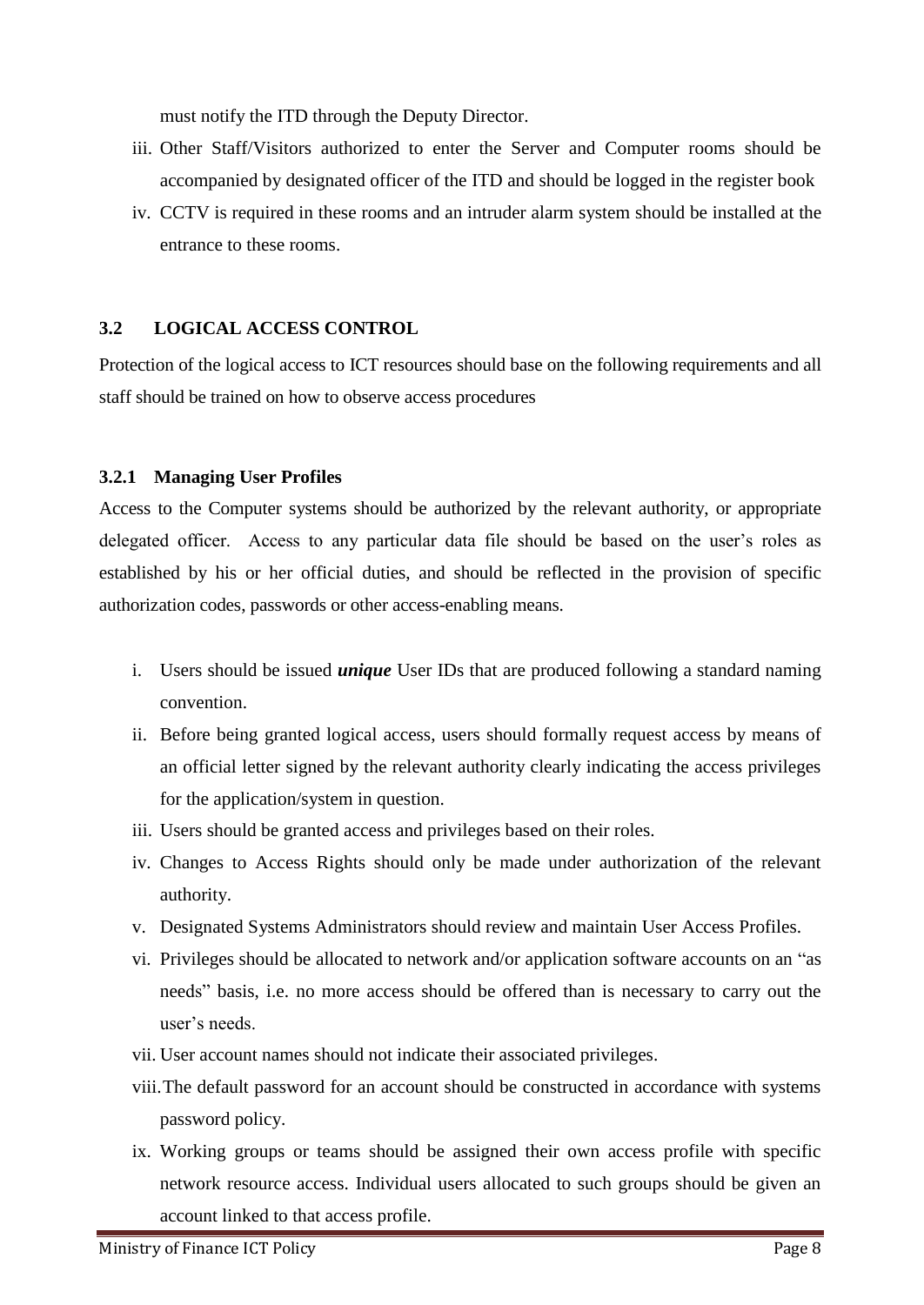#### <span id="page-24-0"></span>**3.2.2 Managing Network Access Controls**

- i. Access to the network will be by individual username and password
- ii. Access to resources on the systems network should be restricted unless specifically authorized.
- iii. Users are expressly forbidden from making unauthorized alterations or extensions to the network.
- iv. A register of network device, their access restrictions and the protocols in use should be kept by the Network Administrator.
- v. All changes to network configurations should be recorded in the register, along with authorization for the changes.
- vi. Users should be permitted to use only those network addresses issued to them by the relevant authority.
- vii. Virtual networks should be set up for specific groups of users. These groups should have Group User Access Profiles, on which the user access profiles of individual team members should be based.
- viii.Users inside MOF network should not be allowed to use devices which connect to external networks, for example, the use of modem to connect to the internet.
- ix. Remote MOF users should connect to servers using a secure communication channel such as Virtual Private Network on dedicated communications lines with end-to-end encryption.
- x. Network devices and traffic should be monitored regularly.
- xi. Results/Logs from the firewall should be reviewed by ICT Security Officer to confirm there have been no unexpected attempts to connect.
- xii. Users should not extend or re-transmit network services and traffic in any way i.e. they should not install a router, switch, hub, or wireless access point to the systems network without being approved.
- xiii.Users should not install network hardware or software that provides network services without being approved.
- xiv.Computers that require network connectivity should conform to systems standards.
- xv. Users with administrative privileges should not download, install or run security programs or utilities that reveal weaknesses in the security of a system. For example, system users should not run password cracking programs, packet sniffers, network mapping tools, or port scanners while connected in any manner to the system network infrastructure.
- xvi.Users are not permitted to alter network hardware in any way.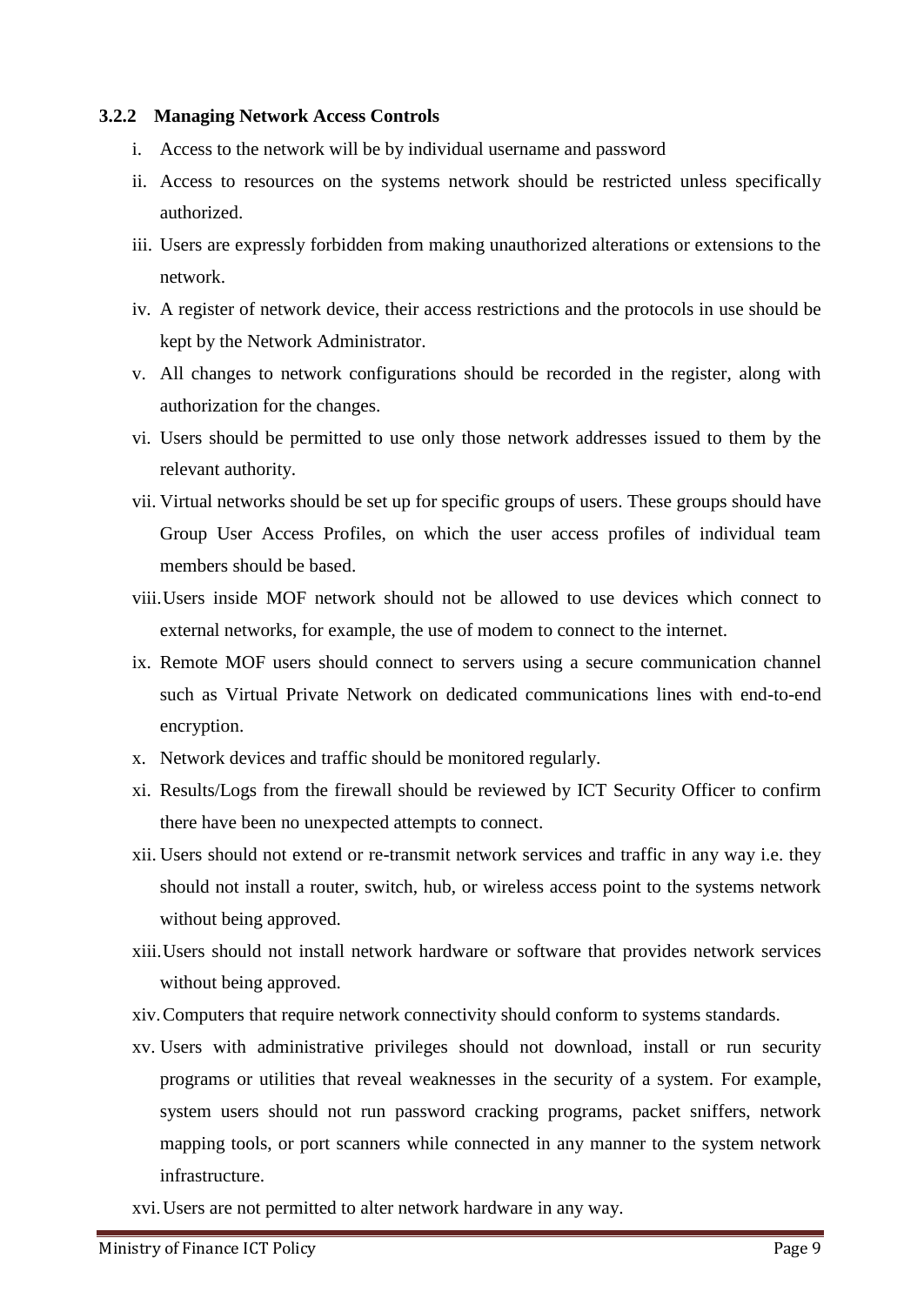xvii. Access to network will be restricted to normal working hours during weekdays for staff members below middle management level, unless otherwise authorised.

#### <span id="page-25-0"></span>**3.2.3 Passwords Management**

The selection of passwords, their use and management as a primary means to control access to systems is to strictly adhere to best practice guidelines. In particular, passwords should not be shared with any other person for any reason.

- i. Passwords should be chosen by the user not by the systems administrator. Where this is not practical, the password should be generated and the user should be forced to change the password at first logon.
- ii. Disclosure of passwords is prohibited; and passwords should be hard to guess but easy to remember.
- iii. Passwords must be unique and have no relationship to information connected to the user, e.g. names of family members.
- iv. Passwords will expire every 90 days and the last three (3) passwords cannot be reused.
- v. The user account will be locked after incorrect attempts
- vi. The ITD shall be notified by the Personnel Division of all new employees and all employees leaving the office"s employment. The ITD will disable the account of a user that has resigned, on his/her last working day and no later than 3 weeks from the date of last working day.
- vii. Paper based records of passwords of systems super user (e.g. server, network, database passwords) should be placed in a sealed envelope, signed by two authorized persons across the seal, and keep it in a locked, fireproof safe. These passwords can only be accessed through the Deputy Director of the ITD.
- viii. Passwords should be changed the moment that a breach of confidentiality is suspected.

#### <span id="page-25-1"></span>**3.2.4 Controlling Remote User Access**

Remote access control procedures should provide adequate safeguards through robust identification, authentication and encryption techniques based on the following requirements.

- i. If an authorized user fails to gain access through the secure communication channel such as VPN, this should be immediately reported to the ITD for investigation.
- ii. Remote User accessing MoF systems should be authenticated by remote access server.
- iii. Where the network is accessed remotely via wireless appropriate wireless security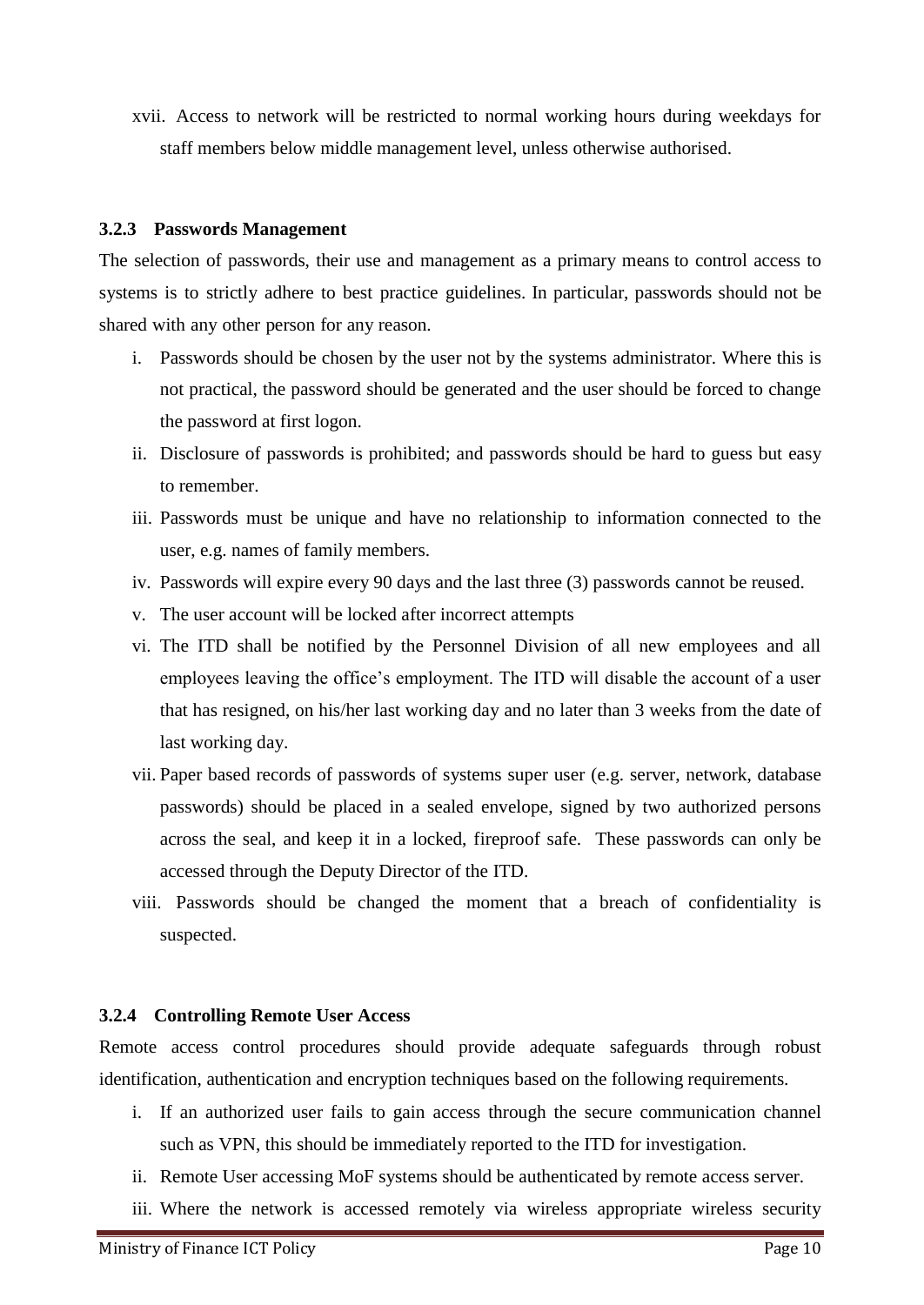standards will be used. Wired Equivalency Protocol (WEP) and a WEP key will be used as standard on Wi-Fi connections and Wi-Fi Protected Access (WPA) will be used where it is available.

- iv. Access from remote users to the corporate network will be via secure IPSEC VPN or SSL VPN connections only. This is necessary to secure the connection from the remote device to the corporate network.
- v. To prevent remote PC"s, laptops or other mobile devices. from compromising the corporate network, security software will be installed on the devices.
- vi. Devices that are used to access the network remotely, must meet the minimum standard for supported web browsers and operating systems that is current at the time of access. Where access is provided directly to the corporate network, users will only be allowed access on standard devices authorised and approved by ITD.

#### <span id="page-26-0"></span>**3.2.5 Clear Screen**

All users of workstations, PCs and laptops with access to the various applications and system hosted by the MOF; or containing related files, should ensure that their screens are clear of data when not in use. Moreover, user computers should be set so that they automatically switch to a standby mode after a period of inactivity. A password should be required to regain access to the screen.

# <span id="page-26-1"></span>**3.2.6 Logon and Logoff from Computer**

To avoid Information Security breaches, users should lock or log off their computers while they are not in use. The following requirements should be adhered to:

- i. Every user should ensure that their user name and password are kept secret.
- ii. If users are unable to logon to the system and denied service, they should double-check that the user name and password are correct and ensure that they are not still logged on elsewhere on the system.
- iii. If users are still unable to log on, they should immediately inform their systems administrator. They should not ask to "borrow" the user name and password of another user in order to log on.
- iv. Users should ensure that they log off and shut down, if they expect to be away from their desk or work area for a prolonged period and at the end of the working day before they leave office premises.
- v. Designated Systems Administrator should monitor the 'User Logon Register' or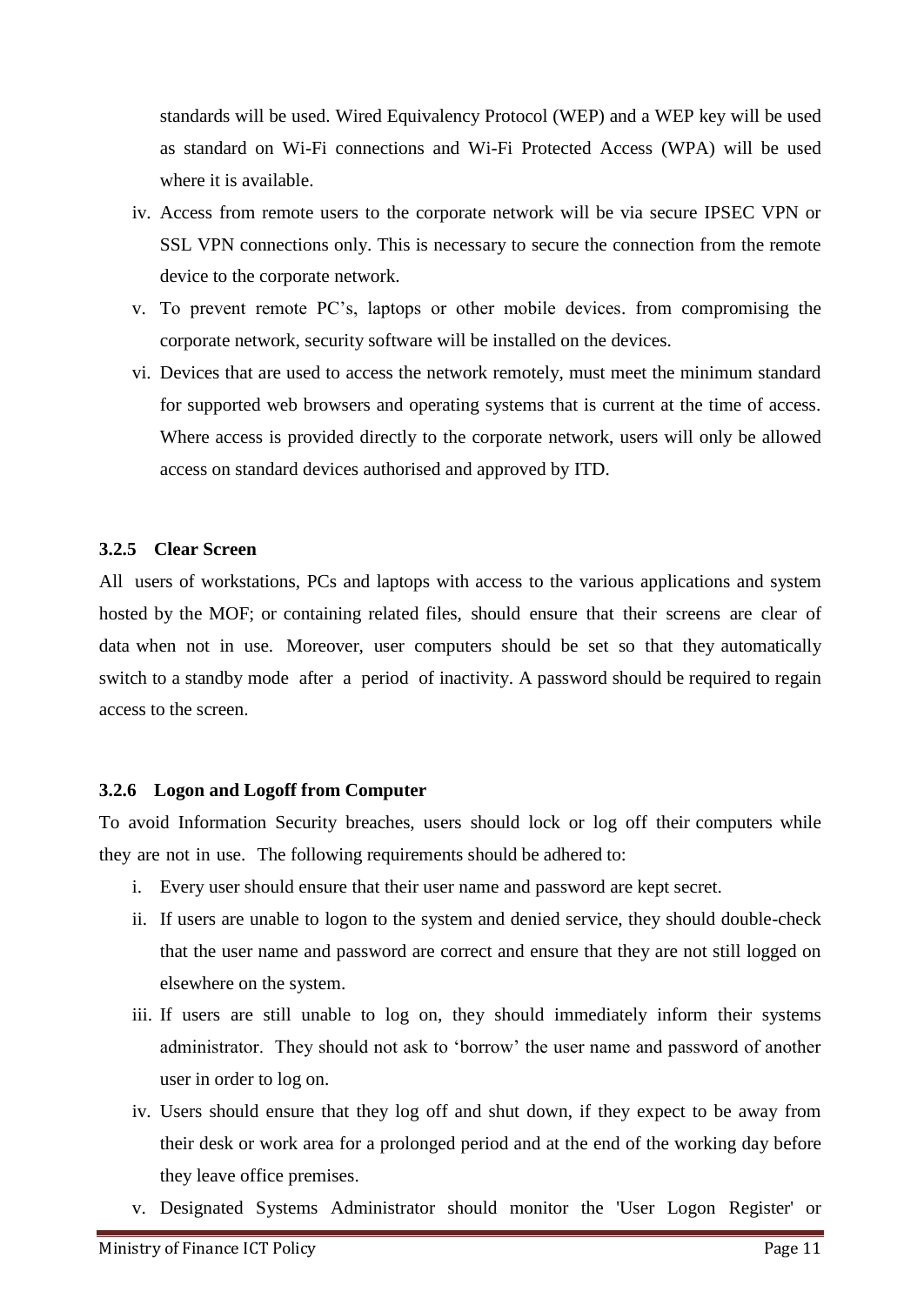operator/administrator logs for unusual entries.

- vi. Designated Systems Administrator should disable any suspicious logon and should report the inability of users to log on, to the designated Information Security Officer.
- vii. Designated Systems Administrator should double check that users have logged off at the end of the working day.
- viii. Users should ensure that they log off computer workstation before leaving their desk.
- ITD will be responsible for both physical and logical access control measures.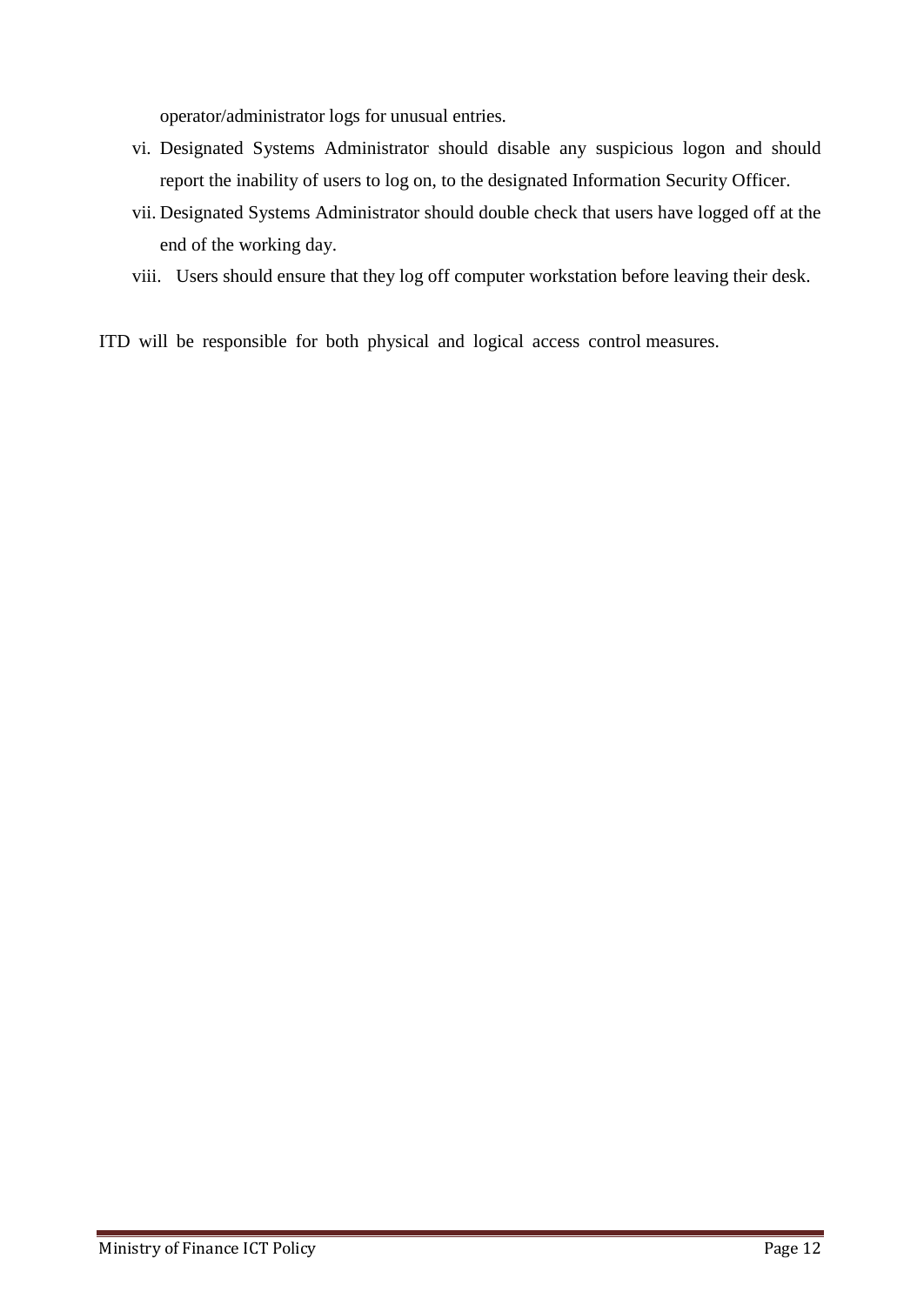#### <span id="page-28-0"></span>**4. DATA AND INFORMATION SECURITY**

The protection of data and information is critical to the existence and persistence or any organisation and this also applies to the Ministry of Finance. Every piece of data can be of value to fraudsters as they can access multiple sources of information and aggregate it.

It is therefore, necessary that, MoF data and information is protected from unauthorized access, loss, misuse, destruction and falsification.

This section provides guidelines pertaining to data and information handling that includes data collection, storage, processing and transmission.

# <span id="page-28-1"></span>**4.1 DATA COLLECTION, ENTRY AND PROCESSING**

All processes of data collection, data entry and processing should be done in such a way that the records collected and captured are correct and complete. Data captured should then be validated for accuracy by relevant departments/units.

#### <span id="page-28-2"></span>**4.1.1 Data Storage**

- i. All users of information systems should save their work on the system regularly.
- ii. When information and data is stored on local disks (i.e. the C drive on the personal computer or on mobile devices (e.g. laptops), they should be backed up to the server regularly. It is the responsibility of the user to ensure that this takes place on a regular basis.

# <span id="page-28-3"></span>**4.1.2 Data Access**

- i. Authentication and authorization functions should be used for all users of MoF electronic data and information resources.
- ii. Procedures to manage access, authentication and authorization should be developed to support and manage these activities. Such processes and procedures should include but not be limited to user passwords for network and application access, biometric access mechanism, tokens and electronic key devices.
- iii. All system users should be created in a central authentication database.
- iv. All information within MoF should be classified according to government classification asstipulated in Records & Archives Management. Act. No. 3 of 2002.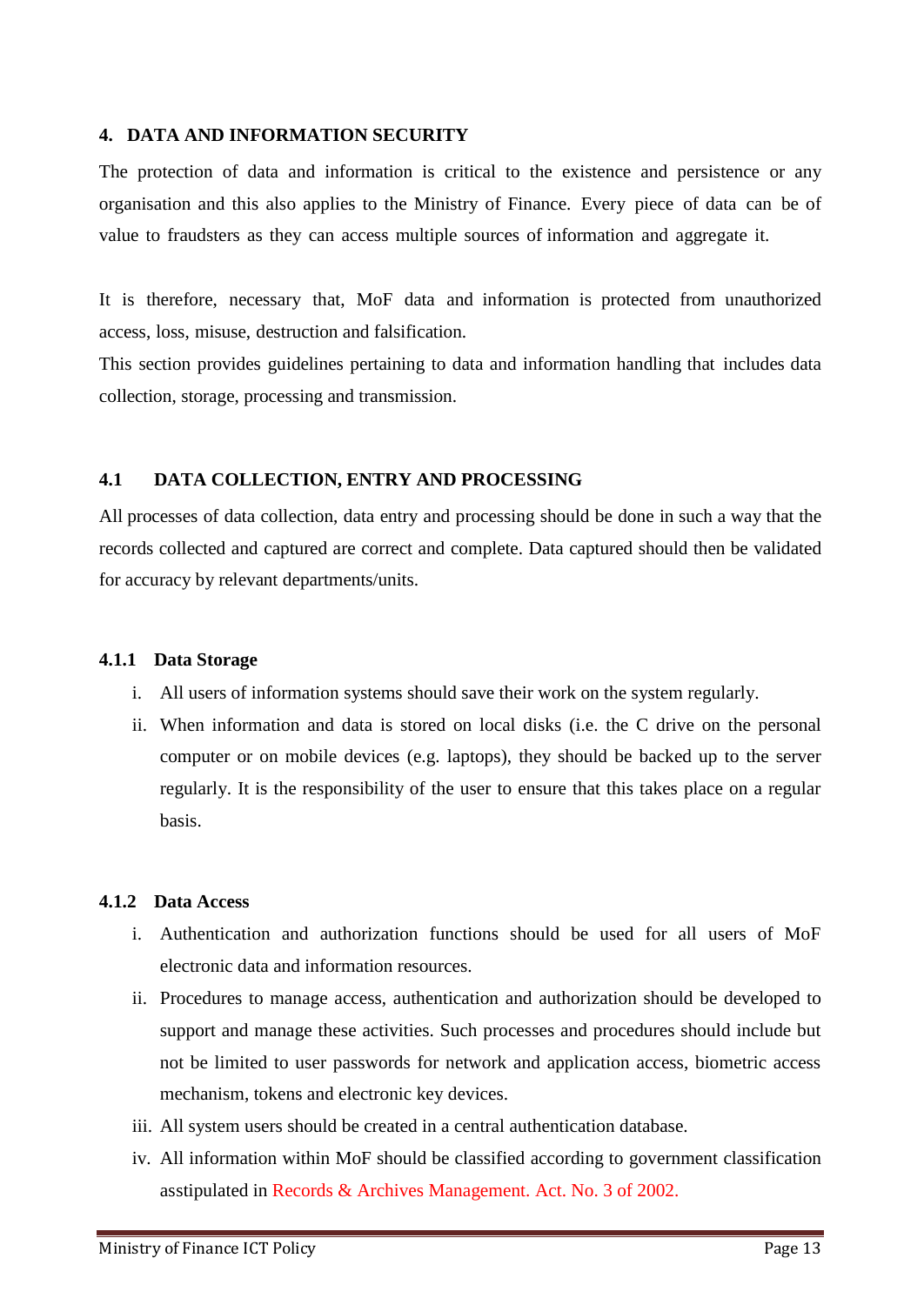# <span id="page-29-0"></span>**4.2 TRANSFER AND EXCHANGE OF INFORMATION**

Data or information may only be transferred across networks or copied to other media when the confidentiality and integrity of the data is reasonably assured.

The security mechanisms should reflect the sensitivity of the information involved and the following security conditions should be observed.

- i. Information classified as confidential or secret should be encrypted.
- ii. Private encryption keys should be physically exchanged rather than transferred electronically.
- iii. Management responsibilities for controlling and notifying transmission dispatch and receipt.
- iv. Minimum technical standards for packaging and transmission.
- v. Use of reliable and trusted courier for data transportation/transfer.
- vi. Responsibilities and liabilities in the event of loss of data.
- vii. Use of an agreed labeling system for critical information.
- viii. Technical standards for recording and reading informationand software.

Head of the ITD will be responsible for security of transfer and exchange of information.

# <span id="page-29-1"></span>**4.3 SECURITY OF MEDIA IN TRANSIT**

Information can be vulnerable to unauthorized access, misuse or corruption during physical transportation, for instance when sending media via the postal service or via courier.

Thus, it is important to safeguard computer media being transported between sites based on the following requirements:

- i. Reliable and trusted transport or couriers should be used.
- ii. Packaging should be sufficient to protect the contents from any physical damage likely to arise during transit and in accordance with manufacturers" specifications.
- iii. Special controls should be adopted, where necessary, to protect sensitive information from unauthorized disclosure or modification e.g. by use of locked containers, delivery by hand, or use of tamper-evident packaging.

Head of the ITD will be responsible for security of media in transit.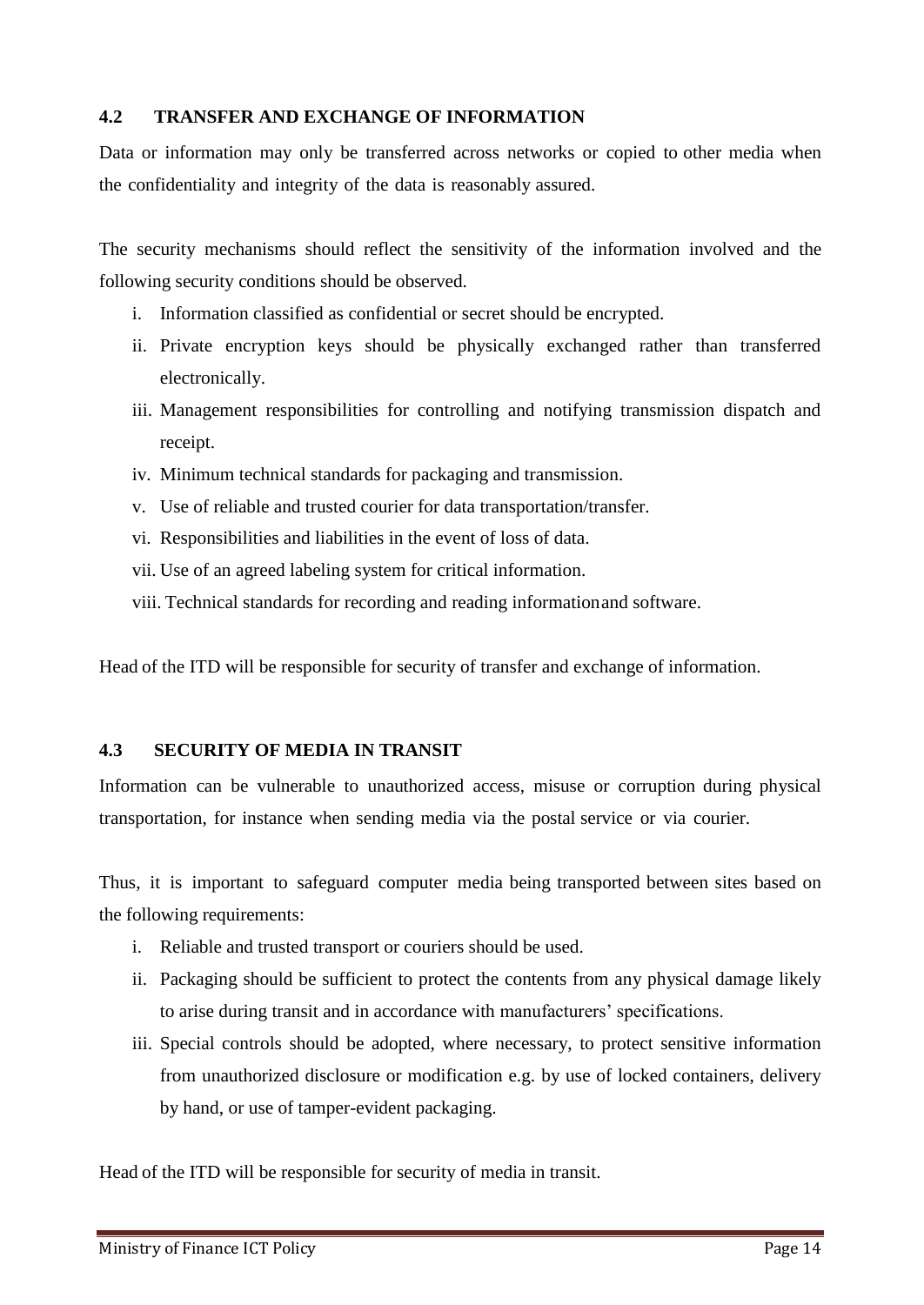#### <span id="page-30-0"></span>**4.4 DATA RETENTION AND DISPOSAL**

- i. MoF should ensure that information is retained for appropriate time frame depending on requirements as in Records & Archives Management. Act. No. 3 of 2002.
- ii. All data to be disposed of should be erased permanently from any storage media. Data storage media should be verified that data is erased and cannot be read before disposing them as stipulated in Records & Archives Management. Act. No. 3 of 2002.

The head of the ITD will be responsible for data retention and disposal.

# <span id="page-30-1"></span>**4.5 USING LIVE DATA FOR TESTING**

The use of live data for testing new systems or system changes is only permitted where adequate controls for the security of the data are in place.

Using live data for testing can severely compromise its integrity and confidentiality and should be based on the following requirements:

- i. Where contracted suppliers and other third party staff are involved, a non-disclosure agreement should be signed, together with a declaration of compliance with MoF ICT Security Policy. These designated system developers should not be permitted to access the live system and its database.
- ii. Safe and secure copy of the data should be provided, once the terms of use have been authorized.
- iii. Development and testing work should be isolated from normal processing work by means of separate machines or partitions.
- iv. The techniques used to capture the live data should not permit subsequent or additional access to the live system by the designated system developers.
- v. Output from testing should be differentiated from live output (e.g. by different colored paper or overprinting the words 'Test Data'). All test output should be kept within the test room/area.
- vi. Test files and printouts that contain copies of live data should be properly disposed of and effectively destroyed after use.

The head of the ITD will be responsible to ensure that the above guidelines are adhered to.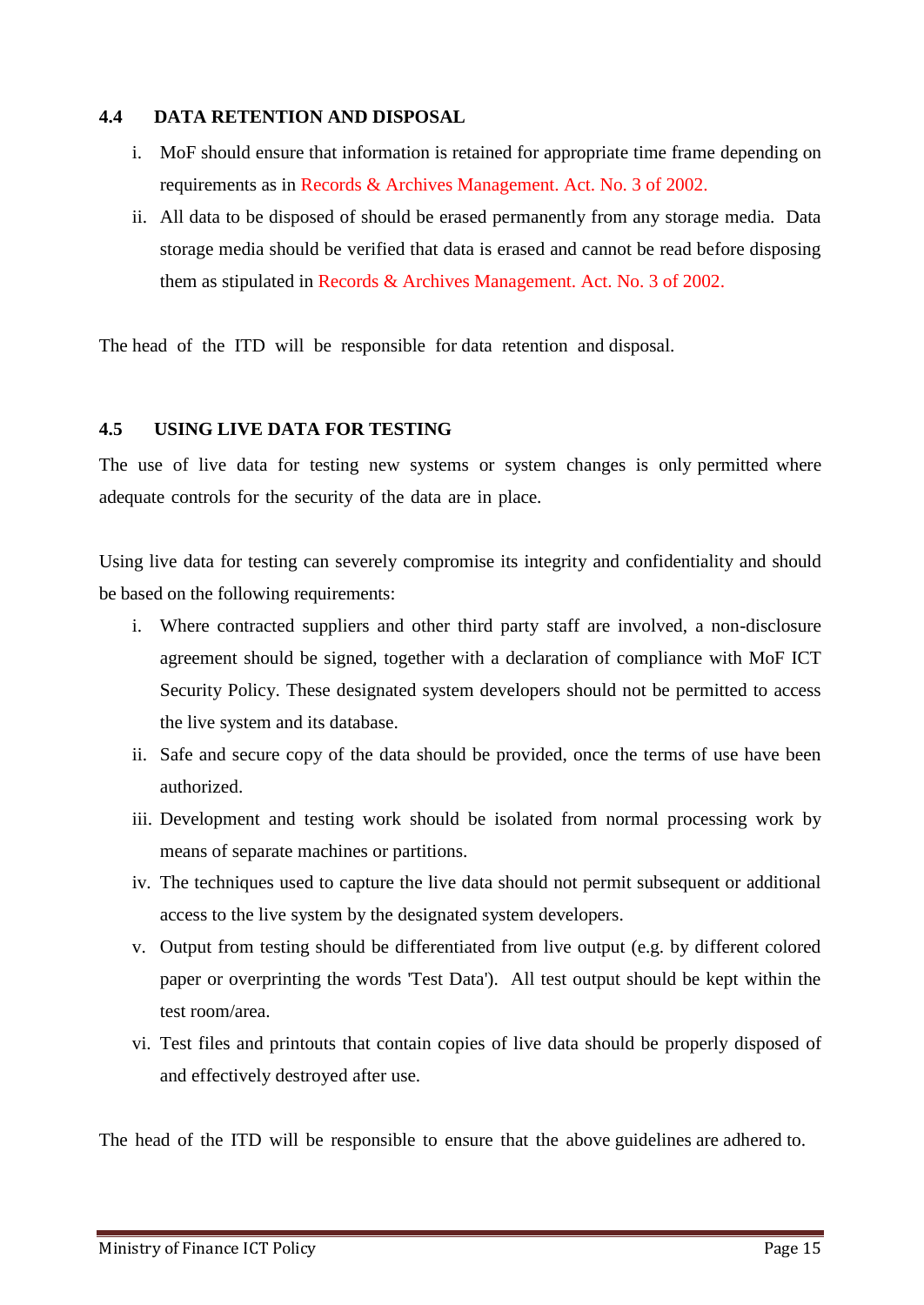#### <span id="page-31-0"></span>**5. NETWORK, INTERNET AND E-MAIL SECURITY**

With networked or distributed applications, the security of multiple systems as well as the security of the interconnecting network, internet and its services is important, especially when public access wide area networks are used. This is due to the fact that while internet is increasingly becoming a standard working tool for organizations, criminals may target system via the internet. This could result in serious loss of confidential information or serious damage to information systems, through the form of premeditated virus attacks. To protect against premeditated or opportunistic attacks; security on the network is to be maintained at the highest level consistent with user needs.

#### <span id="page-31-1"></span>**5.1 NETWORK SECURITY**

The designated MoF network administrator should ensure the security of information in networks and protection of supporting infrastructure based on the following requirements:

- i. Keep network secured by minimizing number of network interface points between "secured" network and "non-secured" network.
- ii. Keep network secured by separating internal networks and external networks.
- iii. MoF networks should not be extended to other external networks without permission.
- iv. Only allow authorized traffic to enter the "secured" network.
- v. Use multiple mechanisms to authenticate user (e.g. password system plus preregistered IP/IPX network plus pre-registered MAC address/terminal number).
- vi. Manage the network with network management system.
- vii. Encrypt data with approved encryption algorithm before transmitting over the network.
- viii. Firewall and intrusion prevention and detection systems should be installed and properly configure to protect MoF network.
- ix. All access points of the network layout should be identified, and checks carried out to verify that safeguards are operational.

The head of the ITD will be responsible to ensure the guidelines for network security are adhered to.

### <span id="page-31-2"></span>**5.2 WIRELESS NETWORK SECURITY**

Wireless Network is a type of network that uses high-frequency radio waves. With the advancement of technology and advances in price/performance, wireless accessibility is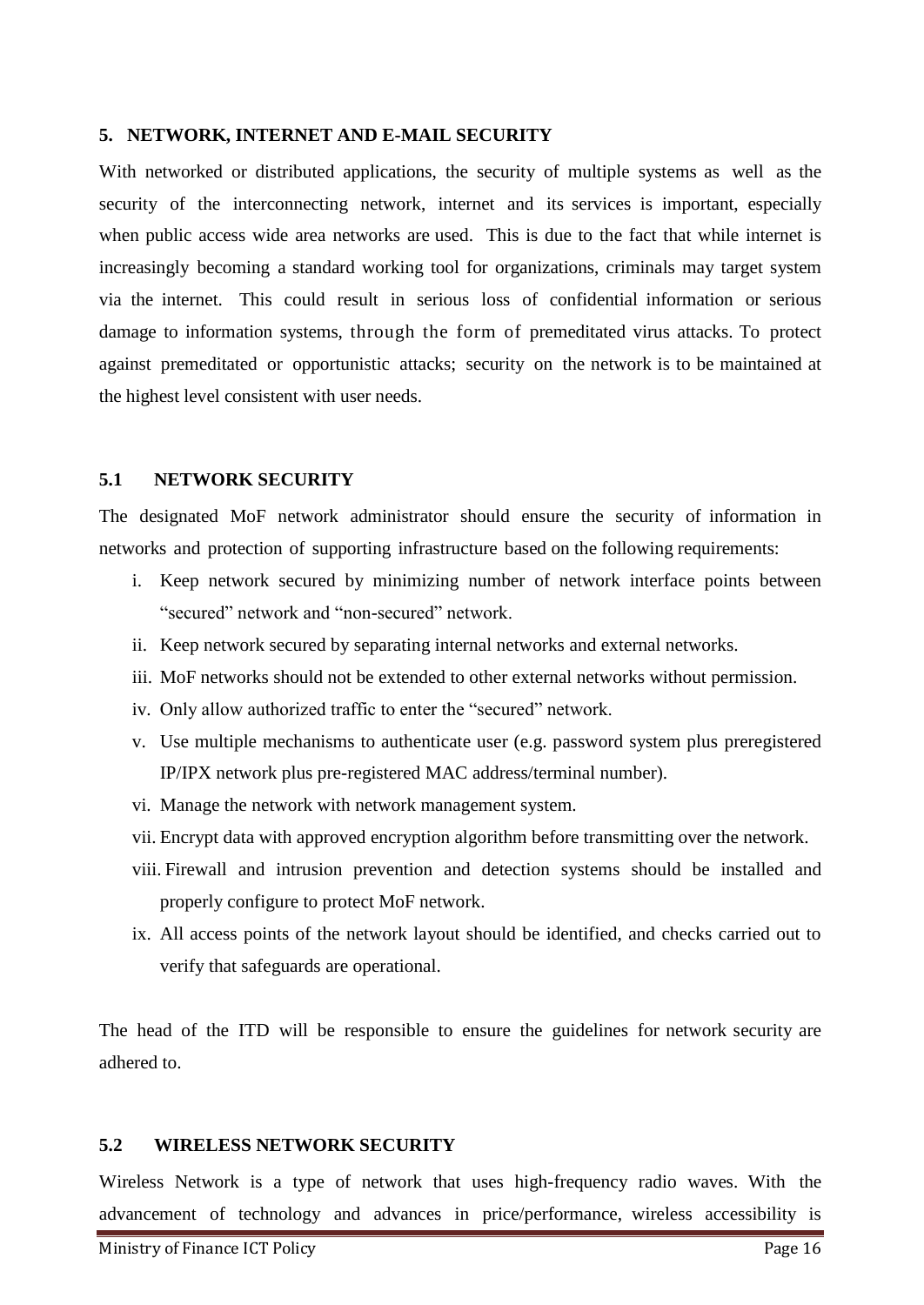becoming increasingly deployed in the office or in public places. Security controls should base on following requirements:

# <span id="page-32-0"></span>**5.2.1 Management Controls**

- i. Wireless network should be used with sufficient authentication and transmission encryption measures in place, complemented by proper security management processes and practices.
- ii. The designated System Administrator should develop a coverage map of the wireless network, including locations of respective access points and Service Set Identifier (SSID) information so as to avoid excessive coverage by the wireless signal.
- iii. The designated System Administrator should regularly search for rogue or unauthorized wireless access points;
- iv. Once a device is reported missing, the designated System Administrator should modify the encryption keys and SSID.

#### <span id="page-32-1"></span>**5.2.2 Network Design and Technical Controls**

The Designated System Administrator should ensure the following:

- i. Change product default access point configuration settings.
- ii. Disable all insecure and unused management protocols on access points.
- iii. Enable and configure security settings to make sure that unauthorized users do not gain access to MoF wireless network.
- iv. Ensure all wireless connections are connected to the security equipment (e.g. firewall, router).
- v. Activate logging features and redirect all log entries to a logging server. The log records should be checked regularly.
- vi. Deploy secure wireless technologies on top of wireless network.
- vii. Segment the access point"s coverage areas to balance the loading to minimize the probability of Denial-of-Service (DoS) attack.

# <span id="page-32-2"></span>**5.2.3 Client Controls**

The Designated System Administrator should:

i. Activate personal firewall on wireless clients (e.g. laptops, tablets, etc.) that are used outside network boundary. Turn off sharing at wireless clients.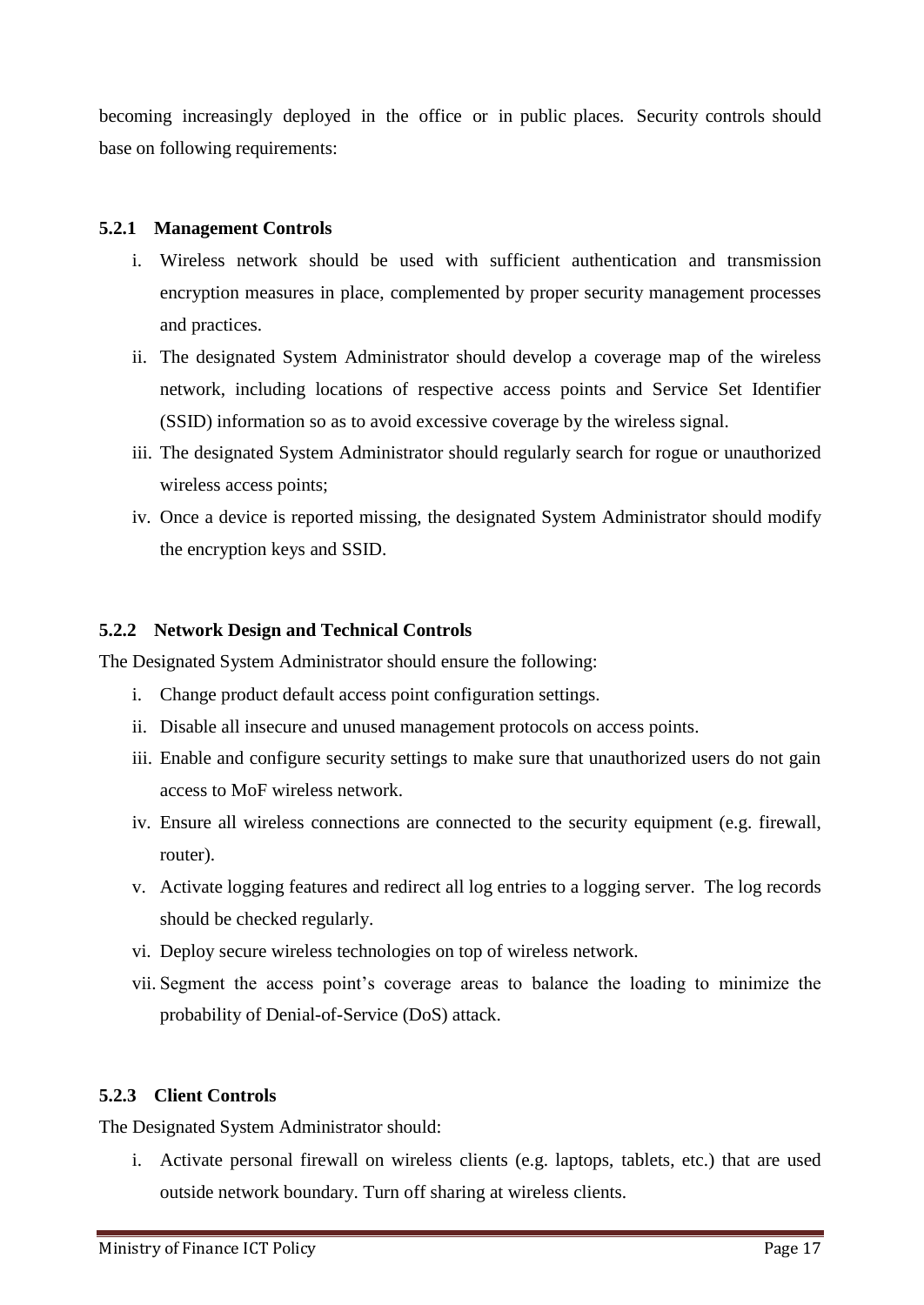- ii. Keep strict control of the wireless interface cards (e.g. PCMCIA card for laptop) as access credentials such as SSID and/or encryption key are commonly stored on the card.
- iii. Enable wireless connections only when users need them and disable them when they are no longer in use.
- iv. Follow the guideline protection against computer virus and malicious code.

The head of the ITD will be responsible to ensure the guidelines for wireless network security are adhered to.

# <span id="page-33-0"></span>**5.3 INTERNET SECURITY**

MoF should strike a balance between taking advantage of the Internet and maintaining security and confidentiality based on the following requirements:

- i. Browsing of Internet sites containing pornographic, obscene, and immoral or any other inappropriate content is prohibited.
- ii. ITD should ensure that MoF network is protected from harm and danger that come with the use of the internet.
- iii. MoF internet service/connection should not be used to perform illegal acts and unauthorized activities.
- iv. The ITD should strive to maintain a fast, efficient and secure internet connection. To maintain such quality, services such as media streaming and downloading, social network sites and online games are discouraged during working hours.
- v. All access to the internet should be routed through web filtering hardware and monitoring software.
- vi. All temporary staff and visitors are also bound to this guideline.

The head of the ITD will be responsible to ensure the adherence of the guidelines for internet security.

# <span id="page-33-1"></span>**5.4 E-MAIL SECURITY**

Electronic Mail (E-mail) communication is very efficient and cost effective at communicating in written and multimedia form. The Email creates a means to communicate with more than one person at the same time from anywhere in the world; this ease of use makes email communication open to abuse, thus advancing illegal and unlawful actions including the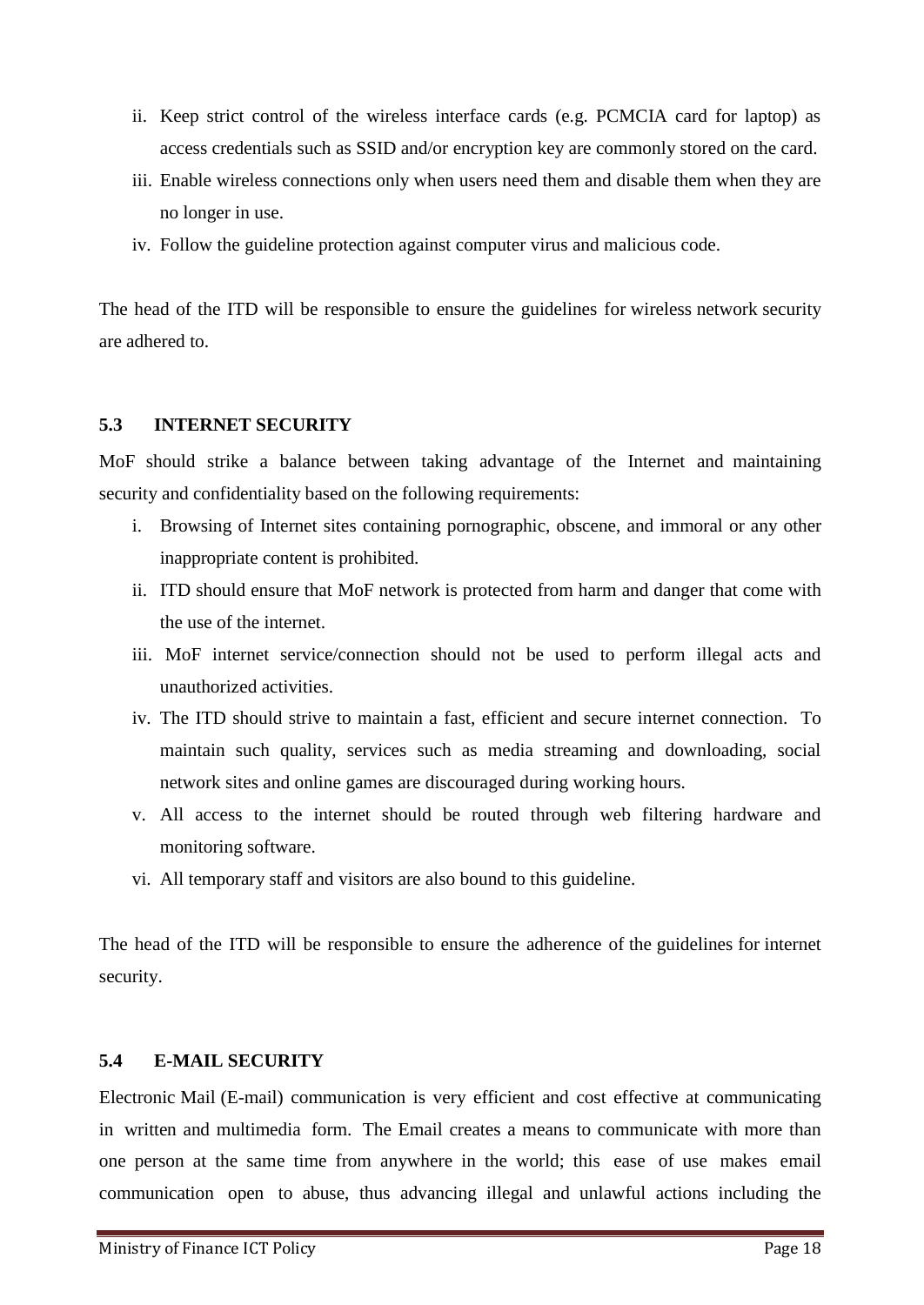transmission of various computer virus.

It is for this reason that measures must be put in place to ensure that email communication is used responsibly based on the following requirements:

- i. Users should use e-mail responsibly and preferably for official matters.
- ii. Users should not open or forward any e-mail from unknown or suspicious sources.
- iii. Users should not copy or forward chain e-mails. Chain emails can disrupt email services and other internet services on MoF network.
- iv. If users suspect or discover e-mail containing computer viruses or phishing attacks, they should report the incident to the designated Information Security Officer.
- v. The e-mail system should not be used to commit unlawful and illicit acts
- vi. The users should avoid publishing e-mail address to unknown individuals and exposing users" credentials by filling forms from dubious links and websites.
- vii. Users should use separate e-mail addresses, different from their office e-mail addresses, when participating in public newsgroup or chat rooms, to avoid their office e-mail addresses and/or mail systems to become a target of spam.
- viii. Users should not reply to spam because most return addresses are not legitimate and would only result in the generation of non-delivery messages thus increasing the amount of undesired traffic.
- ix. Users should control spam by using e-mail filtering tools in e-mail software that allow users to block or screen out spam by defining some simple filtering rules.
- x. User should not send e-mails using another person"s e-mail account.
- xi. Only encryption authorized by the MoF should be used to encrypt e- mails.
- xii. Mail systems should have a mechanism to scan e-mail attachment for viruses and other malicious before sending or downloading.

# <span id="page-34-0"></span>**5.5 PROTECTION AGAINST CYBER-ATTACKS**

In addition to network, internet and e-mail protections the following guidelines should be adhered to in order to protect against cyber-attacks:

- i. Pattern analysis should be used to identify changes in on-line activity that may indicate a cyber-attack.
- ii. ISP and designated systems administrator should ensure that the following categories of data are retained:
	- Data necessary to trace and identify the source of a communication.
	- Data necessary to identify the destination of a communication.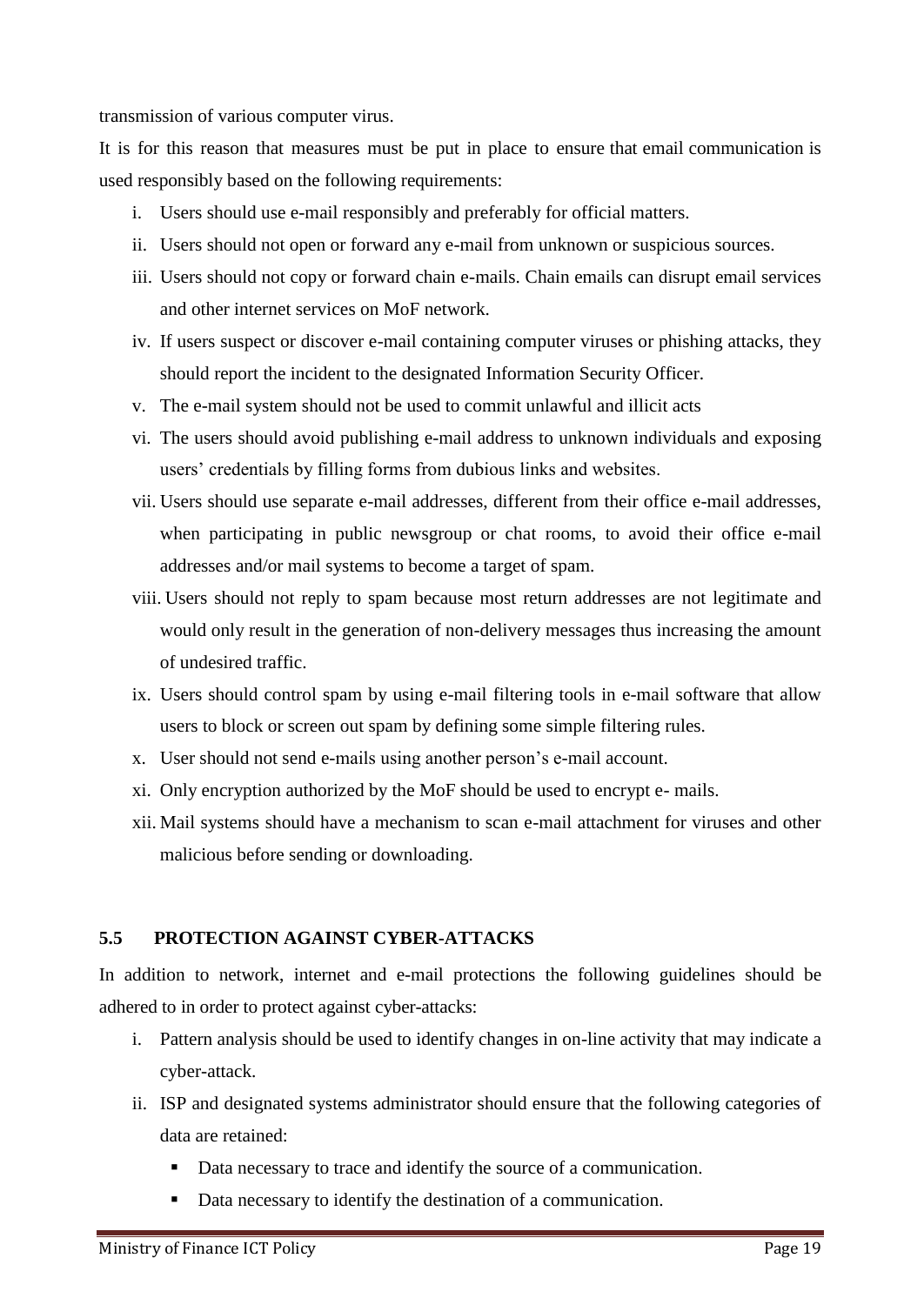- Data necessary to identify the date, time and duration of a communication.
- Data necessary to identify the type of communication.
- Data necessary to identify users' communication equipment.
- Data necessary to identify the location of mobile communication equipment.

The head of the ITD will be responsible to ensure the adherence of the guidelines for protection against cyber-attacks.

# <span id="page-35-0"></span>**5.6 PROTECTION AGAINST COMPUTER VIRUSES AND MALICIOUS CODE**

A computer virus is a type of [malware](http://en.wikipedia.org/wiki/Malware) that, when executed, [replicates](http://en.wikipedia.org/wiki/Self-replicating_program) by inserting copies of itself (possibly modified) into other [files;](http://en.wikipedia.org/wiki/Computer_file) when this replication succeeds, the affected files are then said to be "infected". Viruses often perform some type of harmful activity on infected hosts, such as stealing [hard disk](http://en.wikipedia.org/wiki/Hard_disk) space or [CPU](http://en.wikipedia.org/wiki/CPU) time, accessing private information, corrupting data, displaying political or humorous messages on the user's screen, spamming their contacts, or [logging their keystrokes.](http://en.wikipedia.org/wiki/Keystroke_logger)

Computer viruses currently cause billions of dollars" worth of economic damage each year, due to causing systems failure, wasting computer resources, corrupting data, increasing maintenance costs, etc. Therefore protection against Computer viruses and malicious code should be done based on the following requirements:

- i. The designated MoF System Administrator should enable real-time detection to scan computer virus and malicious code for active processes, executable and document files that are being processed.
- ii. The designated MoF System Administrator should scan any files on electronic or optical media, and files received over networks against computer virus and malicious codes before use.
- iii. The designated MoF System Administrator should make sure e-mail server is configured such that attachments and downloads are automatically scanned against computer virus and malicious code before use.
- iv. Before installing any software, the designated MoF System Administrator should verify its integrity (e.g. comparing checksum value) and ensure it is free from computer virus and malicious code.
- v. Installation of any software or files received via e-mail or downloaded from web browsing should be approved by MoF relevant authority.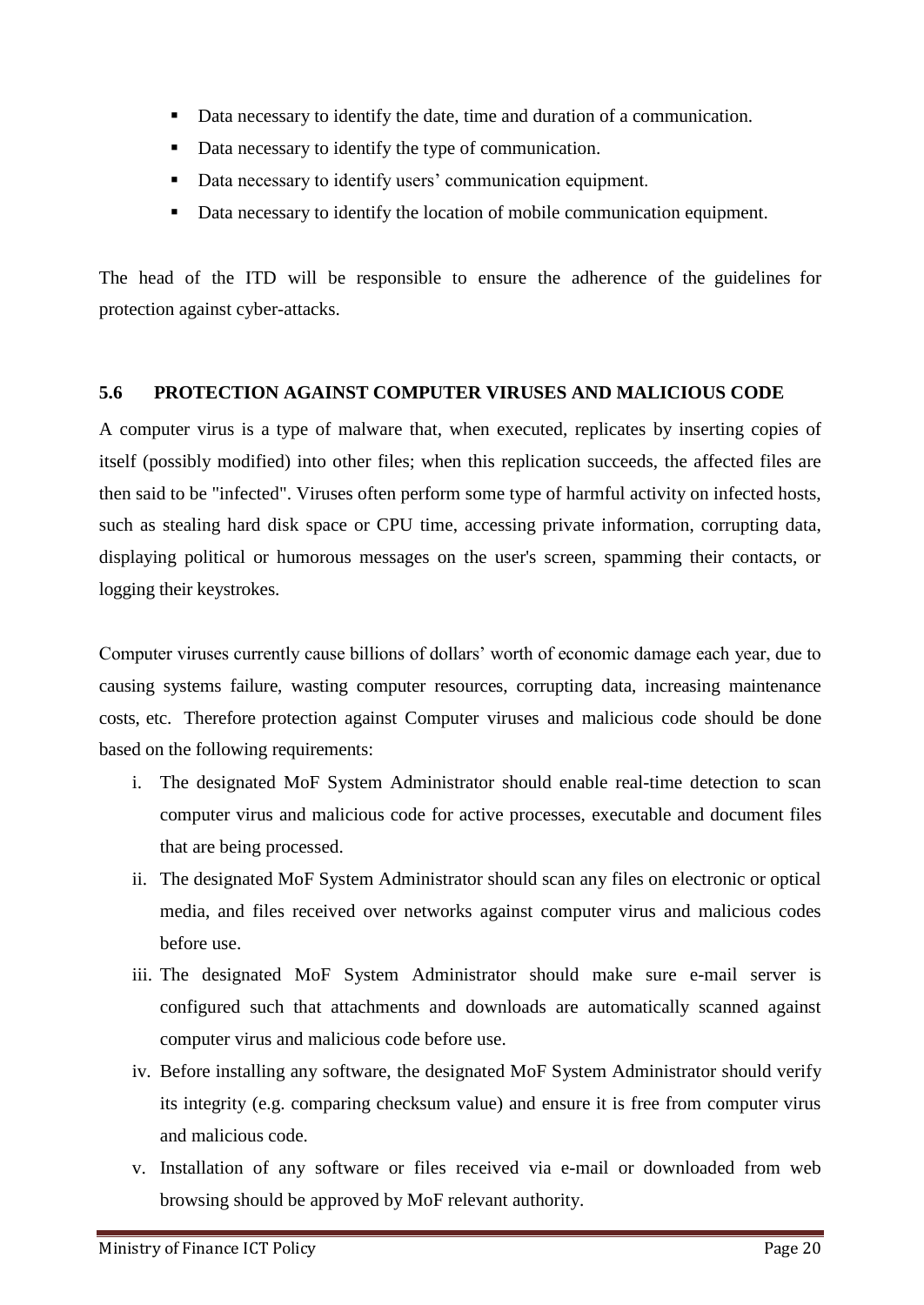- vi. Users should always boot from the primary hard disk. Booting workstations from removable storage device should not be done without permission.
- vii. The designated MoF System Administrator should conduct daily update of the virus definition files to minimize the risk of infection from new viruses.
- viii. The designated Information Security Officer should prepare and implement user"s awareness training programs on virus issues.

#### <span id="page-36-0"></span>**5.7 RESPONDING TO VIRUS INCIDENTS**

- i. The Designated Information Security Officer should take all relevant details from the caller about the nature of the virus, its possible origins, and any previous alerts.
- ii. The designated Information Security Officer(s) should scan the relevant file(s) with antivirus software, to determine whether the virus has been immunized.
- iii. The designated Information Security Officer should establish whether the virus may have infected others and, if so, respond accordingly; if necessary by closing down workstations and even parts of the network.
- iv. Users should communicate details to the designated Information Security Officer, seeking any additional guidance as necessary.
- v. The designated Information Security Officer should communicate new virus alert to warn personnel about the incident and the appropriate response.
- vi. The Virus Incident Response Procedures must be documented if a virus (or other malicious code) affects MoF critical systems.
- vii. Ability to respond to virus incidents should be regularly reviewed and tested. Failure to respond appropriately to a virus incident can rapidly result in multiple systems failures and continued infection.

# <span id="page-36-1"></span>**5.8 PROTECTING AGAINST INTERNAL ATTACKS (INSIDER THREATS)**

In order to reduce the incidence and the possibility of internal attacks, access control and data classification policies and procedures are to be maintained at all times and periodically reviewed based on the following requirements:

- i. Enforce separation of duties and least privilege on the system.
- ii. Log, monitor and audit employee actions on the system.
- iii. Conduct periodic security awareness training to all employees.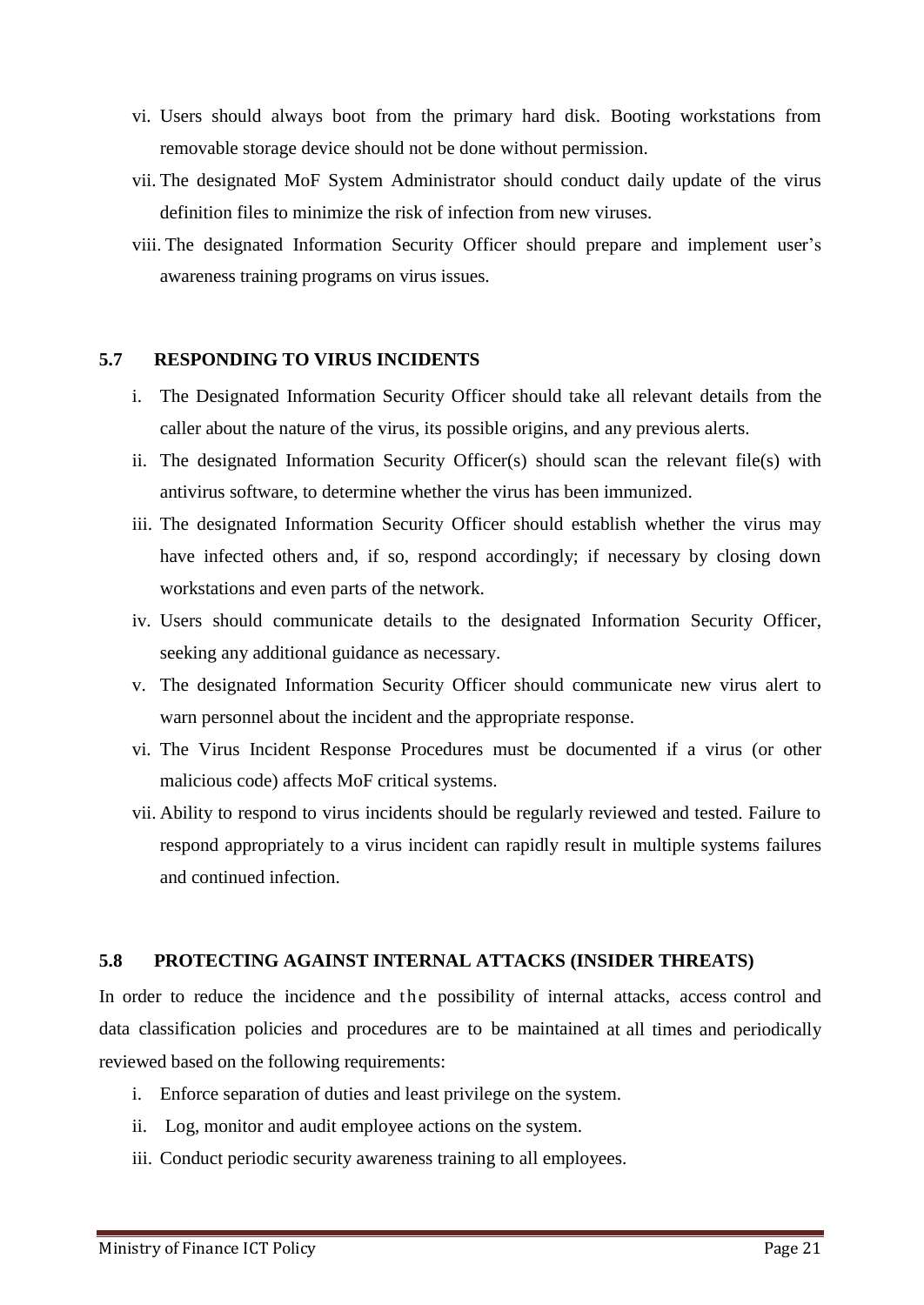The head of ITD will be responsible for network, internet and email security controls mentioned above.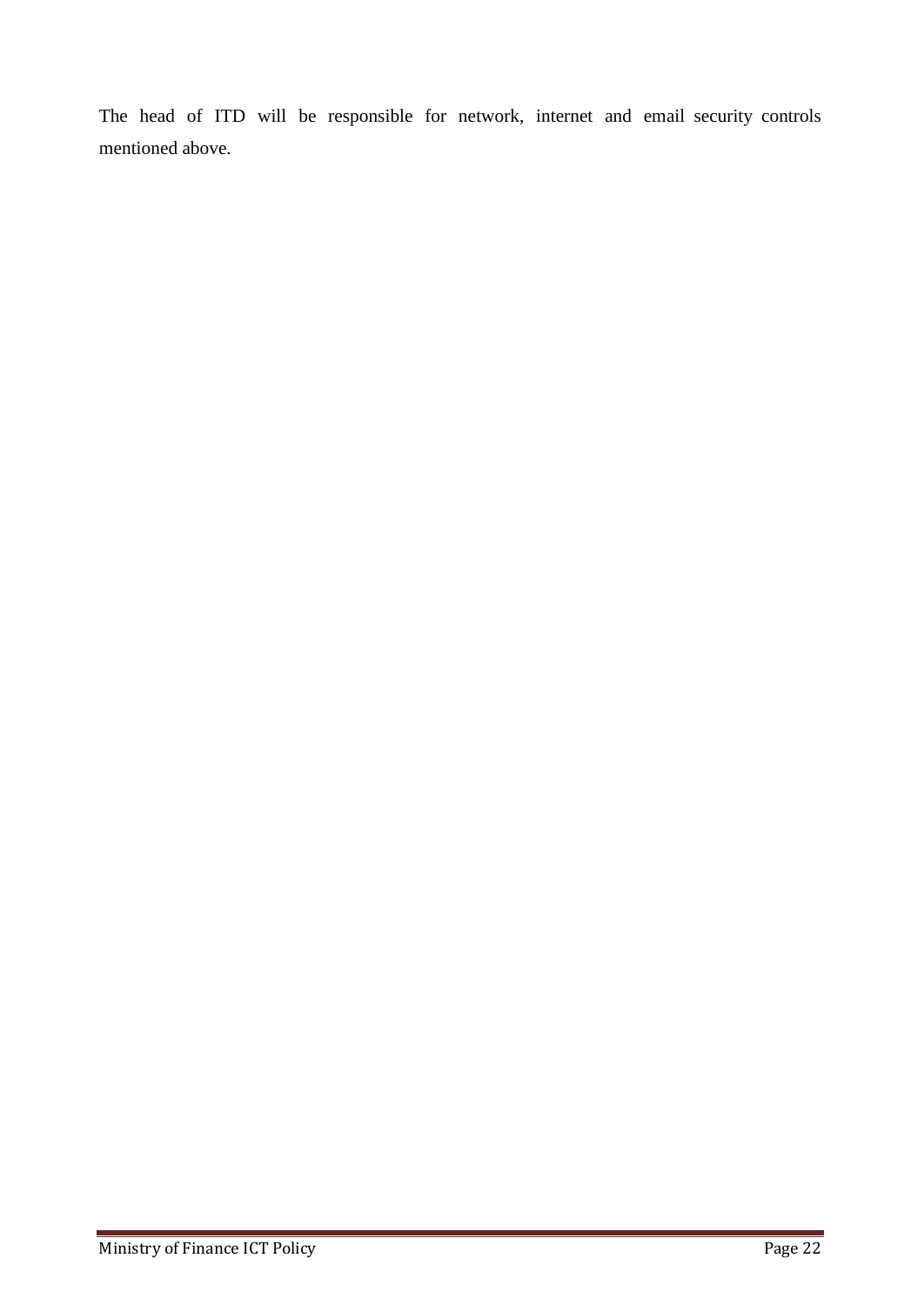#### <span id="page-38-0"></span>**6. SOFTWARE SECURITY MANAGEMENT**

Information systems used at MoF shall either be developed internally or will be acquired as per MoF requirements. Organizational security may be compromised if software development or acquisition will not consider security issues.

All software development, acquisitions, deployment and usage at MoF should be coordinated centrally by ITD to ensure conformity to predefined standards.

The following are measures that are to be considered in software security management at the Ministry of Finance.

#### <span id="page-38-1"></span>**6.1 SOFTWARE DEVELOPMENT**

- i. Security features should be considered on all MoF software development. These features include:
	- Segregation of duties.
	- Proper authentication and authorization.
	- Proper session management.
	- **Input validation.**
	- Data authenticity and integrity.
- ii. Software should be tested, and such tests should be documented, so that the logical errors are rectified accordingly.

# <span id="page-38-2"></span>**6.2 SOFTWARE ACQUISITION**

- i. On acquiring software, proper procurement procedures should be followed as stated in the Tender Board Act and its Regulations.
- ii. All software acquired by MoF should have documentation manuals and bear legitimate licenses.
- iii. Usage of primary and secondary license should not be interchangeable.
- iv. Delivery and guaranteed of functionality of acquired software should be the responsibility of the supplier.
- v. MoF ITD should ensure proper management of licenses for the software acquired.
- vi. Acquired critical software should be covered by an agreement (i.e. Escrow agreement) to ensure continuity.

vii. Use of open source software should adhere to the Government Circular <circular # and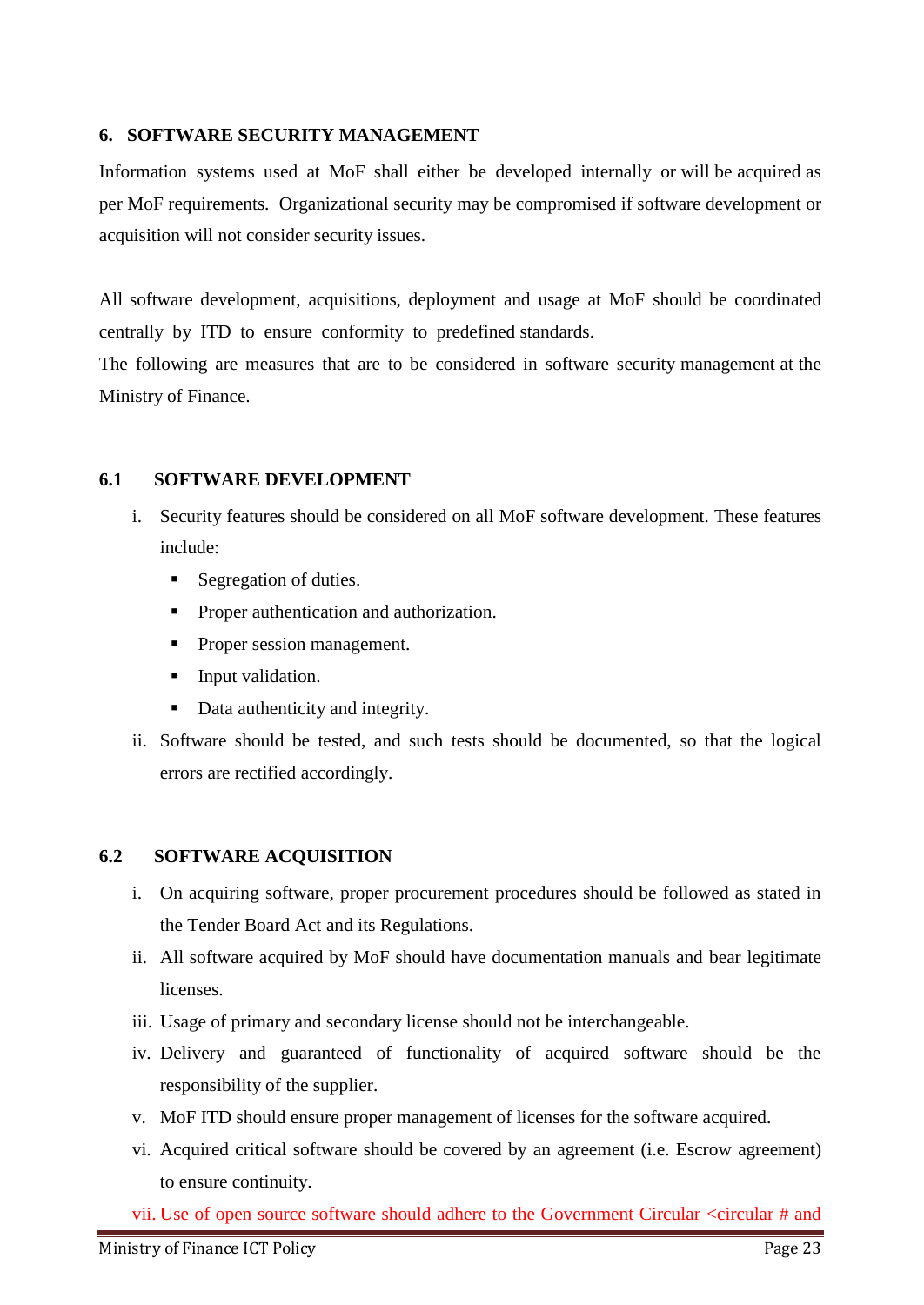date> of Permanent Secretary OPM.

The head of the ITD will be responsible to ensure the guidelines for software acquisition are adhered to.

#### <span id="page-39-0"></span>**6.3 SOFTWARE DEPLOYMENT**

Software deployment is all of the activities that make a [software system](http://en.wikipedia.org/wiki/Software_system) available for use and involves the installation and testing of software, amongst others.

The general deployment process consists of several interrelated activities with possible transitions between them.

- i. Testing of the software to be deployed should be conducted sufficiently such that security is not compromised.
- ii. The ICT staff should prepare a well-documented test plan before software installation; this plan should be approved by the supervisor.
- iii. Installation and activation of software should follow manufacturer"s security standard, provided that they comply with MoF security standards.
- iv. All software to be deployed at MoF should be free from virus or malicious code; and installation should be done properly.
- v. Any deployment of software in MoF environment should be approved by relevant authority.

#### <span id="page-39-1"></span>**6.4 SOFTWARE CUSTOMIZATION**

- i. All software customizations should comply with user department requirements and MoF security guidelines.
- ii. Software customization should adhere to the guidelines under the Software Development and Deployment, mentioned above.
- iii. Designated officer should verify that need for a particular customization has been met.

#### <span id="page-39-2"></span>**6.5 SOFTWARE USAGE**

- i. Software should be used for the intended purpose as stipulated in the terms and conditions of the software.
- ii. Before an employee is permitted to use the particular software, the designated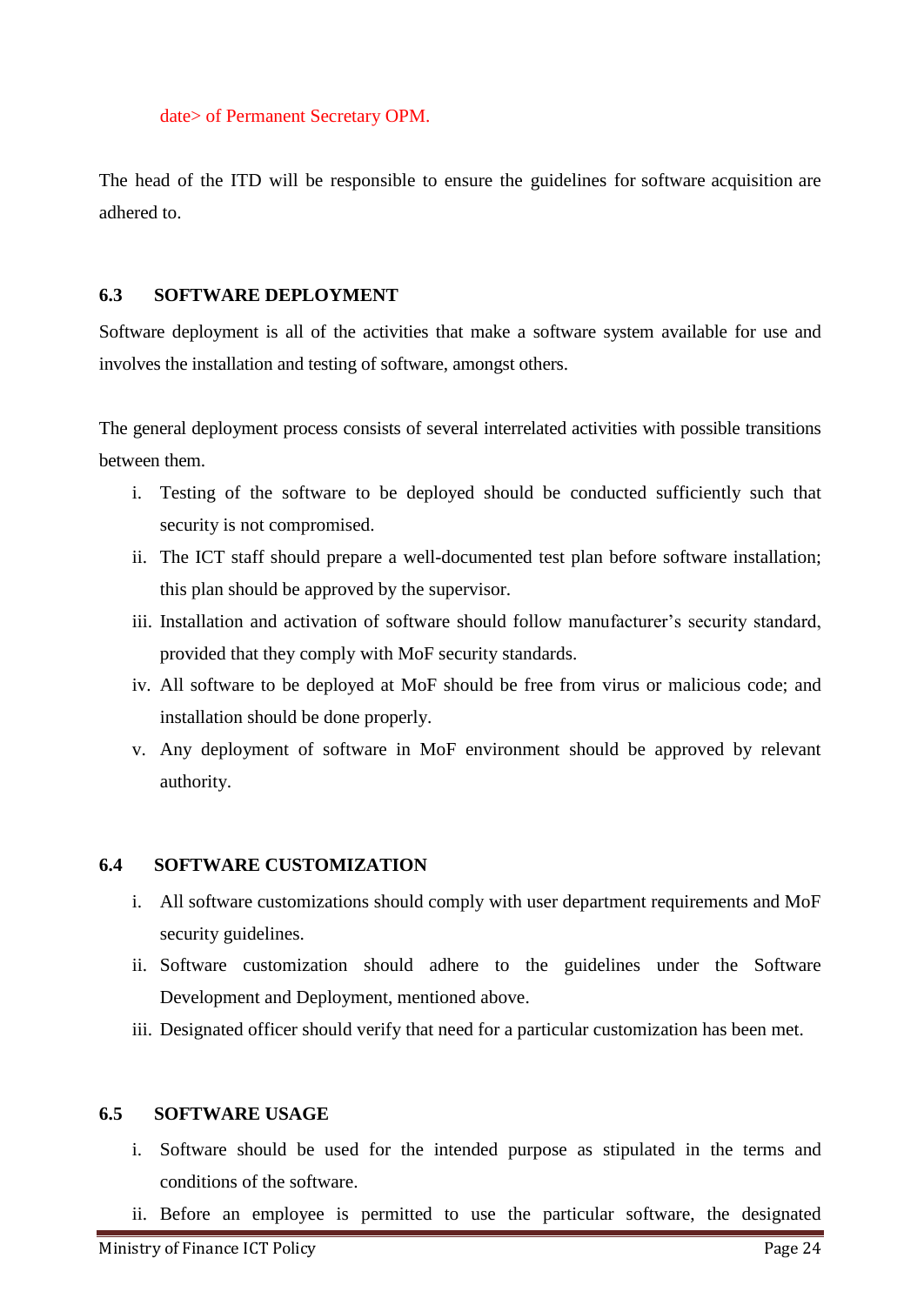department should instruct users on the proper usage of the particular program.

iii. The designated department should inform users on terms and conditions included in the license agreement accompanied by the program.

## <span id="page-40-0"></span>**6.6 SYSTEMS INTEGRATION AND INTEROPERABILITY**

System integration is defined as the process of bringing together the component [subsystems](https://en.wikipedia.org/wiki/Subsystem) into one system and ensuring that the subsystems function together as a single system. In [information](https://en.wikipedia.org/wiki/Information_technology)  [technology,](https://en.wikipedia.org/wiki/Information_technology) systems integration is the process of linking together different computing systems and software applications physically or functionally, to act as a coordinated whole. Interoperability is the ability of diverse systems and organizations to work together (inter-operate). With respect to [software,](https://en.wikipedia.org/wiki/Software) the term interoperability is used to describe the capability of different programs to exchange data via a common set of exchange formats.

- i. In order to ensure confidentiality, integrity and availability of data and information, all MoF information systems should be integrated.
- ii. Any new system should be compatible and interoperable with existing system without compromising organizational security.
- iii. Different existing systems should be integrated by adhering to ICT security standards.

# <span id="page-40-1"></span>**6.7 SOFTWARE CHANGE MANAGEMENT**

Software Change Management is the process of planning, organizing, controlling, executing and monitoring changes that affect the delivery of ICT services in its entirety.

It encompasses all components and activities required to direct additions, modifications and deletions. Software change request should be submitted for approval using the Change Request Form (Appendix B).

# <span id="page-40-2"></span>**6.7.1 Implementing New or Upgraded Software**

The implementation of new or upgraded software must be carefully planned and managed as a project for critical systems. Security risks will be minimized if based on the following requirements:

- i. All staff involved in installing the new software or upgrade should be suitably qualified, trained and supervised.
- ii. A suitable contingency plan should be in place in case of failure of the new software.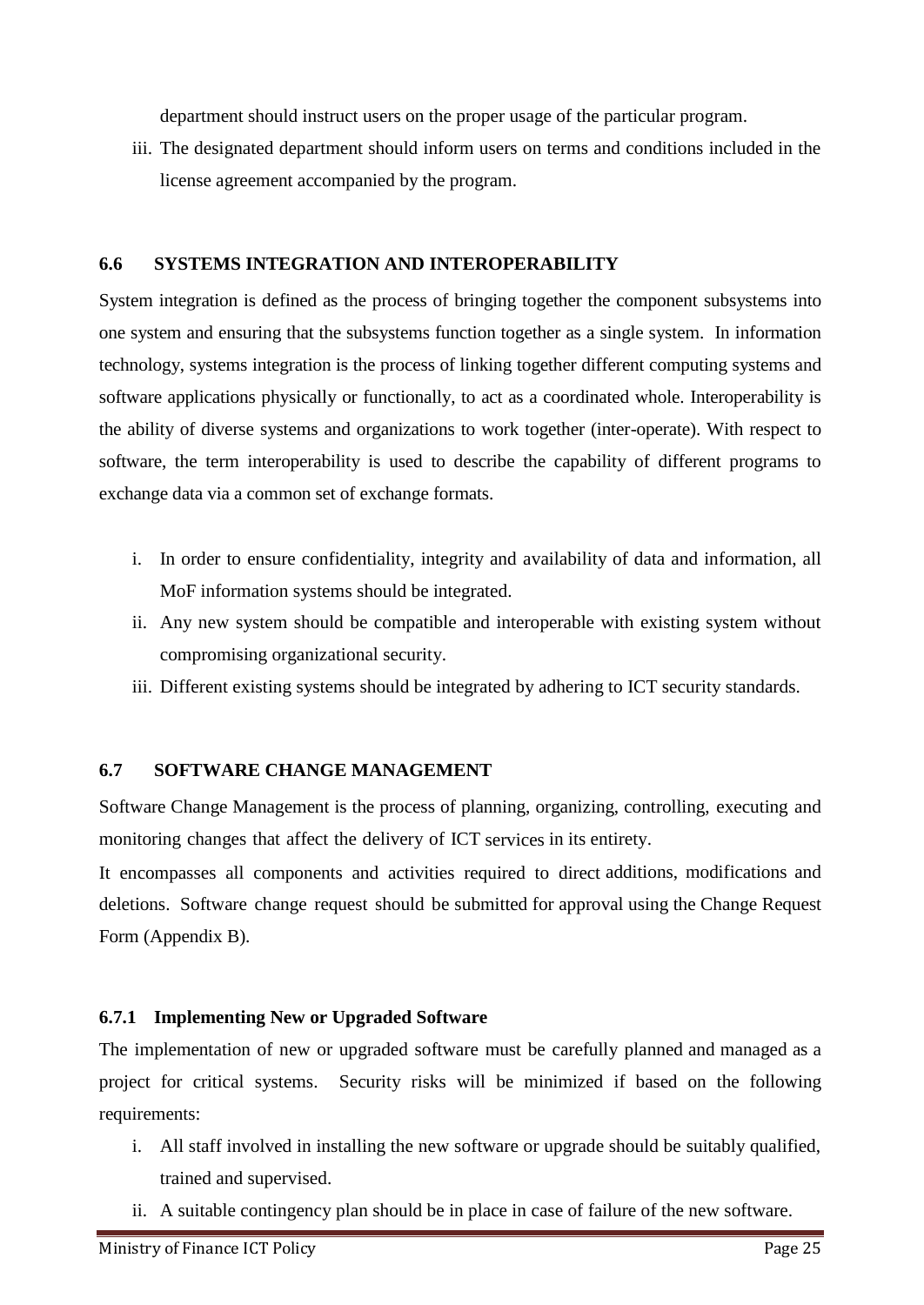- iii. The Systems Administrator should properly test new or upgraded software before deploying it in a live environment; based on the approved pre-designed test plan.
- iv. Upgraded software versions should offer at least the current level of security safeguards.
- v. The system owner(s) should decide the specific criteria and cut-off date, which will trigger a reversion.
- vi. Regression Testing should test all the key features of the software and not just those which have been changed or updated.
- vii. The system owner(s) should always ensure that an upgraded software version can read and write files in the older format.
- viii. Major upgrades of operating system version on the MoF servers should be avoided unless there is a genuine reason for the upgrade.

#### <span id="page-41-0"></span>**6.7.2 Applying Patches/Service Packs**

If a patch is applied incorrectly or without adequate testing, the system and its associated information can be placed at risk, possibly corrupting live data files. Patches applied to resolve software bugs shall only be applied when verified as necessary and with authorization from the user department based on the following requirements:

- i. Patches should be from a reliable source and are to be thoroughly tested by the system administrator before use.
- ii. The system administrator should verify that the patches are necessary and come from an authorized source, normally the software manufacturer or vendors.
- iii. The system administrator should ensure that updates to the system documentation are received with the patches.

#### <span id="page-41-1"></span>**6.7.3 Responding to Vendor Recommended Upgrades to Software**

The decision whether to upgrade MOF"s software is to be taken only after consideration on the associated risks and costs of the upgrade, against the anticipated benefits and necessity for upgrade have been analyzed. Vendors" proposals for upgrade of operating systems or application programs should be appraised taking the following into account:

- i. The upgrade is in line with the overall strategy for MoF system development.
- ii. The vendor"s motives for recommending the upgrade are ascertained.
- iii. Contract should stipulate vendors' role on supporting (old) version.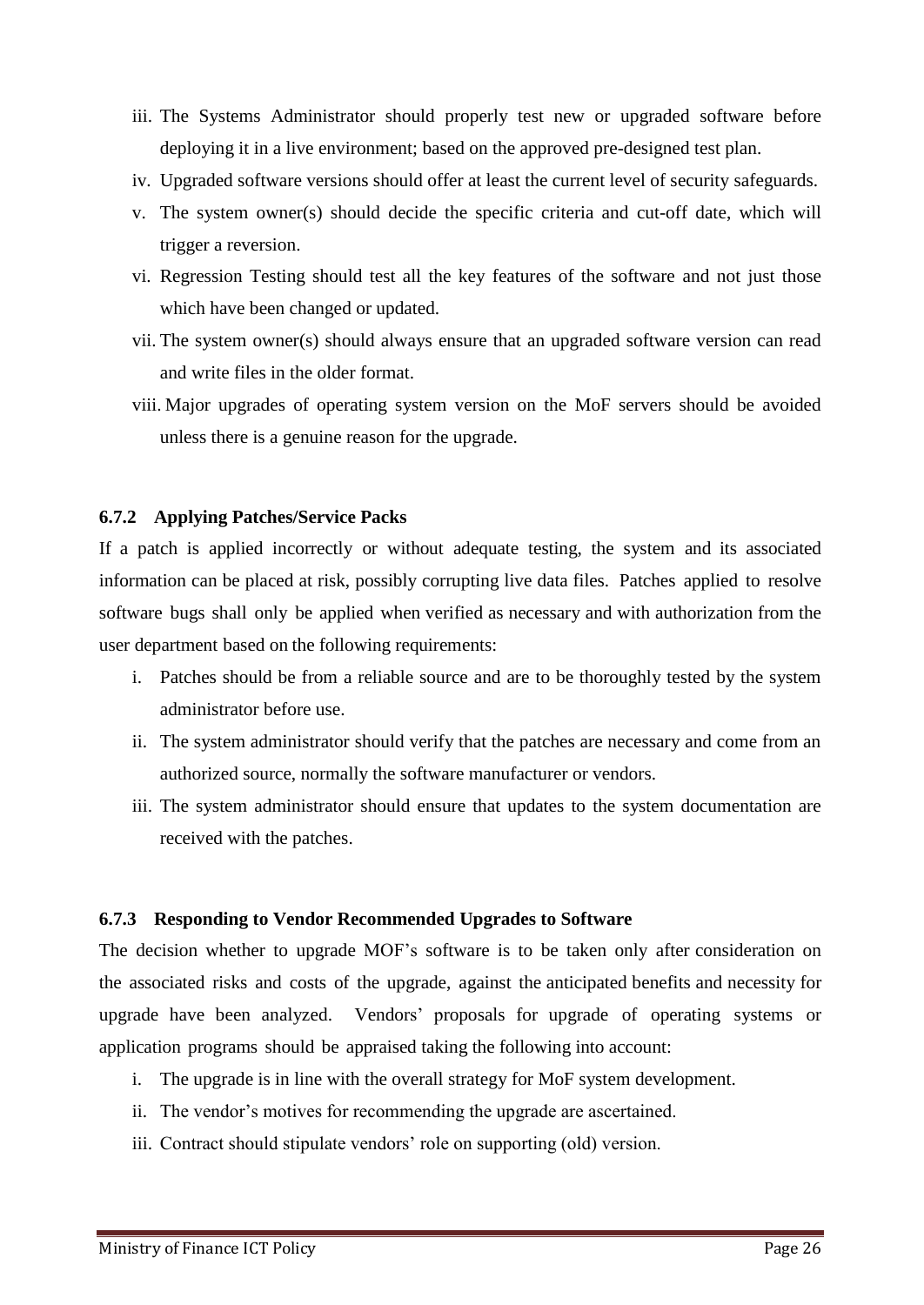# <span id="page-42-0"></span>**6.7.4 Capacity Planning and Testing**

Capacity Planning is the determination of the overall size, performance and resilience of a system. New and upgraded software must be planned and tested for expected future capacity and be subjected to stress testing based on the following requirements:

- i. It should demonstrate a level of performance and resilience which meets or exceeds the technical and business requirements of MoF systems.
- ii. New and upgraded software should be subjected to transaction volumes that simulate or exceed expected future live requirements.
- iii. Any areas where system testing has not been representative of the live environment should be identified, and the resultant risks evaluated.

# <span id="page-42-1"></span>**6.7.5 Parallel Running**

Parallel Running is the process of running a new or amended system simultaneously with the old system to confirm that it is functioning properly before use. This process should base on the following requirements:

- i. Normal system testing procedures should incorporate a period of parallel running prior to the new or upgraded software being acceptable for use in the live environment.
- ii. A parallel run phase should be incorporated in the User Acceptance Test Plan.
- iii. In a scenario where two systems are running parallel, the maximum time for parallel running should not exceed six months.
- iv. Where results differ between the old and new system, the old system should continue to be used until the new system is up and running or otherwise agreed as acceptable.

# <span id="page-42-2"></span>**6.7.6 Emergency Change Request**

On occasion, changes of an "emergency" or critical nature may be required to quickly address production issues arising in case of emergency. Changes should be rectified urgently while still maintaining the proper levels of approval, logging, monitoring, communication and closure of all change related activities.

The head of the ITD will be responsible to ensure the guidelines for software development, acquisition, deployment, customization and usage as well as systems integration and interoperability and software change management are adhered to.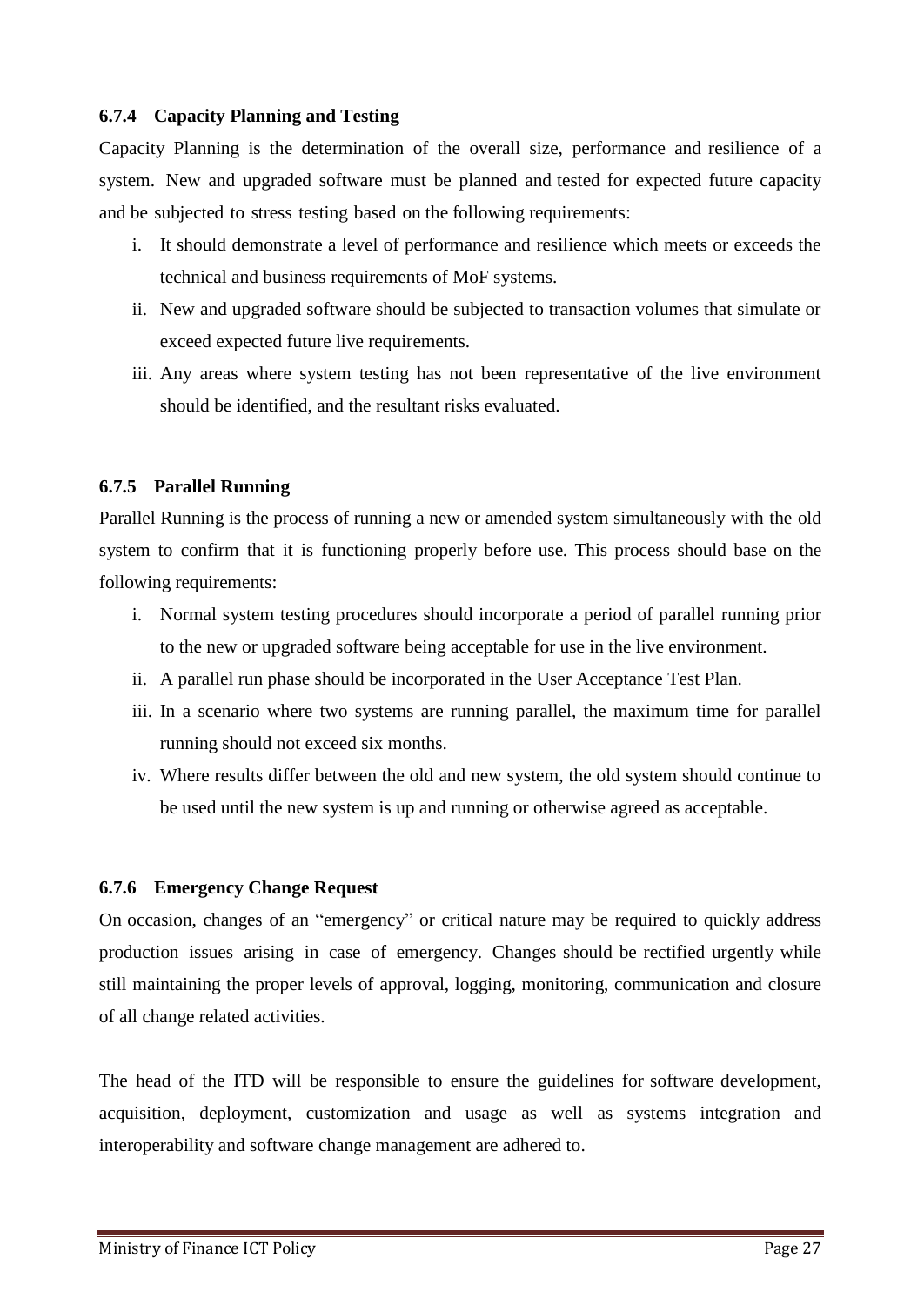#### <span id="page-43-0"></span>**7. BUSINESS CONTINUITY MANAGEMENT**

The Business Continuity Plan identifies the organization's exposure to internal and external threats and synthesizes hard and soft assets to provide effective prevention and recovery for the organization. Components of Business Continuity are risk management, incident management and disaster recovery planning as described below.

# <span id="page-43-1"></span>**7.1 RISK MANAGEMENT**

This section will address major components of Risk Management which are Risk Identification, Risk Assessment, Risk Evaluation and Risk Treatment.

#### <span id="page-43-2"></span>**7.1.1 Risk Identification**

Information security officer in collaboration with user department should identify ICT security risks facing organizational assets.

#### <span id="page-43-3"></span>**7.1.2 Risk Evaluation**

The Information system security officer should evaluate risks based on magnitude and impact of risks for example, low, moderate, high, and extreme.

#### <span id="page-43-4"></span>**7.1.3 Risk Assessment**

During the Risk Assessment exercise, the following tasks will be carried out:

- i. The Information security officer should be aware of Organization objectives and assess risks in collaboration with these objectives.
- ii. The Information security officer should prepare an Information Systems Risk Inventory, clearly indicating the actual impact of the identified risks. This inventory is a result of the risks identified by risk experts from user departments.
- iii. Information security officer should perform regular ICT security risk assessments and audits to identify security vulnerabilities.

# <span id="page-43-5"></span>**7.1.4 Risk Treatment**

The Information system security officer should develop a feasible and cost effective risk treatment strategy. This treatment should be clearly documented and updated on a regular basis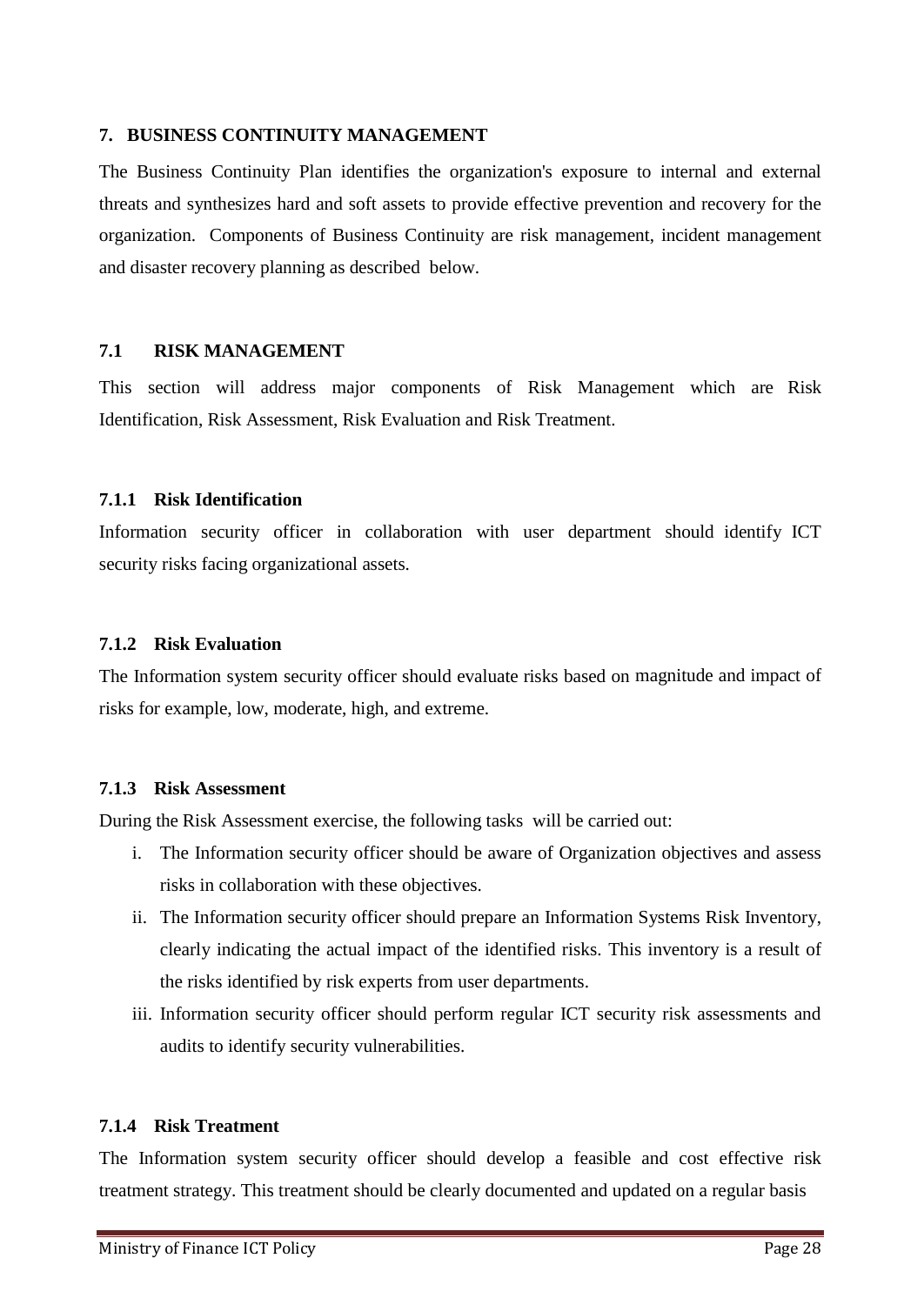## <span id="page-44-0"></span>**7.1.5 Risk Monitoring and Review**

Whatever the risk treatment option selected, the information security officer should keep on monitoring and review risk management plan continuously.

#### <span id="page-44-1"></span>**7.2 INCIDENT MANAGEMENT**

Any event which suggests that the confidentiality, integrity and availability of the information has been compromised, can be considered a security incident.

When a security incident occurs, it is important to respond calmly and follow a logical procedure.

- i. Should any employee suspect an incident, the details of the act should be immediately reported to the information security officer. Action will then be taken to try to prevent a security breach happening or continuing.
- ii. The Information Security officer should have appropriate tools to track, identify and document security breach incidents.

## <span id="page-44-2"></span>**7.3 DISASTER RECOVERY PLANNING**

A disaster recovery plan, which includes a Back-up plan, should be put in place for MoF"s valuable data. The MoF Disaster Recovery Site (DRS) shall be a real-time based backup site in a remote physical location containing ICT equipment configured and ready to run MoF Systems. The DRS team should be trained and assigned the task of maintaining and executing the Disaster Recovery Plan.

The MoF Disaster Recovery Plan should constitute of the following:

- i. The Information system security officer should recommend a data backup and business continuity solution.
- ii. The Information system security officer should align and communicate the Ministry data back-up and disaster recovery planning policies to user departments.
- iii. Copies of the MoF databases should be in near real time backed up onto the DRS servers.
- iv. The Database Administrator should backup all critical systems to the offsite as per Disaster Recovery Plan.
- v. The System owner(s) should authorize execution of Disaster Recovery Plan after disaster declaration.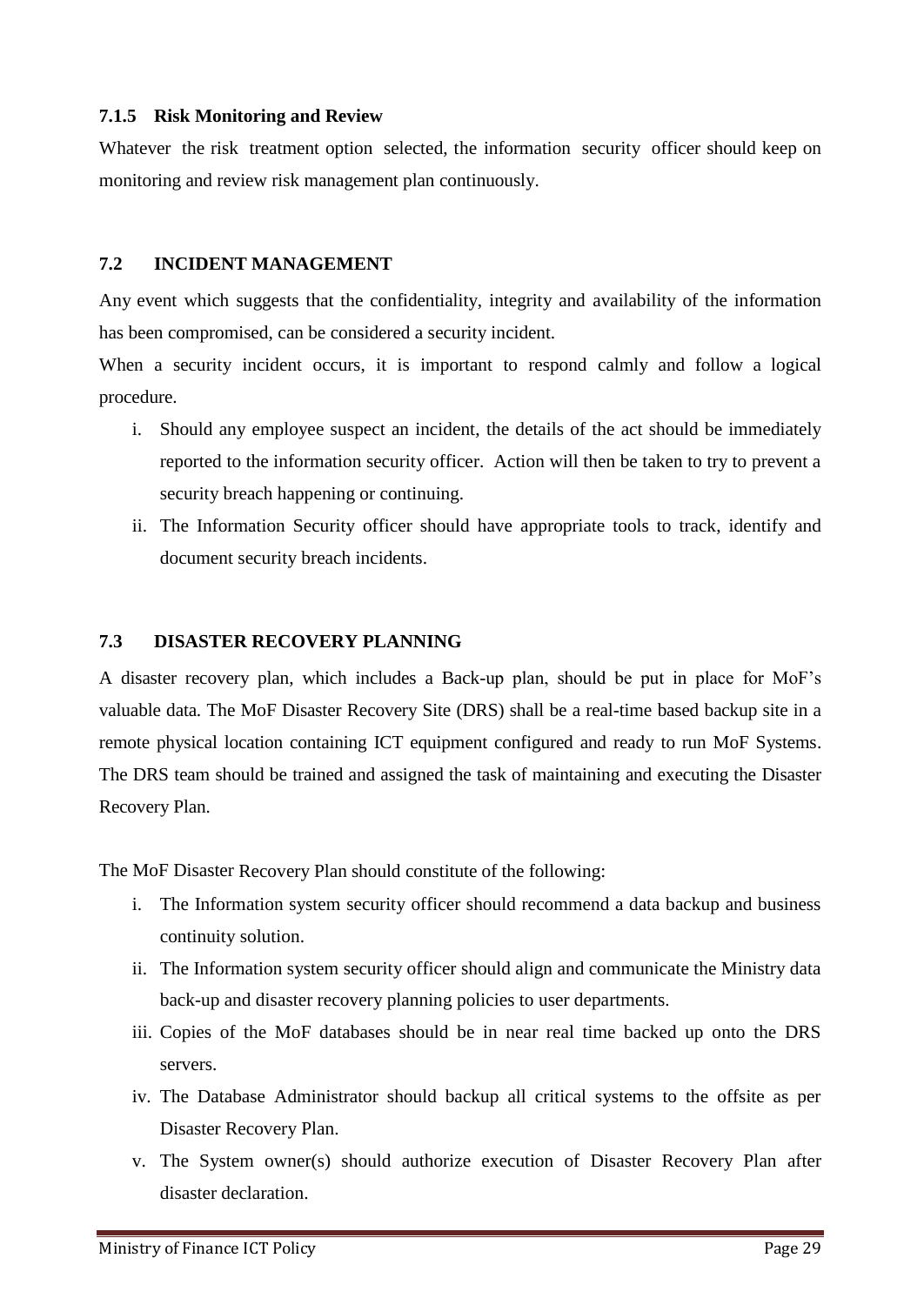# <span id="page-45-0"></span>**7.4 BACK-UP AND RESTORATION PROCEDURES**

In order to ensure business continuity, back up of all critical systems should be maintained. The retention period for essential information, and also any requirement for archive copies to be permanently retained, should be determined.

The Information system security officer in collaboration with system administrator should adhere to the following requirements:

- i. Ensure that all essential information and software can be recovered following a disaster or media failure.
- ii. Data backup plan and procedures for each application/system are developed and enforced.
- iii. A minimum level of backup information, together with accurate and complete records of the backup copies and documented restoration procedures, are stored in a remote location, at a sufficient distance to avoid being affected by the same disaster that may hit the main site.
- iv. Backup media are regularly tested, where practicable, to ensure that they can be relied upon for emergency use when necessary.
- v. Restoration procedures are regularly checked and tested to ensure that they are effective and that they can be completed within the time allotted in the Operational Procedures for recovery.
- vi. User Data, Database and System state are backed-up regularly, normally once per day at the end of the working day.
- vii. The contents of the back-up tape/disk are verified and ensured that the data has been saved. If the backup fails the process need to be reconfigured and repeated.
- viii. Back-up files are placed immediately into secure storage on-site and on the remote site.
- ix. Execution of the backup procedures needs to be rotated between responsible staff; as part of continuity.
- x. Ensure the Back-up procedures are documented in the Information Security Procedures Manual.
- xi. All back-up files are clearly labeled and held in secure locations.
- xii. Data restoration should be supervised by the ITD.

The head of the ITD in collaboration with the Head of Administration will be responsible to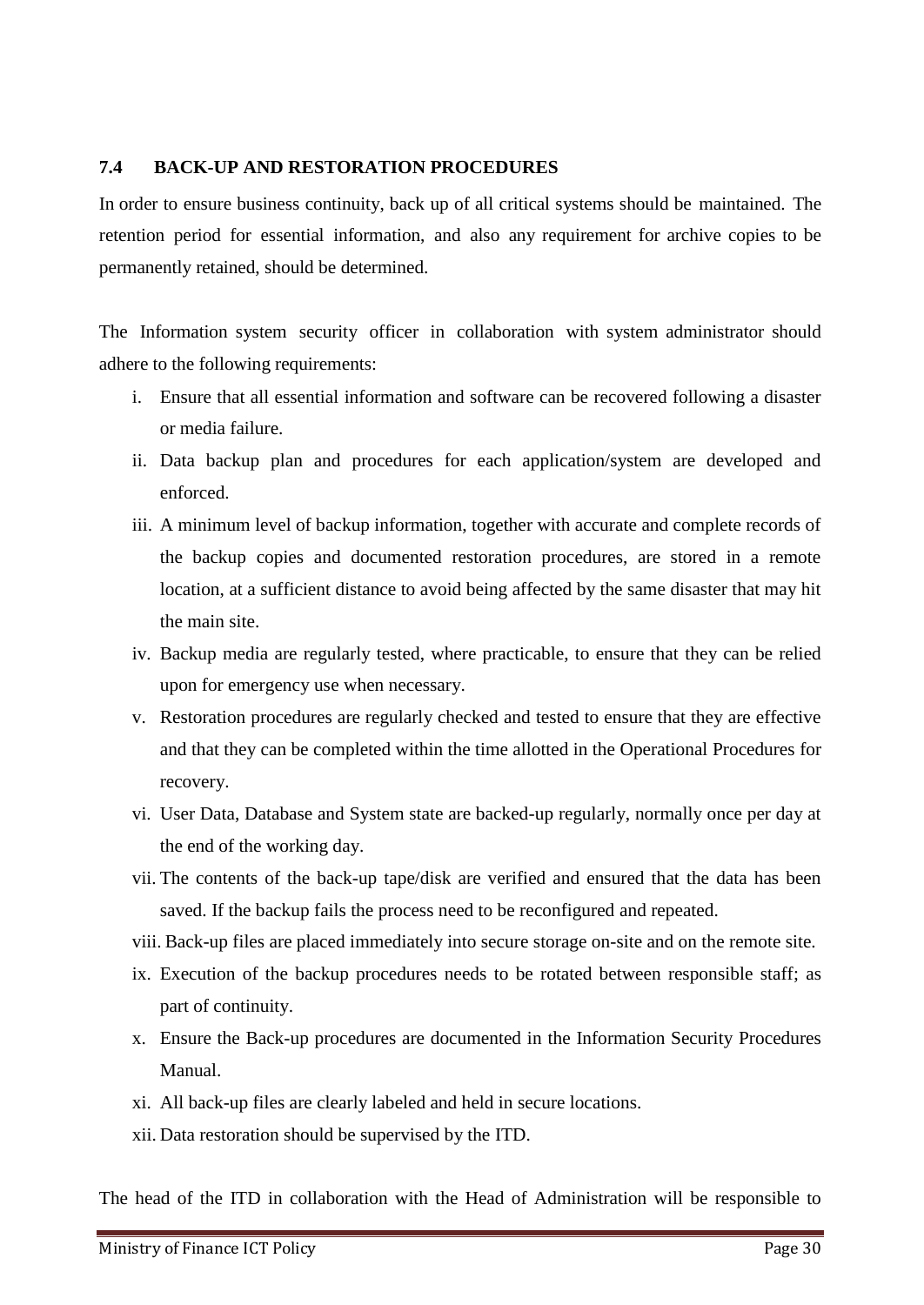ensure the guidelines for Business Continuity Management are adhered to.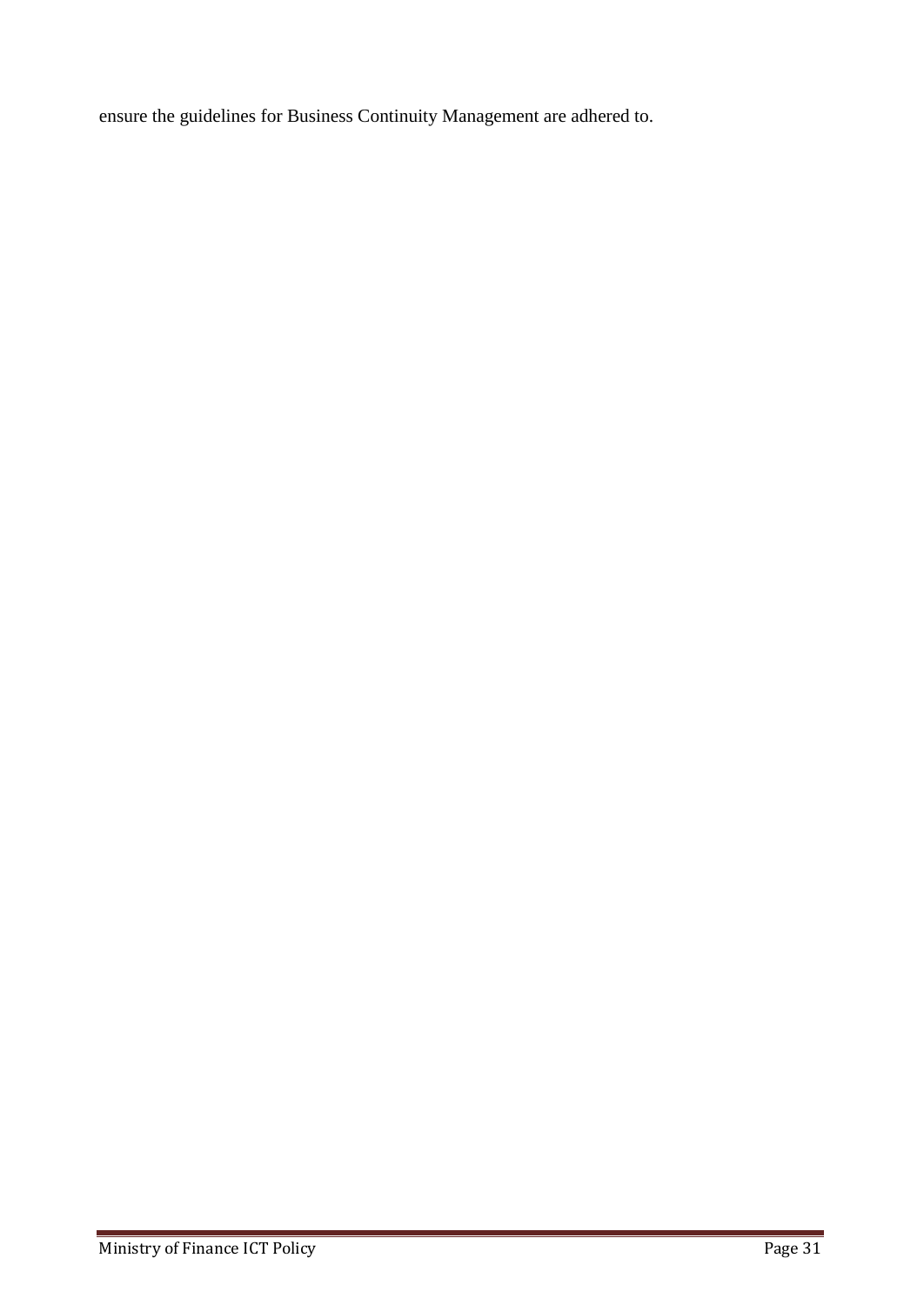# <span id="page-47-0"></span>**8. MANAGEMENT OF THIRD PARTIES**

All external organizations or individuals who wish to supply services to Ministry of Finance will be bound to follow these ICT security guidelines as part of their contractual terms.

Management of third parties include issues on third party verification, service level agreements, outsourcing, cloud computing services, equipment leasing, maintenance and support services, and lastly issues pertaining to Internet Service Providers (ISP"s).

In a scenario where vendors fail to deliver service as per Service Level Agreement, disciplinary measures will be taken upon them, according to the terms and conditions as stipulated in the contract.

# <span id="page-47-1"></span>**8.1 THIRD PARTY VERIFICATION**

- i. All third parties should be verified as being legitimate before being allowed access to any of the Ministry"s ICT resources.
- ii. A register should be kept showing when, why and by whom access was requested and if it was granted or not.
- iii. A third party should complete Confidentiality Agreement Form (Refer Appendix A)
- iv. In case a Third party needs to access MoF systems they should be assigned new logon details (username and passwords) and relevant access privileges.
- v. Any created user logon details to allow access to MoF systems, should be changed as soon as access is no longer required.

The head of the ITD will be responsible for the implement the above guidelines.

# <span id="page-47-2"></span>**8.2 OUTSOURCING**

Prior to entering into an ICT outsourcing arrangement, care should be taken to ensure that this process will not compromise the Organization"s objectives, policies and standards. Thus, the outsourcing process should base on the following requirements:

- i. Outsourcing activities should consider risks and security concerns.
- ii. MoF should develop a contingency plan for critical outsourced technology services to protect them from unavailability of services due to unexpected problems of the technology service provider. This should include termination plan and identification of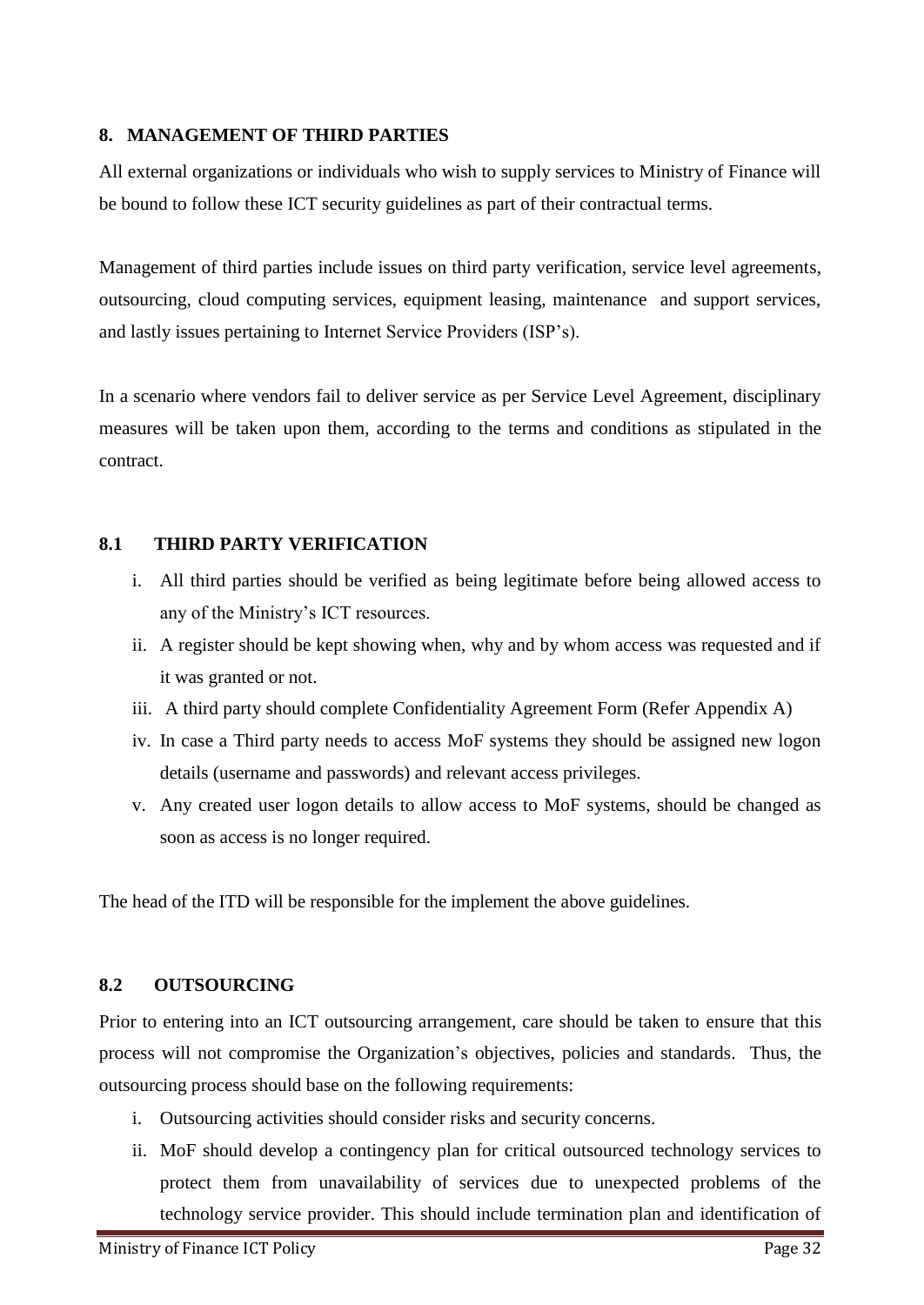additional or alternate technology service providers for such support and services.

- iii. Outsourced services should be regularly reviewed and analyzed for inappropriate or unusual usage, during the life of the contract.
- iv. Any problems discovered during the implementation of the outsourced information system services, solutions should be documented and used to improve the controls.
- v. Protection of personal information and organizational data by ensuring appropriate and effective confidentiality agreements should be in place.
- vi. Compliance with information, security and privacy policies, laws and regulations should be adhered to at all times.
- vii. Access Protocols and remote access controls should be met by the provider, its staff and contractors, and monitored by the ITD.

The head of the ITD will be responsible for the implement the above guidelines.

# <span id="page-48-0"></span>**8.3 CLOUD COMPUTING SERVICES**

Cloud computing provides computation, software, data access, and storage services that do not require end-user knowledge of the physical location and configuration of the system that delivers the services. While the cloud may be flexible and cost-efficient, lack of data safeguards and compliance standards makes security the largest hurdle to leap.

Based on this, cloud computing service are not advisable unless need arises due to unease surrounding the external management of security based services and be guided by the following requirements:

- i. The SLA"s should be practical and state specific remedies that apply when they are not met.
- ii. The sensitivity of data, data segregation, privacy, bug exploitation and recovery should be examined.
- iii. Cryptographic mechanisms should be used to ensure the authentication, integrity and confidentiality of data and communications involved.
- iv. Examine if the cloud computing vendor is a "Trusted Cloud Computing Vendor". A Trusted Cloud Computing Vendor is the one who:
	- Has high level confidentiality
	- Uses server and client authentication
	- Uses security domains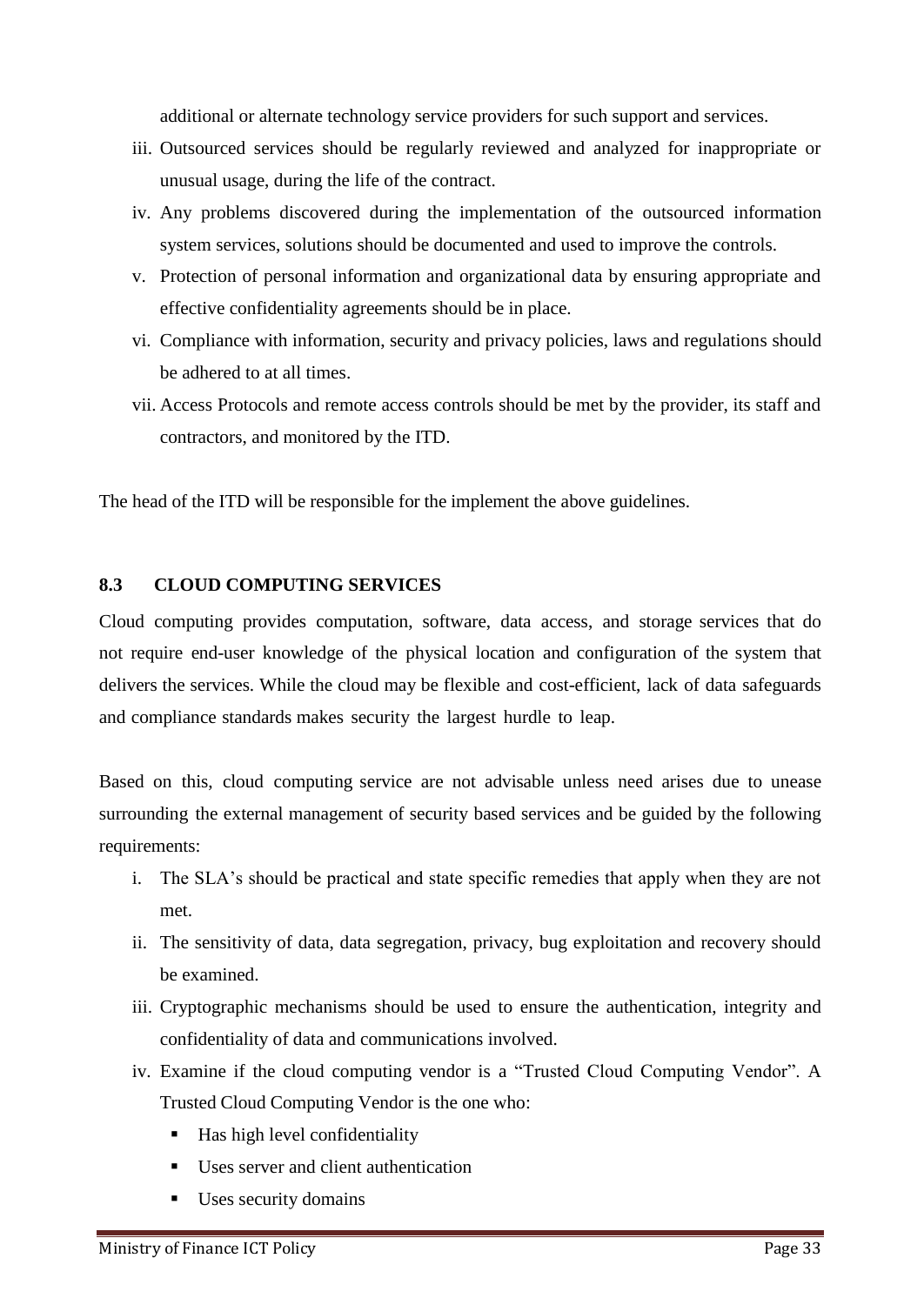- Uses cryptography in data separation
- Uses certificate-based authorization

# <span id="page-49-0"></span>**8.4 EQUIPMENT LEASING**

MoF may wish to enter into operating leases agreements of ICT equipment with service providers. Under these agreements, the leasing company can decide what to do with its equipment as it does not belong to MoF following contract expiration, unless otherwise stated in the agreement. In this situation, the following issues need to be observed:

- i. All data in leased equipment should be removed "Permanently" before the equipment is taken to the leasing company.
- ii. All configurations, set to the leased equipment should be erased and returned to default industrial state before the equipment is taken to the leasing company.
- iii. Service level agreements with leasing companies should take into account part (i) and (ii) above.

# <span id="page-49-1"></span>**8.5 MAINTENANCE AND SUPPORT SERVICES**

- i. Maintenance should be done on regular basis. The contractor should take all measures to ensure protection from data loss during maintenance operations.
- ii. In addition to guideline 8.1 (Third Party Verification), all maintenance of ICT equipment and software should be done at MoF and under the supervision of ITD personnel.
- iii. In case, the damaged Computer Systems need to be taken to the contractor, the following should be examined;
	- The storage media within the systems should be removed before the equipment is taken to the contractor.
	- If the storage media is needed, then the sensitivity of data within the media should be examined and for high sensitivity of data, the ITD staff should accompany the contractor.
- iv. If actual operational data is needed by contractor during maintenance or support operation then data should slightly be changed. For complex databases specific change queries should be required.
- v. The maintenance of ICT equipment and software should be allowed where necessary and the login should be governed by guidelines under "Remote Access".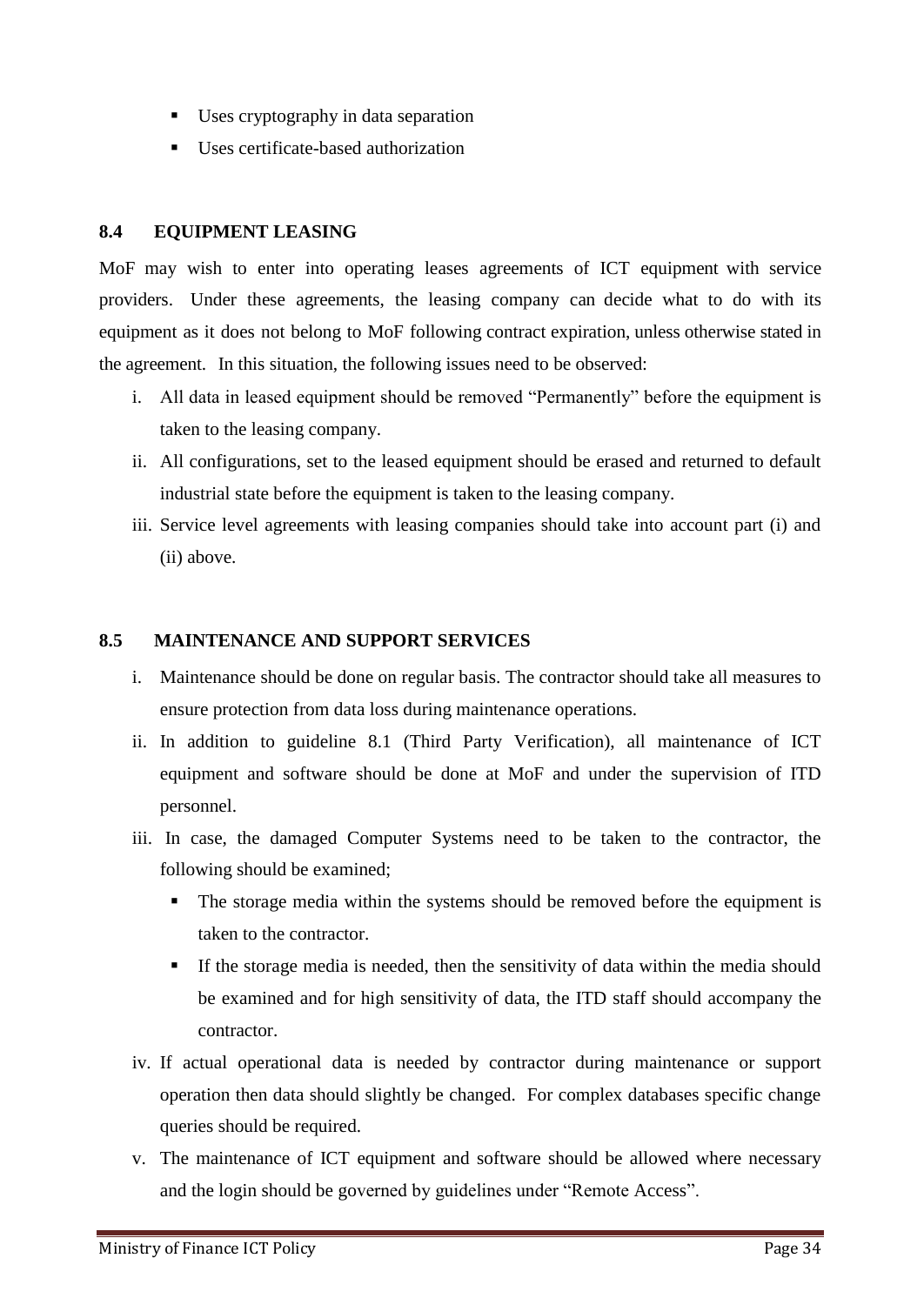- vi. MoF ITD should ensure that the equipment does not contain sensitive live data when hardware is taken by the service provider for servicing/ repairing.
- vii. Service contracts with all service providers including third-party vendors should include confidentiality clause and the right to have information system audit conducted (internal or external).

### <span id="page-50-0"></span>**8.6 INTERNET SERVICE PROVIDER**

- i. The ISP should in writing agree not to disclose the contents of MoF electronic communications to any other third party.
- ii. The ISP should have redundant links.
- iii. All protocols and methods used should be RFC compliant and conform to CRAN standards.

# <span id="page-50-1"></span>**8.7 THIRD PARTY CONTRACT MANAGEMENT**

A designated contract management expert should manage all ICT contracts. The following tasks should be carried out:

- i. Organizational records and documents should be examined to ensure third-party providers use security controls in accordance with laws, regulations, standards, directives, and agreements.
- ii. Suspected violations or suspicious activities by third parties are investigated and the findings are reported to appropriate authority.
- iii. Any problems discovered during the implementation of the outsourced information system services, solution should be documented and used to improve the controls.
- iv. Report on the percentage of third-party relationships that have been reviewed for compliance with information security requirements.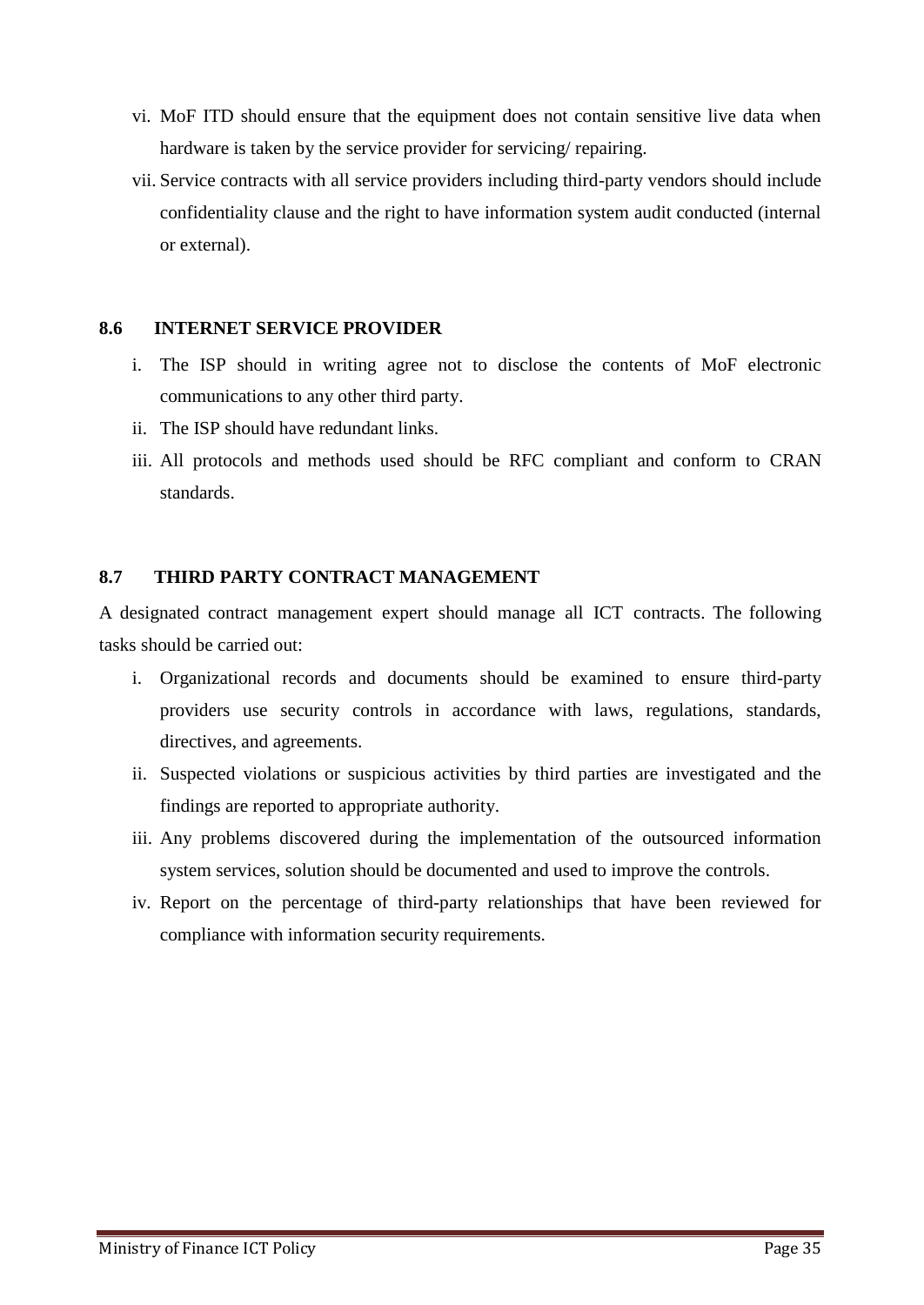#### <span id="page-51-0"></span>**9. TRAINING, AWARENESS AND SUPPORT**

Adequate training of all personnel is critical to the effective implementation of information security. Security awareness and training activities should be ongoing to further demonstrate management's commitment to information security.

The Management should be proactive in communicating its expectations and requirements to its personnel, as well as in prescribing disciplinary action for non-compliance. Users should be appropriately trained to perform their tasks prior to them obtaining access to the systems and information.

# <span id="page-51-1"></span>**9.1 SECURITY TRAINING TO MOF USERS**

To give appropriate security training to MoF users, the users have been categorized into technical users, end-users and temporary employees/trainees. All new staff members should be trained on the security aspects of all the current ICT resources as well as the newly procured ICT resources

# <span id="page-51-2"></span>**9.1.1 Technical User**

- i. Technical users should be trained on security aspects for newly procured software and hardware.
- ii. Regular training should be conducted to technical users; this includes systems analysts, system administrators and Information Security officers on the use of patches for existing software.
- iii. The Information System Security officer should monitor and review the level of information security knowledge of technical and operation staff on a regular basis. This can be achieved by introducing a bi-annual self-assessment form.

# <span id="page-51-3"></span>**9.1.2 End User**

- i. End users should be trained on security aspects for newly procured software and hardware.
- ii. End users should be given appropriate information security trainings on the latest security threats and information security techniques on regular basis.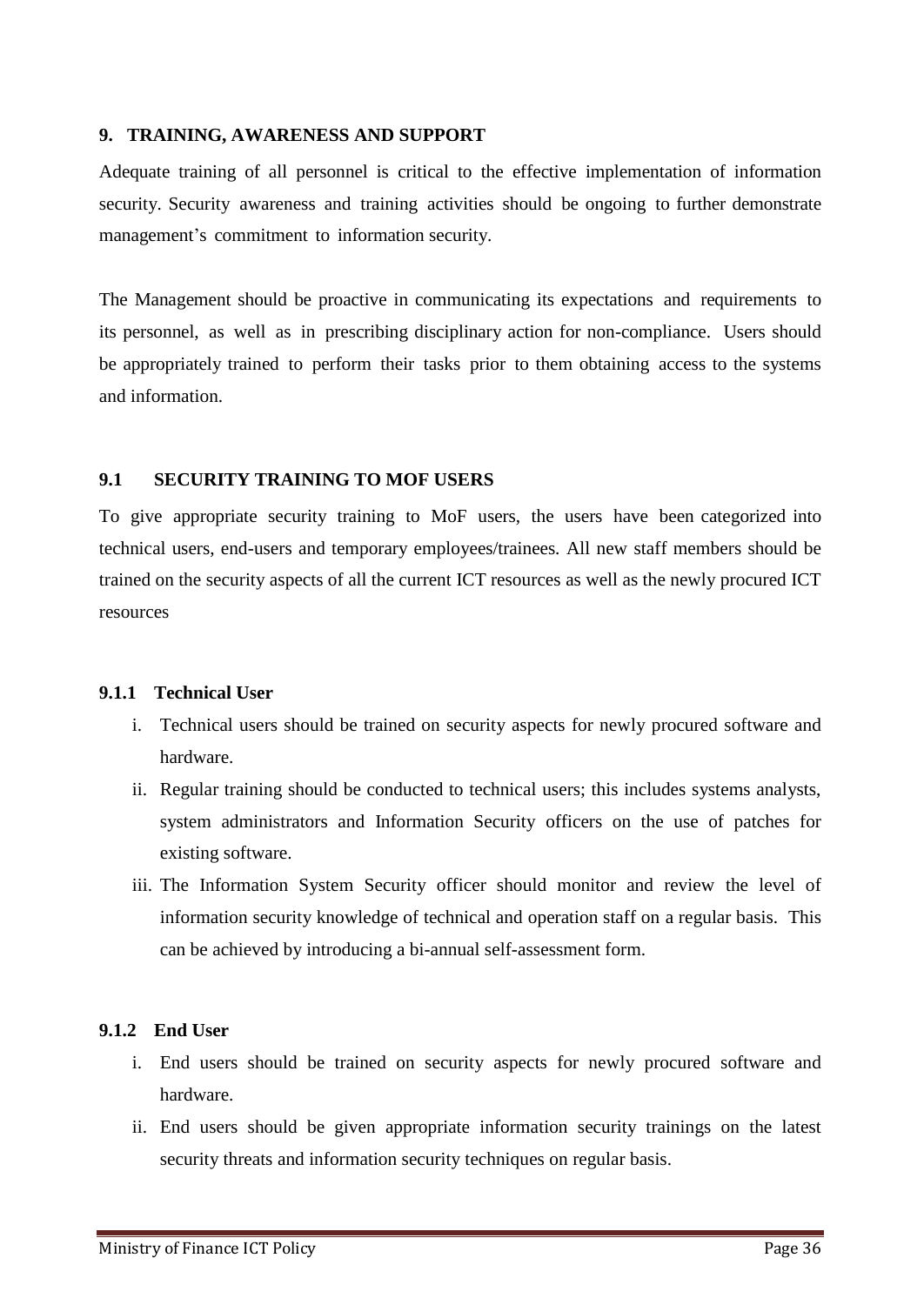# <span id="page-52-0"></span>**9.1.3 Temporary Employees and Trainees**

Temporary employees and trainees such as field students should adhere to the following requirements:

- i. Attend induction training on security matters and sign non-disclosure agreement prior to accessing Ministry of Finance information systems.
- ii. Be attached to a selected location and be given limited access to the system.

# <span id="page-52-1"></span>**9.2 SECURITY AWARENESS PROGRAM**

- i. Awareness program that focus on ICT security related issues should be developed by the ITD.
- ii. Users of ICT resources should be trained and provided with copies of ICT Security Policy and Procedures to make them aware of potential security concerned and to understand their responsibility to report security incidents and vulnerabilities.
- iii. Updates to procedures should be regularly publicized to users and training seminars for new threats should be considered seriously.
- iv. User should be made aware of the importance of the information processes, the associated threats, vulnerabilities and risks and understand why controls are needed.

# <span id="page-52-2"></span>**9.3 USER SUPPORT**

- i. The ICT Unit should ensure proper use of ICT equipment and programs.
- ii. All Users should immediately report to the ITD through the help desk office on occurrence of any security threat.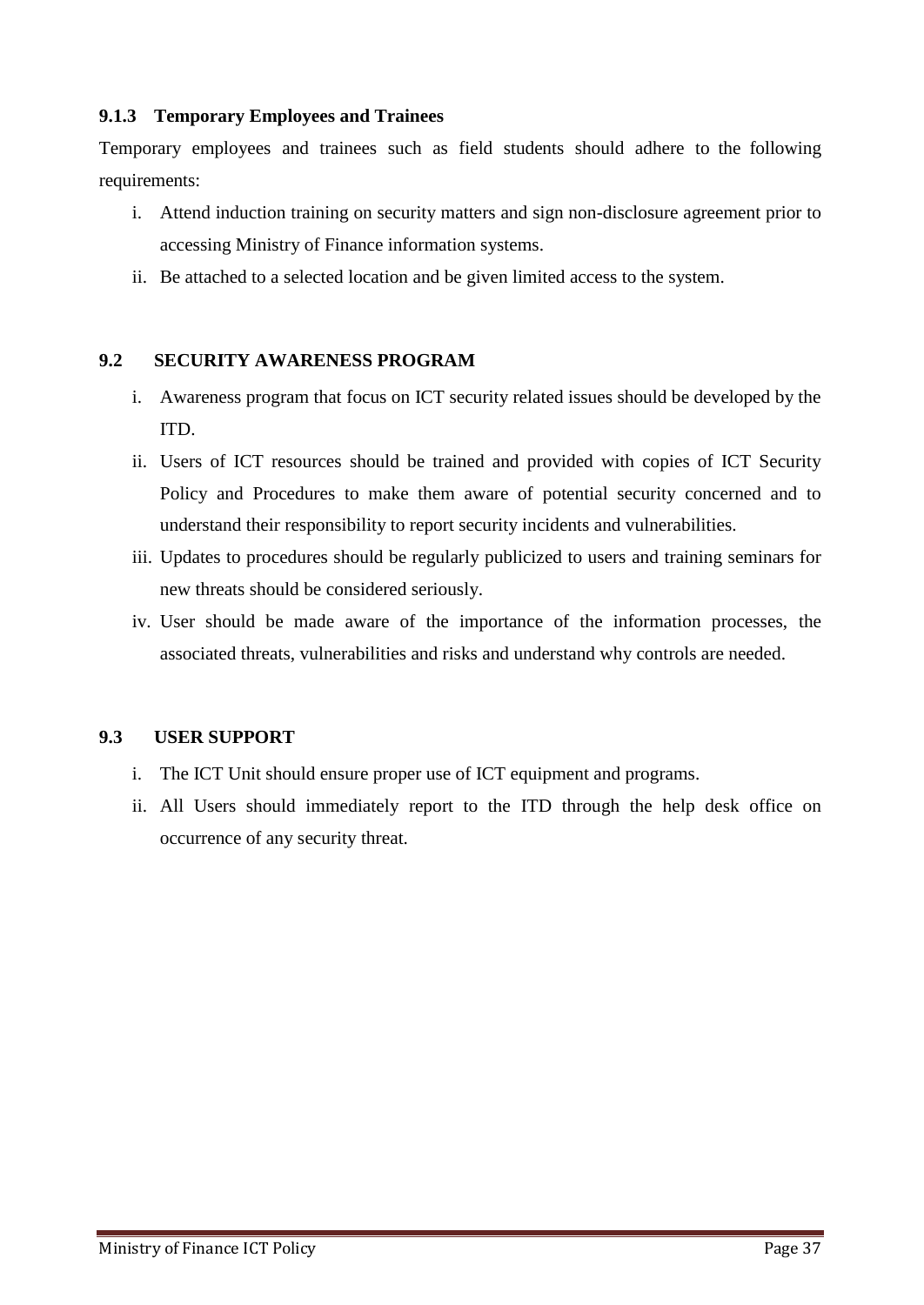#### <span id="page-53-0"></span>**10. HARDWARE RETENTION AND DISPOSAL**

Hardware Retention and Disposal define procedures for persistent data or information management in order to meet legal and business data archival requirements. The following requirements for disposing of MoF ICT hardware should be followed:

- i. Information should be moved to another system, archived, discarded or destroyed in accordance with MOF"s data retention procedures.
- ii. When ICT hardware is disposed of, the system administrator should ensure that all data/information in that hardware has been erased or destroyed.
- iii. When disposing a device, the system administrator should make sure that the device that has been disposed of has no usable residual data and even advanced tools should not be able to recover erased data. Therefore, hard disks should be removed and destroyed.

#### <span id="page-53-1"></span>**11. PERSONNEL SECURITY**

Personnel security covers guidelines that deal with MoF employees as per Public Service Acts, Regulations, Circulars and Directives. This chapter elaborates on guidelines that pertain to segregation of duties as well as personnel management.

#### <span id="page-53-2"></span>**11.1 SEGREGATION OF DUTIES**

- i. Clear roles and responsibilities for the security of information and information systems, should be developed and documented. This is to ensure that every ICT staff is assigned in known field of work according to the set scheme of service.
- ii. The documented responsibilities (job description) should be assigned to specific individuals.
- iii. All personnel should be made aware of their responsibilities and obligations by signing their job descriptions. This will help to reduce risks resulting from errors or intentional or unintentional breach of security due to the inconsistency of information.

#### <span id="page-53-3"></span>**11.2 PERSONNEL MANAGEMENT**

This area deals with introducing new users to the system, maintaining the users through the whole period of working time to termination or removal from the system. These processes require the following: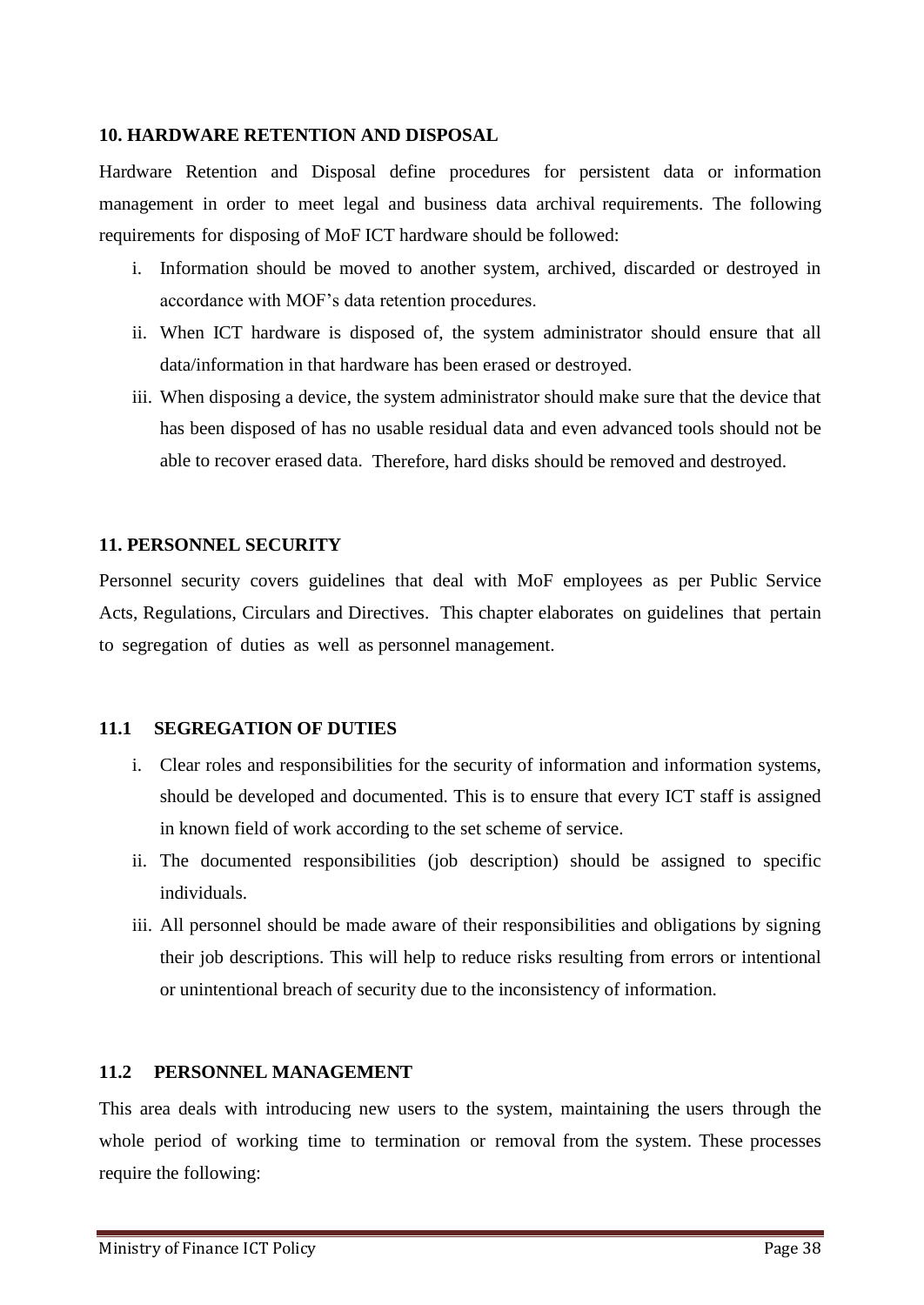# <span id="page-54-0"></span>**11.2.1 Employee Engagement**

The head of the user department should provide information of a new employee to ITD for them to be registered into the system.

# <span id="page-54-1"></span>**11.2.2 Employee Workplace Practices**

- i. Human Resource (HR) officer should provide updated information of existing employees to the ITD on regular basis.
- ii. System administrator should act upon the updated information of employees from HR officer. The system administrator should enquire updated employees" information from HR officer if the information is not received on time.
- iii. Where possible, the account of employees who are on leave should be deactivated and reactivated when they report back to office.

# <span id="page-54-2"></span>**11.2.3 User Account Termination**

Employee account termination may arise due to employment suspension, termination, leave, retirement, death, transfer and job change.

The following are measures to be taken by the HR department and ITD during termination process:

- i. Human Resource officer should provide information, on regular basis, to the ITD concerning employees who are leaving the organization.
- ii. The system administrator should ensure that the system account for the employee who is leaving the organization is terminated.
- iii. All ICT assets for any terminated staff should be returned to respective department or unit.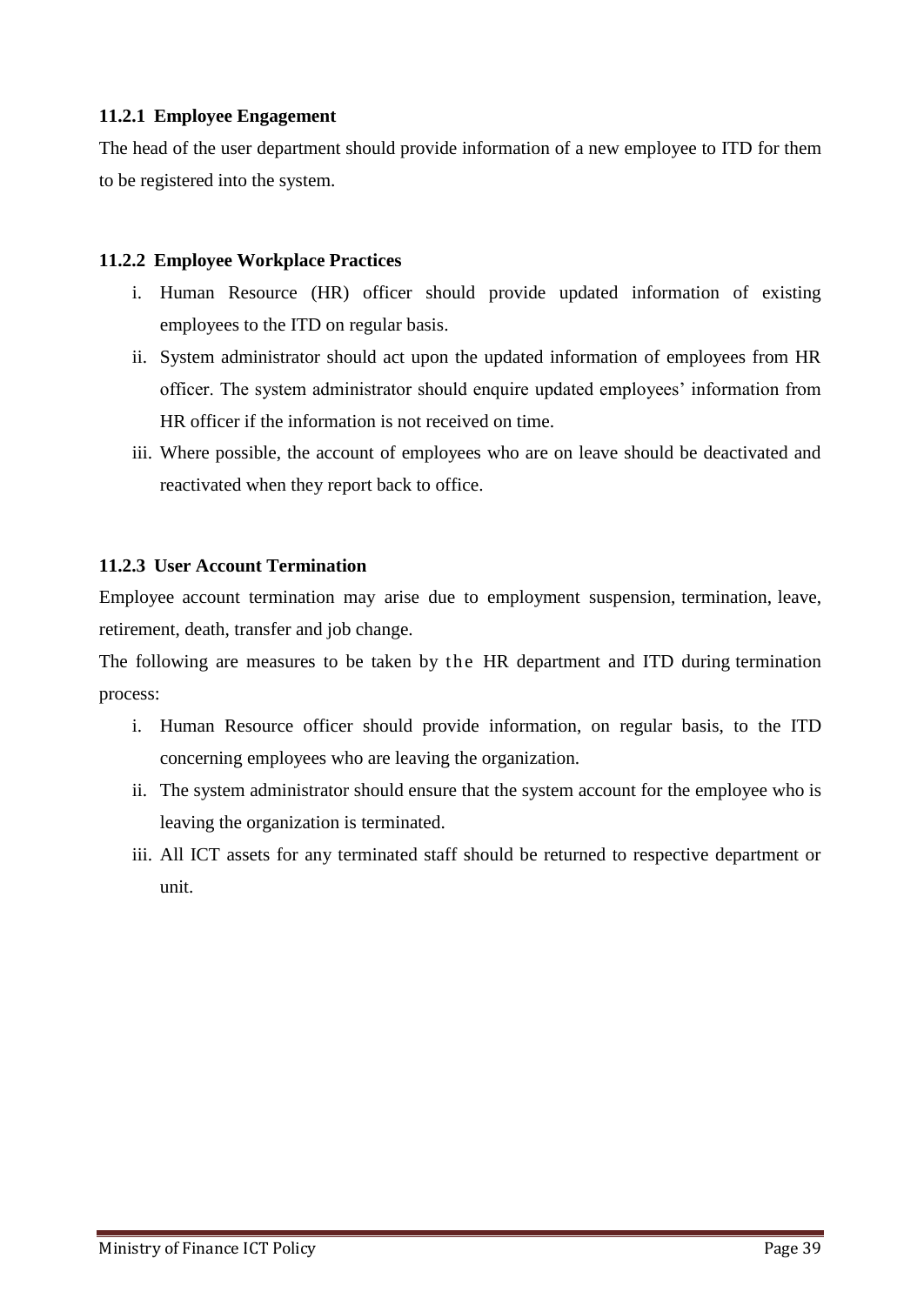# <span id="page-55-0"></span>**12. MONITORING AND EVALUATION**

Monitoring and Evaluation is a tool that ensures application of ICT within MoF complies with this Policy. In a scenario whereby the ICT activities within MoF appears to be not in line with this Policy, this tool will help to get ICT operations back on the right track.

The monitoring and evaluation process will also address new information security challenges that may arise due to technological advancement. This would eventually initiate a review process of this ICT Security policy so as to take on board new security changes.

For successfully monitoring and evaluation exercise, MoF ITD should perform the following:

- i. Oversee all information on security issues at the Ministry of Finance.
- ii. Monitor regularly these policy guidelines to ensure that all users are adhering to them.
- iii. Distribute and interpret the ICT Security Policy guidelines as depicted in this document to MoF employees and third party entities.
- iv. Provide feedback to ICT Steering Committee on the issues, obstacles, challenges and achievements made during implementation of the policy.
- v. In addition, monthly, quarterly, biannual and annual reports will be prepared for the ICT Steering Committee to brief them on various issues relating with ICT security.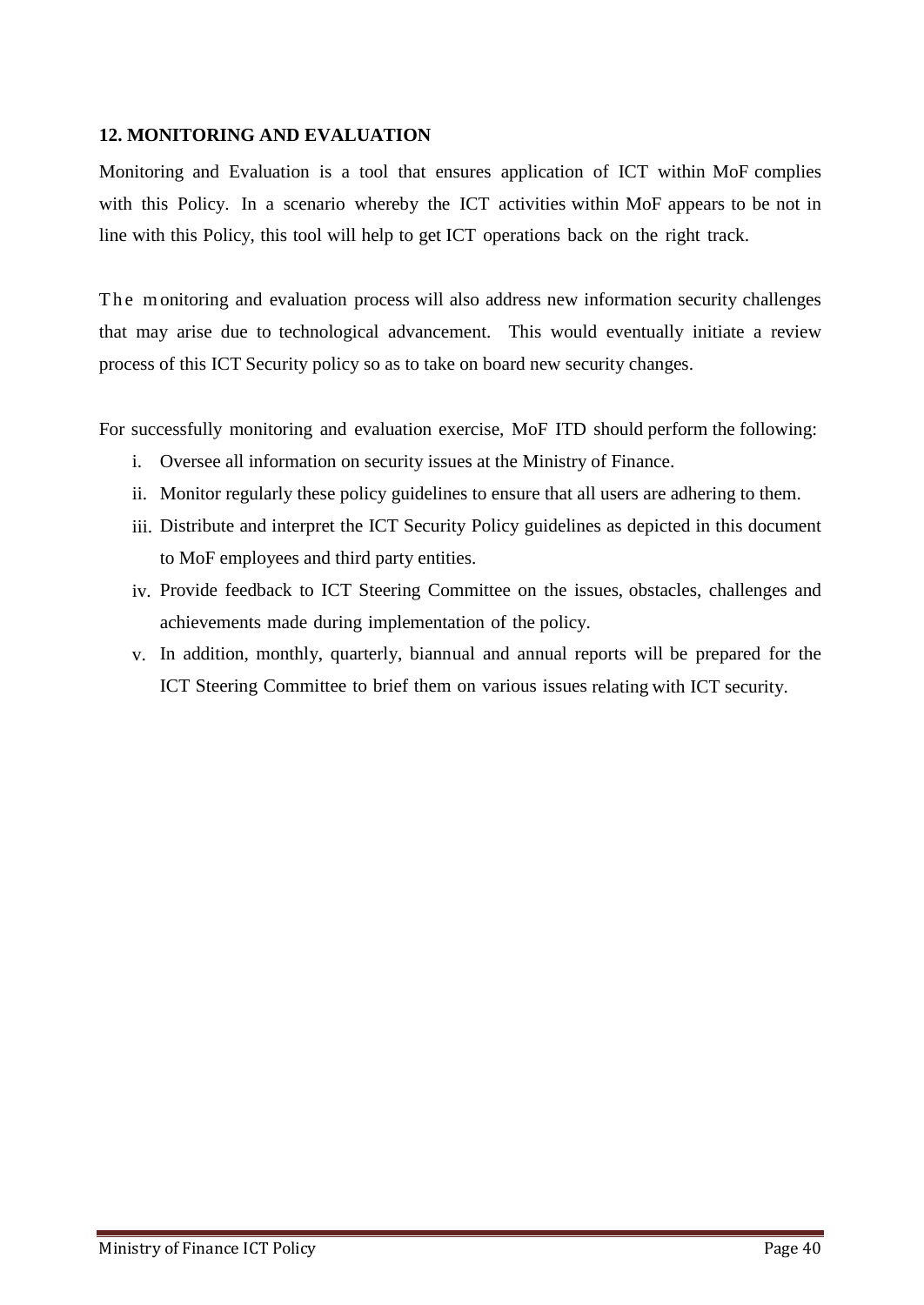# <span id="page-56-0"></span>**13. REFERENCES**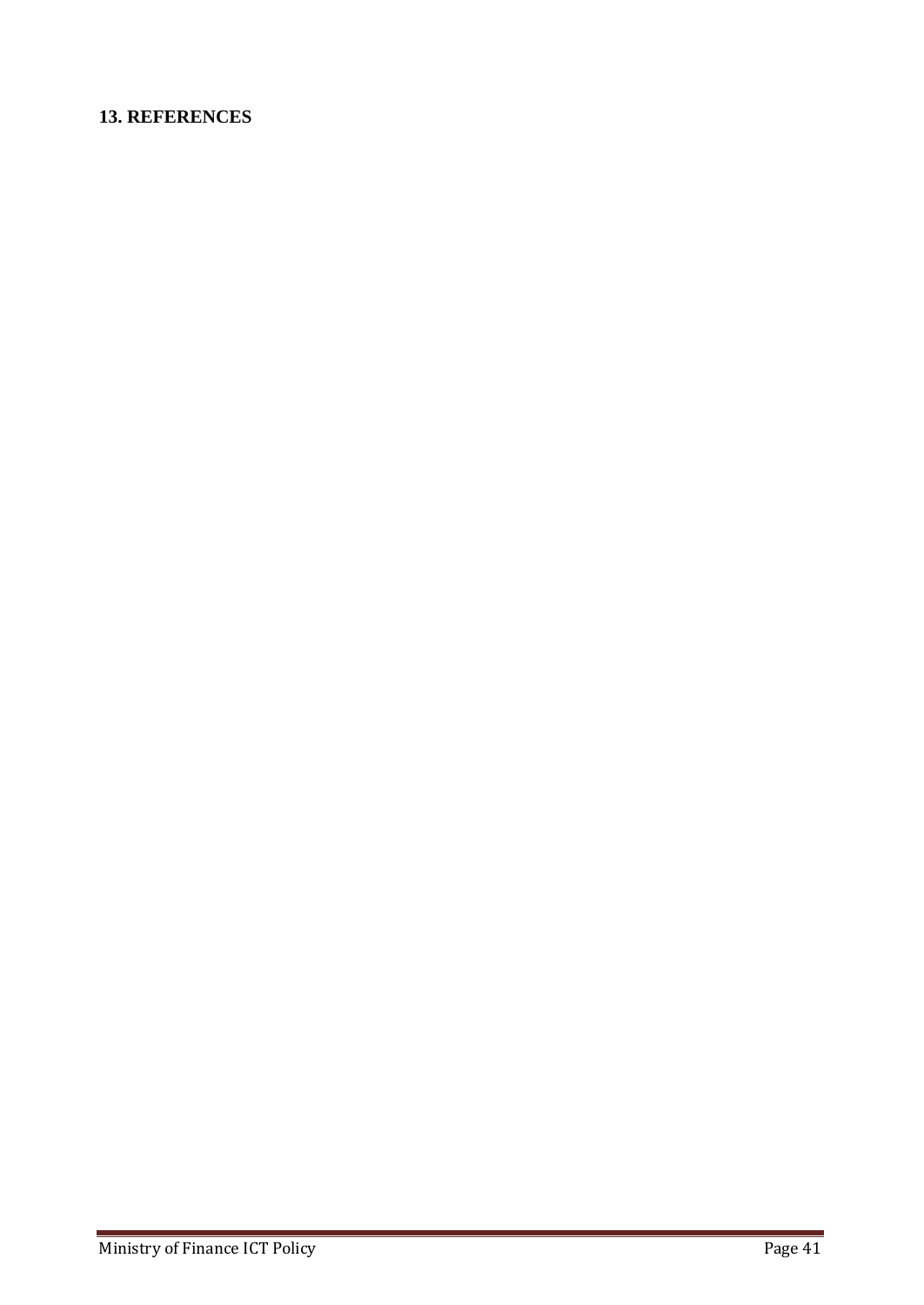# <span id="page-57-0"></span>**14. APPENDIX A: CONFIDENTIALITY & COMPLIANCE AGREEMENT FORMS**



# **MINISTRY OF FINANCE: REPUBLIC OF NAMIBIA**

#### **CONFIDENTIALITY AND ICT SECURITY COMPLIANCE – NON-EMPLOYEE**

The Ministry of Finance (MoF) regards security and confidentiality of data and information to be of utmost importance. Each consultant, practical training student, or any other person granted access to data and information holds a position of trust and should preserve the security and confidentiality of the information he/she uses. This form is used to acknowledge and agree receipt of, and compliance with the MoF ICT Security Policy.

I \_\_\_\_\_\_\_\_\_\_\_\_\_\_\_\_\_\_\_\_\_\_\_\_\_\_\_\_\_\_\_\_\_\_\_\_, of \_\_\_\_\_\_\_\_\_\_\_\_\_\_\_\_\_\_\_\_\_\_\_\_\_\_\_\_\_\_\_\_\_\_ do

hereby solemnly state as follows:-

- 1. That I have carefully read and understood the contents of the "ICT Security Policy", copies of which were supplied to me by the ICT Unit/MoF Management.
- 2. That I understand and agree that any computers, software, and storage media provided to me by the MoF contains proprietary and confidential information about MoF and its customers or its vendors, and that this is and remains the property of the MoF at all times.
- 3. That I will not access or attempt to gain access to any computer, computer account, network or files without proper and explicit authorization, and further that I will inform the MoF management immediately, should I become aware that such access has taken place.
- 4. That I agree that I should not copy, duplicate and otherwise disclose, or allow anyone else to copy or duplicate any of this information or software except in the circumstances where I am authorized so to do by the MoF management.
- 5. That I understand that I am to restrict my retrieval and other computing activities only to a date on which I have been specifically permitted to access as related to my assigned duties and using only functions and utilities which I have been authorized and trained to use.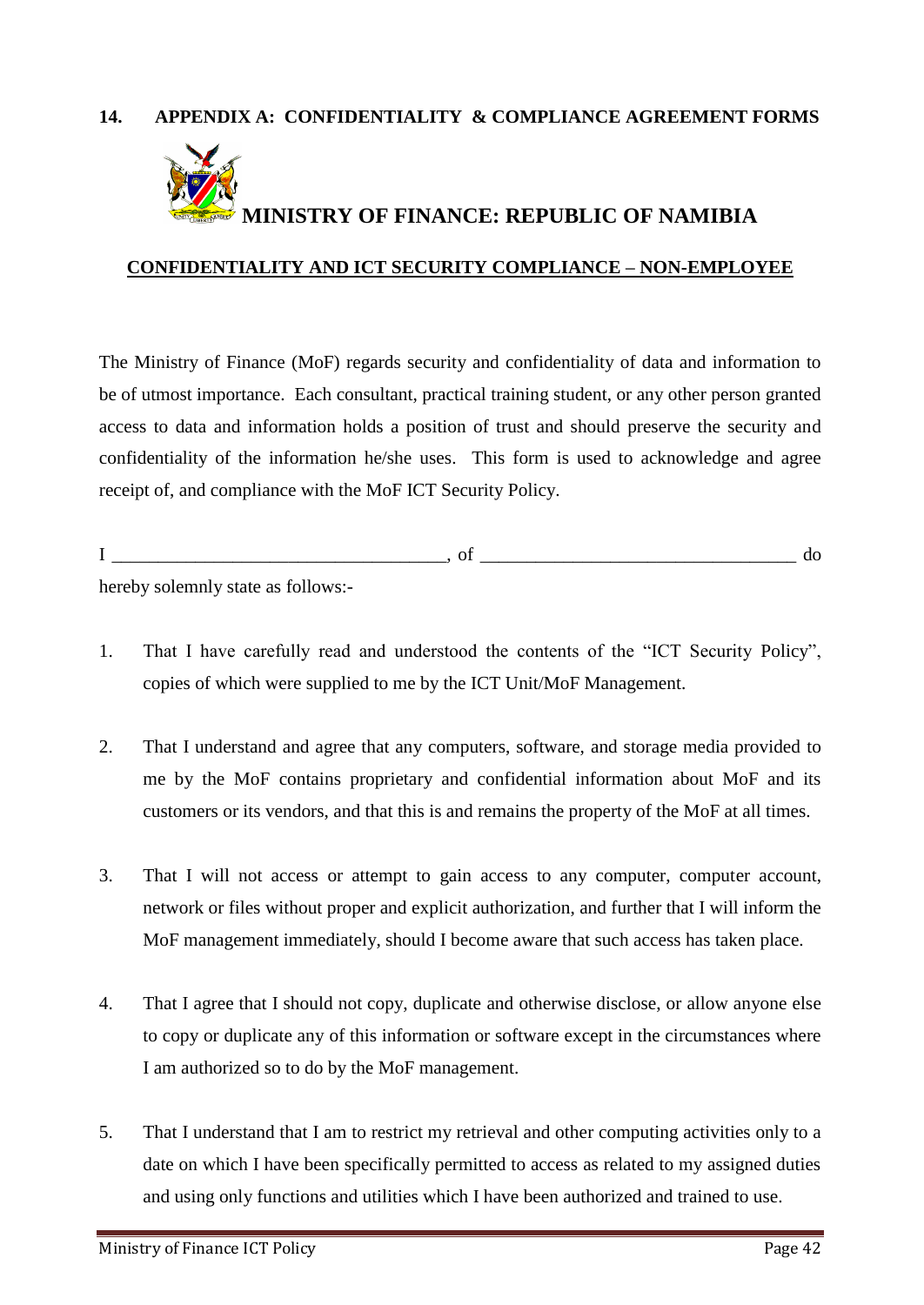- 6. That I understand that my account and password are issued for my exclusive use only, and I am responsible for the security thereof. I will not authorize or facilitate the use of my account or files by any other person, nor will I divulge my password to any other person.
- 7. That I agree that if I don"t adhere to these MoF Security Policy guidelines, stern legal measures shall be taken against me.

| Name:            |                                                          |  |  |
|------------------|----------------------------------------------------------|--|--|
| Date:            |                                                          |  |  |
|                  |                                                          |  |  |
|                  |                                                          |  |  |
|                  |                                                          |  |  |
|                  |                                                          |  |  |
|                  |                                                          |  |  |
|                  |                                                          |  |  |
|                  | FOR OFFICIAL USE ONLY: Endorsed By:                      |  |  |
|                  |                                                          |  |  |
| Name:            |                                                          |  |  |
| <b>Position:</b> | <u> 1980 - Jan James James Barnett, fransk politik (</u> |  |  |
|                  |                                                          |  |  |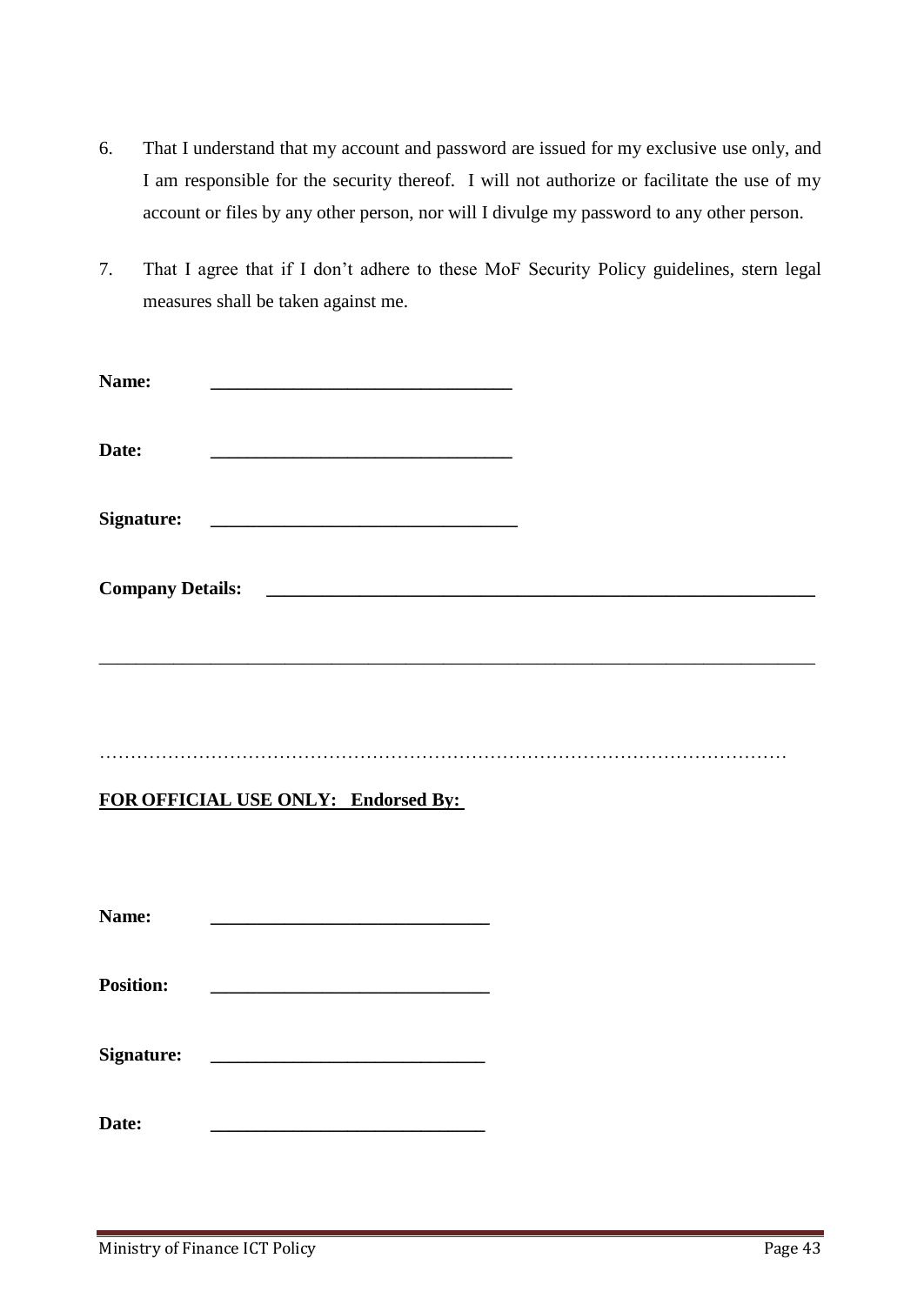<span id="page-59-0"></span>

# **CONFIDENTIALITY AND ICT SECURITY COMPLIANCE – EMPLOYEE**

The Ministry of Finance (MoF) regards security and confidentiality of data and information to be of utmost importance. Each employee granted access to data and information holds a position of trust and should preserve the security and confidentiality of the information he/she uses. This form is used to acknowledge and agree receipt of, and compliance with the MoF ICT Security Policy.

I, \_\_\_\_\_\_\_\_\_\_\_\_\_\_\_\_\_\_\_\_\_\_\_\_\_\_\_\_\_\_\_\_\_\_\_\_\_\_\_\_\_\_\_\_\_\_\_\_\_\_\_\_\_\_\_\_\_\_\_\_\_\_\_\_\_\_\_\_\_\_\_\_\_

*(Print full first, middle & surname – block letters and in ink) Note: Use of the full name is important. It must match personnel records in the HR Department. Do not use abbreviated or nicknames (e.g. Shelley for Michelle, Meg for Margaret, etc.) unless it is your formal name.*

Hereby solemnly state as follows:-

- 1. That I have carefully read and understood the contents of the "ICT Security Policy", copies of which were supplied to me by the ICT Unit/MoF Management and agree to abide by the guidelines stipulated herein.
- 2. That I understand and agree that any computers, software, and storage media provided to me by the MoF contains proprietary and confidential information about MoF and its customers or its vendors, and that this is and remains the property of the MoF at all times.
- 3. That I will not access or attempt to gain access to any computer, computer account, network or files without proper and explicit authorization, and further that I will inform the MoF management immediately, should I become aware that such access has taken place.
- 4. That I understand that my account and password are issued for my exclusive use only, and I am responsible for the security thereof. I will not authorize or facilitate the use of my account or files by any other person, nor will I divulge my password to any other person.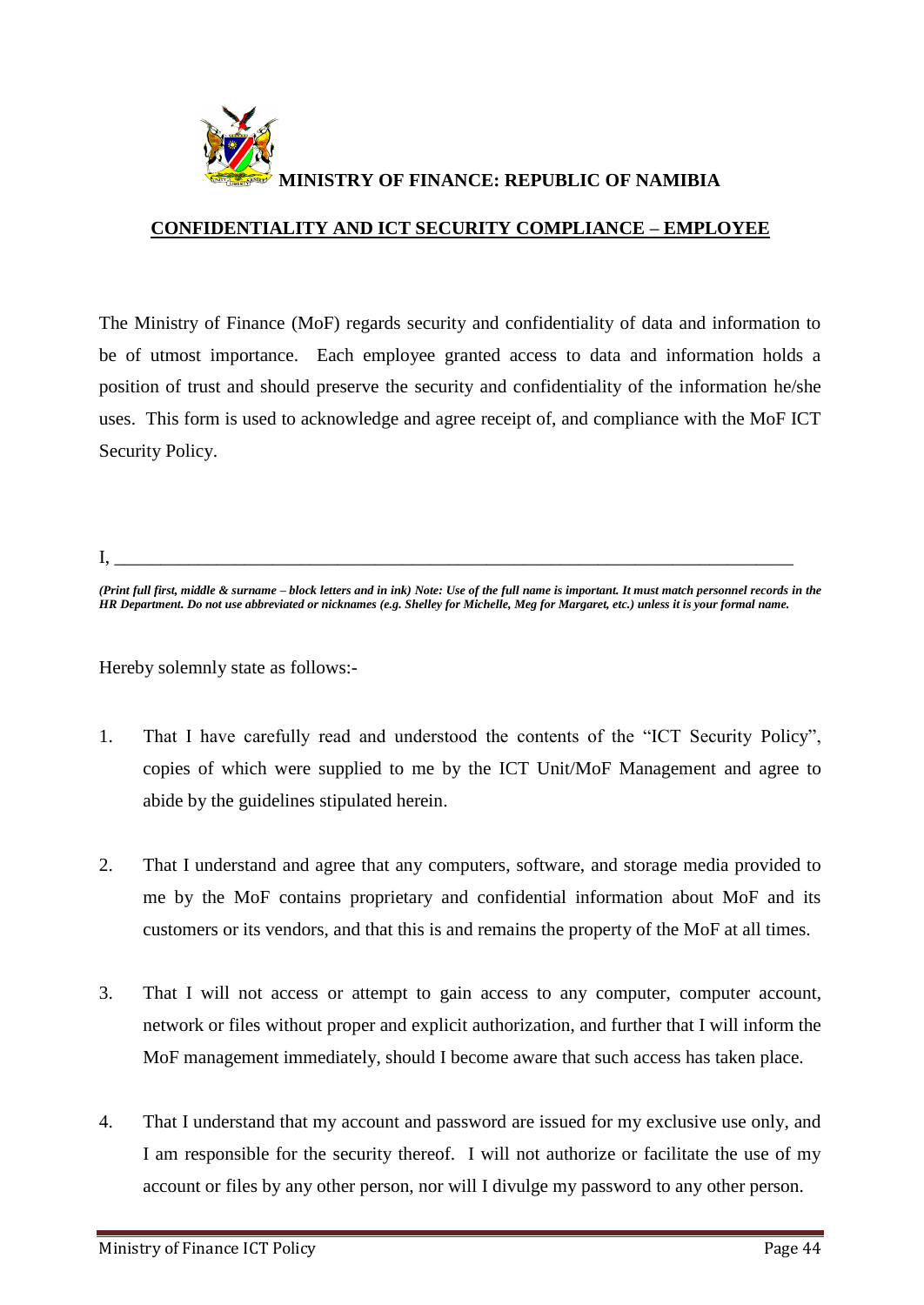5. That I agree that if I don"t adhere to these MoF Security Policy guidelines, stern legal measures shall be taken against me.

| Name:                                                                         |  |
|-------------------------------------------------------------------------------|--|
|                                                                               |  |
| <b>Position:</b><br><u> 2000 - Andrea Andrew Maria (h. 1888).</u>             |  |
| Division:<br><u> 1980 - Johann Stoff, fransk politik amerikansk politik (</u> |  |
| Date:                                                                         |  |
| <b>Signature:</b>                                                             |  |
|                                                                               |  |
| FOR OFFICIAL USE ONLY: Endorsed By:                                           |  |
|                                                                               |  |
| Name:                                                                         |  |

| <b>Position:</b>  |  |  |
|-------------------|--|--|
|                   |  |  |
|                   |  |  |
| <b>Signature:</b> |  |  |

**Date: \_\_\_\_\_\_\_\_\_\_\_\_\_\_\_\_\_\_\_\_\_\_\_\_\_\_\_\_\_\_\_\_\_\_\_\_\_\_\_\_**